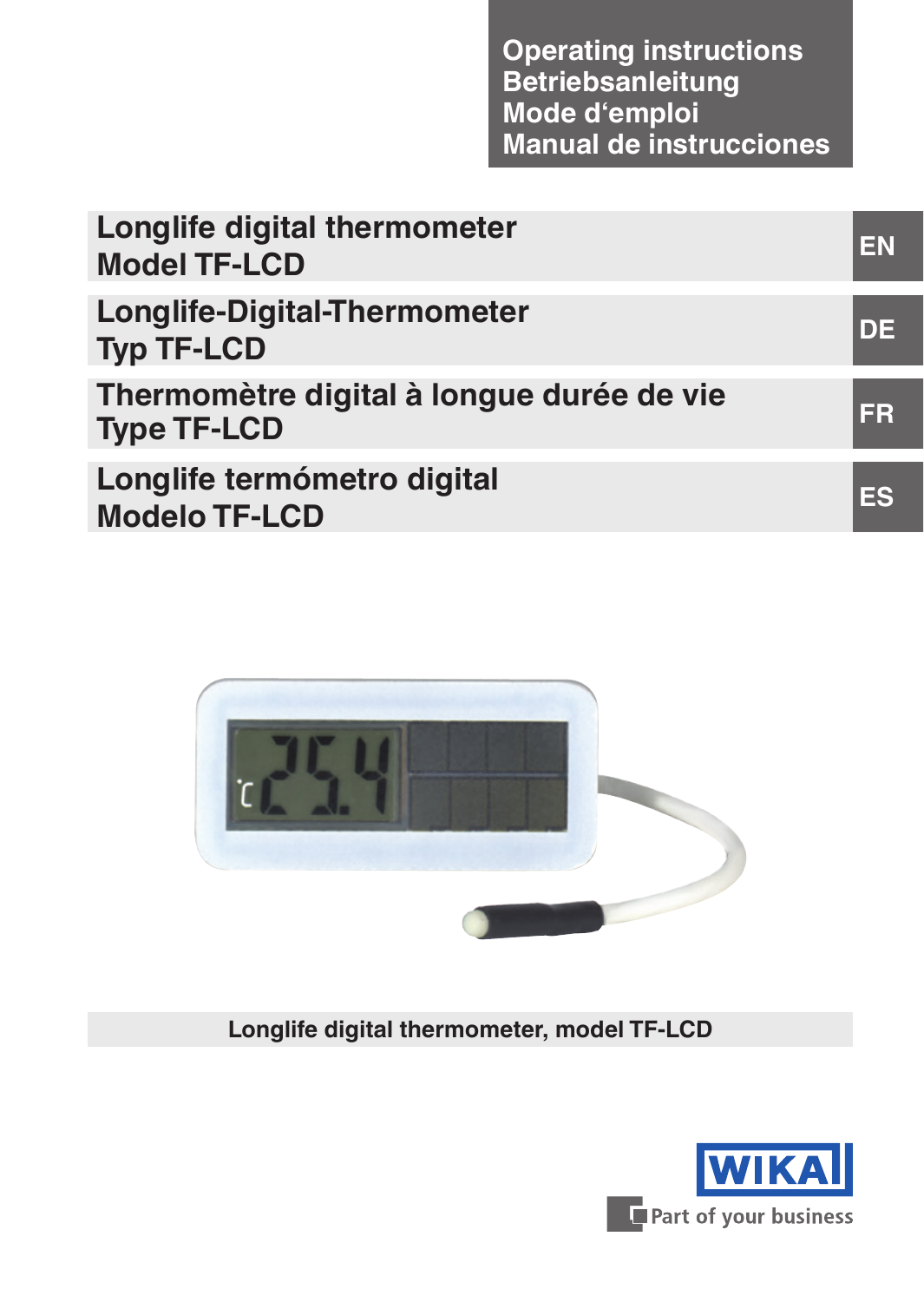| <b>EN Operating instructions model TF-LCD</b>    | Page         | $3 - 18$  |
|--------------------------------------------------|--------------|-----------|
| <b>DE Betriebsanleitung Typ TF-LCD</b>           | <b>Seite</b> | $19 - 34$ |
| <b>ERITA</b> Mode d'emploi type TF-LCD           | Page         | $35 - 50$ |
| <b>EST</b> Manual de instrucciones modelo TF-LCD | Página       | $51 - 65$ |

© 12/2021 WIKA Alexander Wiegand SE & Co. KG All rights reserved. / Alle Rechte vorbehalten. WIKA® is a registered trademark in various countries. WIKA® ist eine geschützte Marke in verschiedenen Ländern.

Prior to starting any work, read the operating instructions! Keep for later use!

Vor Beginn aller Arbeiten Betriebsanleitung lesen! Zum späteren Gebrauch aufbewahren!

Lire le mode d'emploi avant de commencer toute opération ! A conserver pour une utilisation ultérieure !

¡Leer el manual de instrucciones antes de comenzar cualquier trabajo! ¡Guardar el manual para una eventual consulta!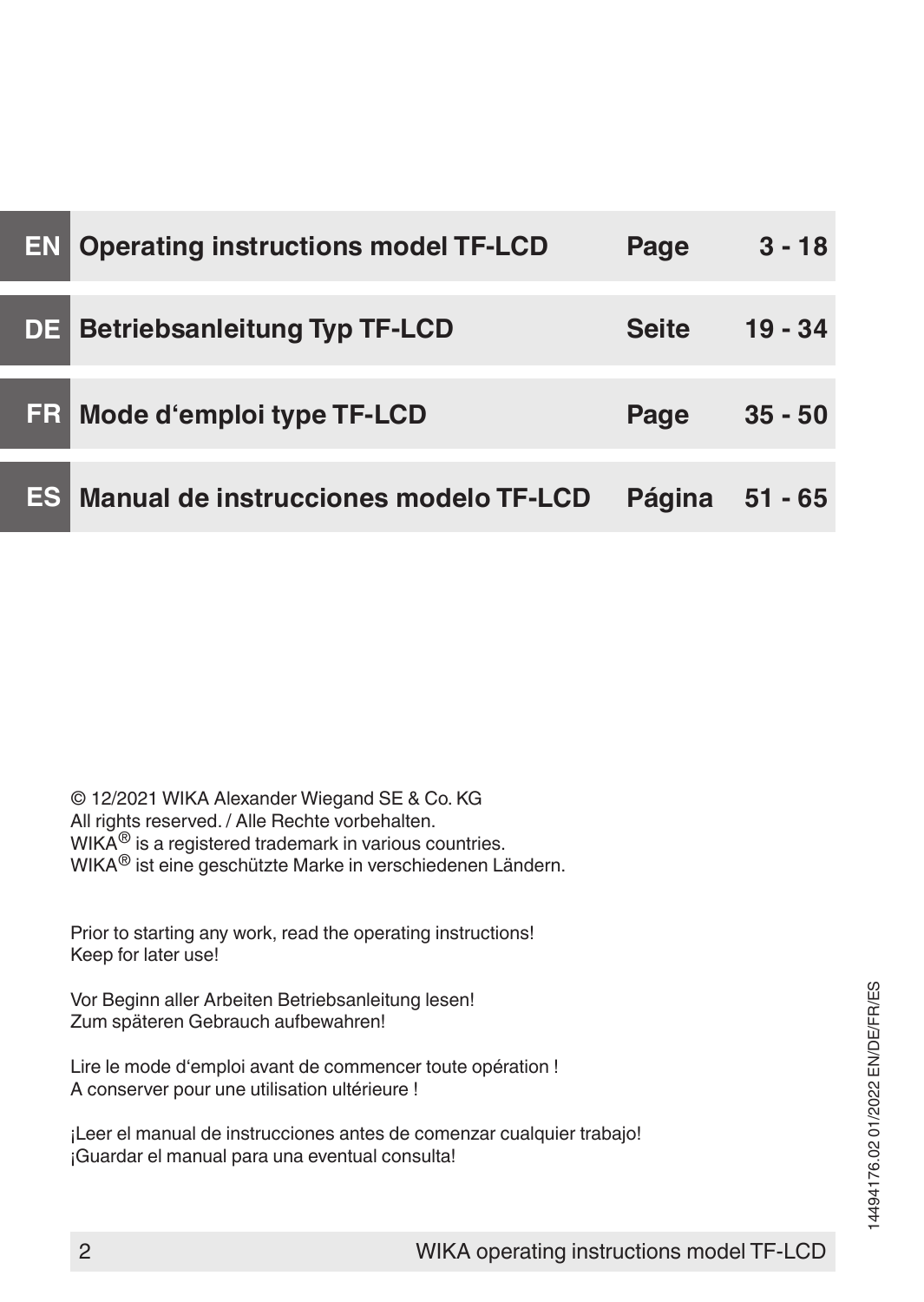# **Contents**

| 1. General information              | 4  |
|-------------------------------------|----|
| 2. Design and function              | 5  |
| 3. Safety                           | 7  |
| 4. Transport, packaging and storage | 10 |
| 5. Commissioning, operation         | 11 |
| 6. Faults                           | 12 |
| 7. Maintenance and cleaning         | 13 |
| 8. Dismounting, return and disposal | 14 |
| 9. Specifications                   | 16 |
|                                     |    |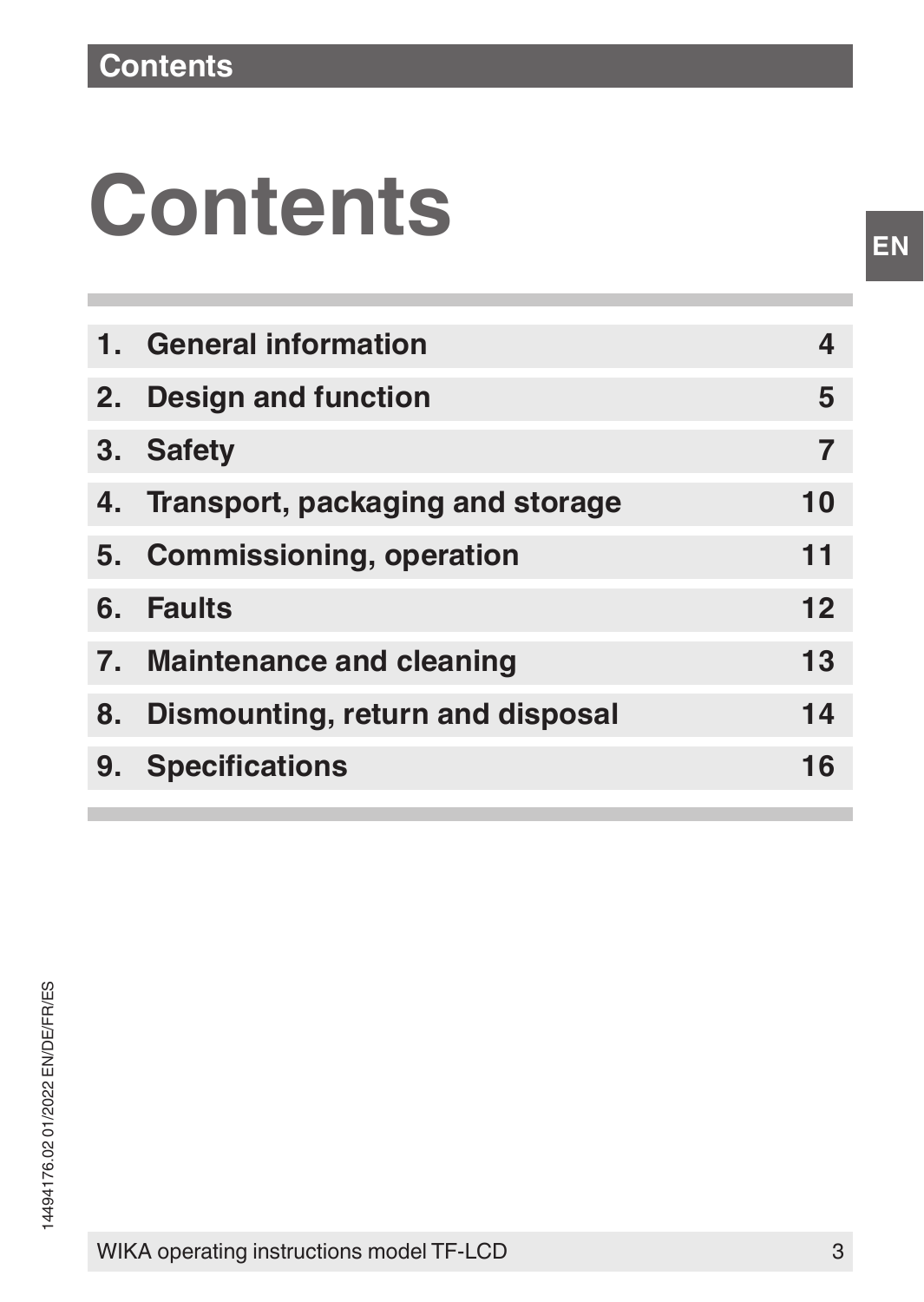## **1. General information**

## **1. General information**

- **EN**
- The longlife digital thermometer described in the operating instructions has been manufactured using state-of-the-art technology. All components are subject to stringent quality and environmental criteria during production. Our management systems are certified to ISO 9001 and ISO 14001.
- These operating instructions contain important information on handling the instrument. Working safely requires that all safety instructions and work instructions are observed.
- Observe the relevant local accident prevention regulations and general safety regulations for the instrument's range of use.
- The operating instructions are part of the product and must be kept in the immediate vicinity of the instrument and readily accessible to skilled personnel at any time. Pass the operating instructions on to the next operator or owner of the instrument.
- Skilled personnel must have carefully read and understood the operating instructions prior to beginning any work.
- The general terms and conditions contained in the sales documentation shall apply.
- Subject to technical modifications.
- Further information:
	- Internet address: www.wika.de / www.wika.com
	- Relevant data sheet: TE 85.01
	- Application consultant: Tel.: +49 9372 132-0

info@wika.de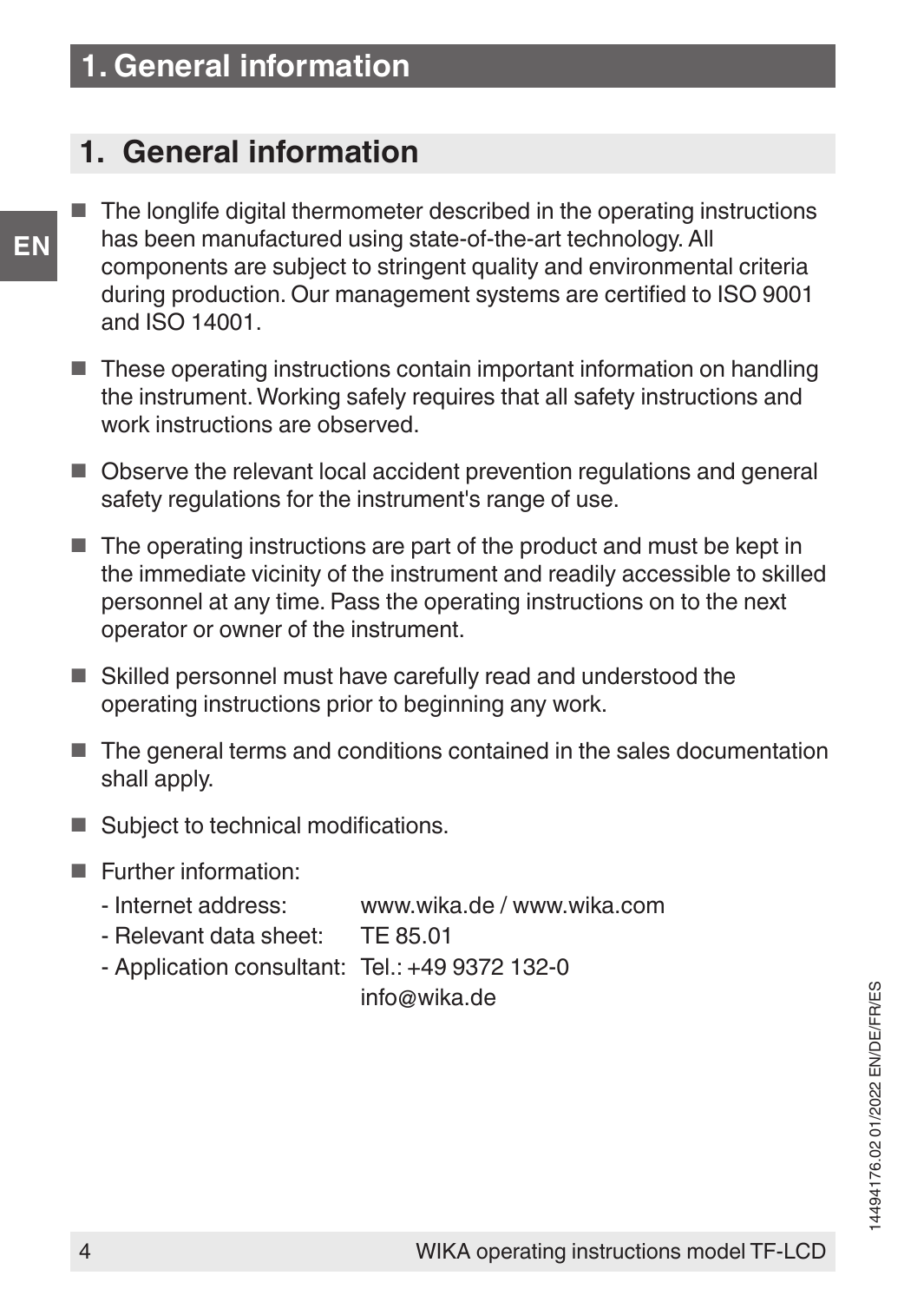## **2. Design and function**

## **2. Design and function**

#### **2.1 Overview**



- LC display
- 2 Solar panel
- Insertion thermometer

#### **2.2 Description**

The model TF-LCD longlife digital thermometer consists of a insertion thermometer with up to 3 metres of measuring line and a permanently connected digital LC display.

The LC display is powered by a built-in (not exchangeable) battery or a built-in solar panel and does not require any separate supply voltage. All electrical components are protected against dust.

**EN**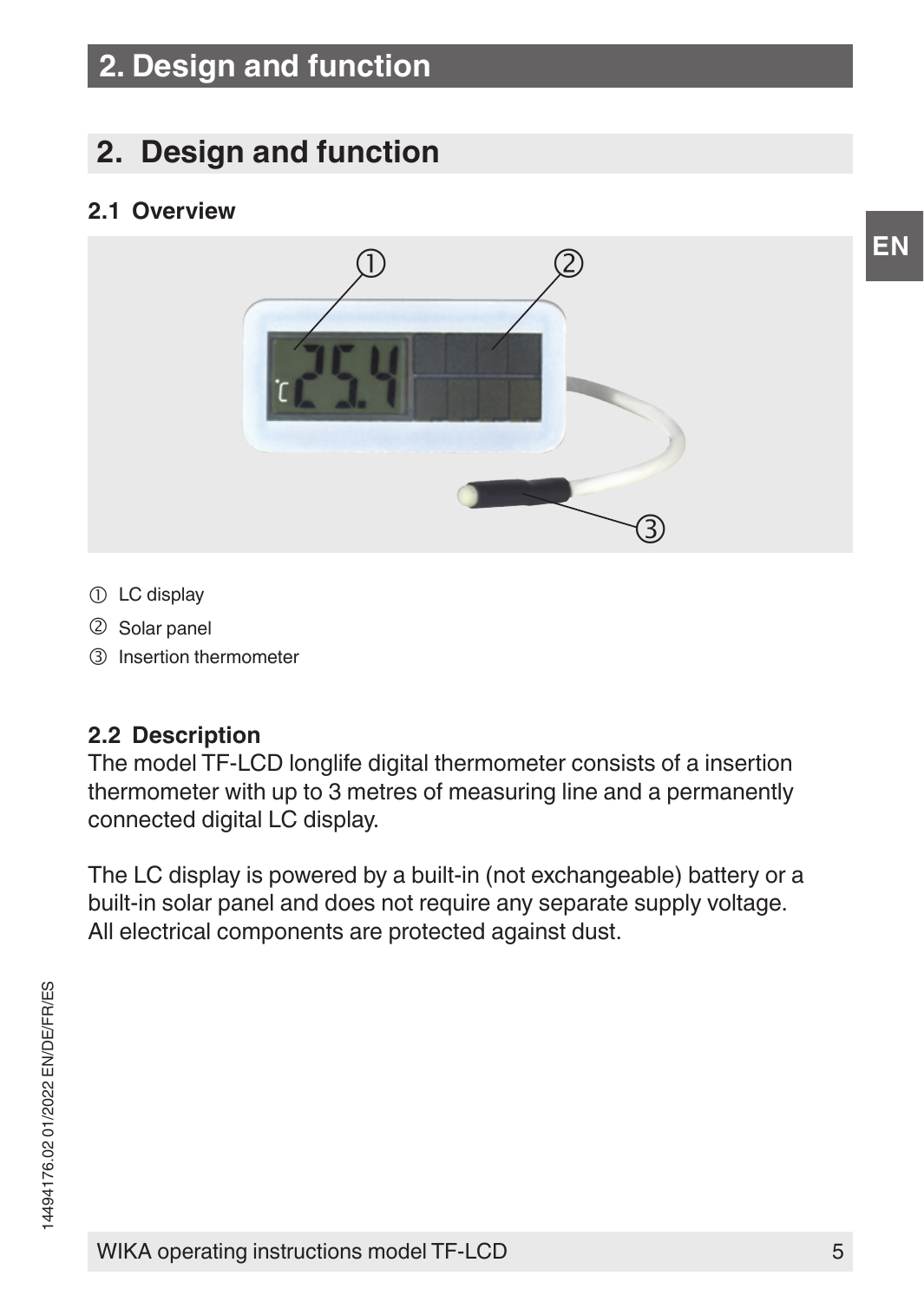## **2. Design and function**

**2.3 Dimensions in mm [in]**



**2.4 Scope of delivery**

14494176.0201/2022 EN/DE/FR/ES 14494176.02 01/2022 EN/DE/FR/ES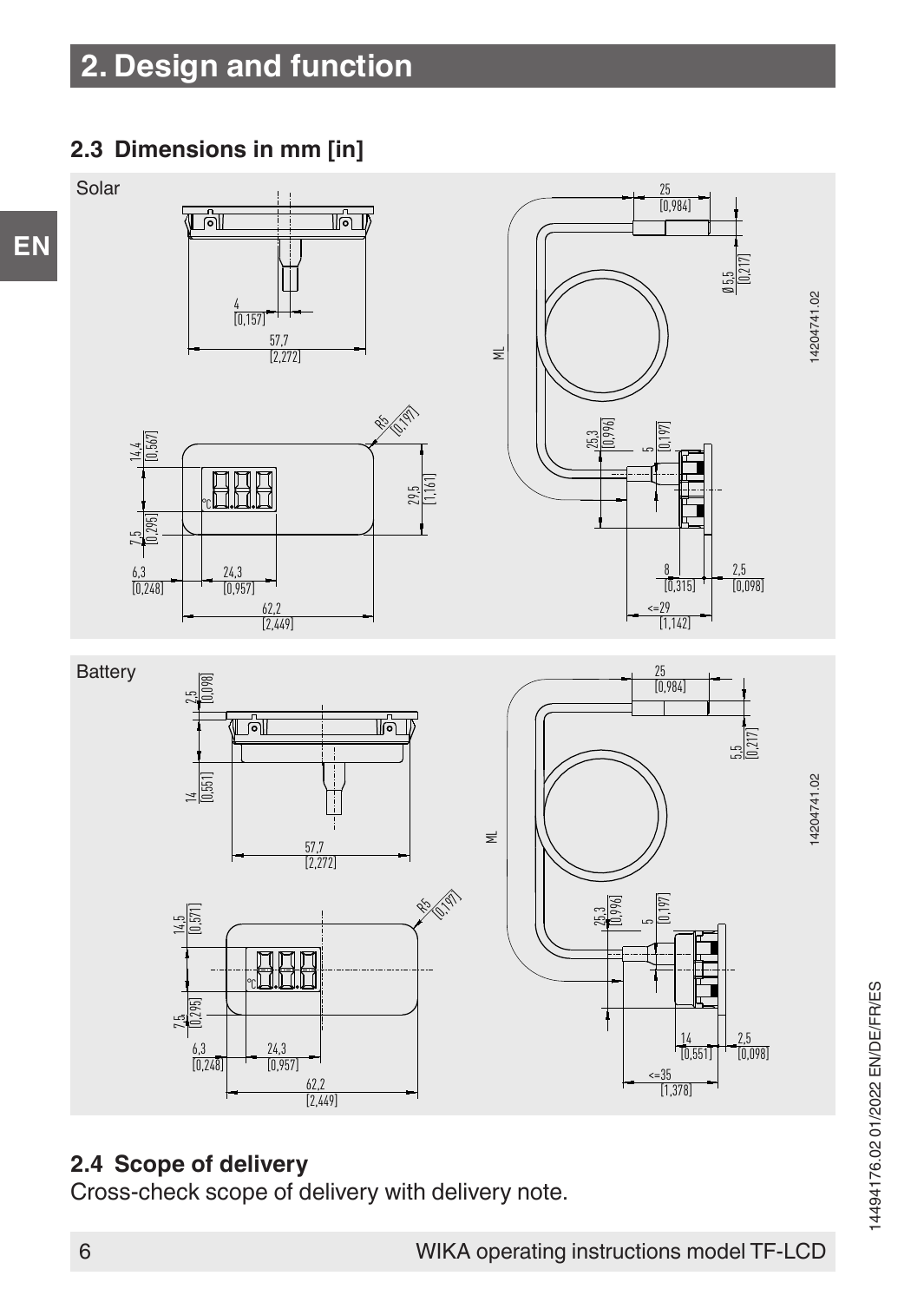## **3. Safety**

## **3. Safety**

#### **3.1 Explanation of symbols**



#### **WARNING!**

... indicates a potentially dangerous situation that can result in serious injury or death, if not avoided.



#### **CAUTION!**

... indicates a potentially dangerous situation that can result in light injuries or damage to property or the environment, if not avoided.



#### **Information**

... points out useful tips, recommendations and information for efficient and trouble-free operation.

#### **3.2 Intended use**

The model TF-LCD longlife digital thermometer is used for temperature measurement in the widest variety of industrial applications in cooling and refrigeration technology as well as in heating, air-conditioning and ventilation technology. It is designed for installation in a case, control panel, console or similar. This instrument is not approved for use in hazardous areas!

The instrument has been designed and built solely for the intended use described here, and may only be used accordingly.

The technical specifications contained in these operating instructions must be observed. Improper handling or operation of the instrument outside of its technical specifications requires the instrument to be taken out of service immediately and inspected by an authorised WIKA service engineer.

The manufacturer shall not be liable for claims of any type based on operation contrary to the intended use.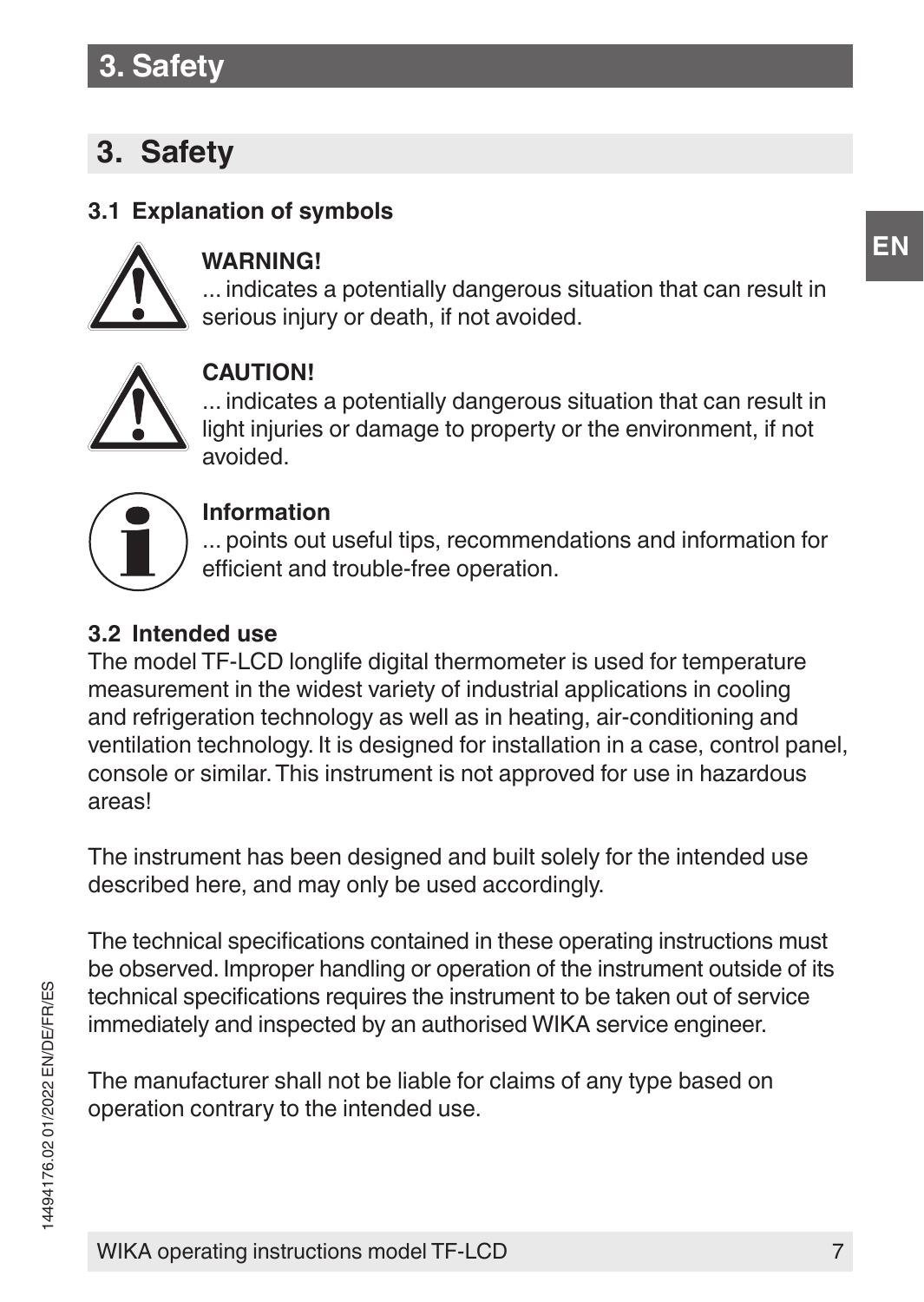## **3. Safety**

#### **3.3 Improper use**



#### **WARNING! Injuries through improper use**

Improper use of the instrument can lead to hazardous situations and injuries.

- $\blacktriangleright$  Refrain from unauthorised modifications to the instrument.
- ▶ Do not use the instrument within hazardous areas.
- ▶ Do not use the instrument with abrasive or viscous media.

Any use beyond or different to the intended use is considered as improper use.

#### **3.4 Responsibility of the operator**

The instrument is used in the industrial sector. The operator is therefore responsible for legal obligations regarding safety at work.

The safety instructions within these operating instructions, as well as the safety, accident prevention and environmental protection regulations for the application area of the instrument must be maintained.

Observe the information on the product label.

To ensure safe working on the instrument, the operating company must ensure

- that the operating personnel are regularly instructed in all topics regarding work safety, first aid and environmental protection and know the operating instructions and, in particular, the safety instructions contained therein.
- $\blacksquare$  that the instrument is suitable for the particular application in accordance with its intended use.
- that personal protective equipment is available.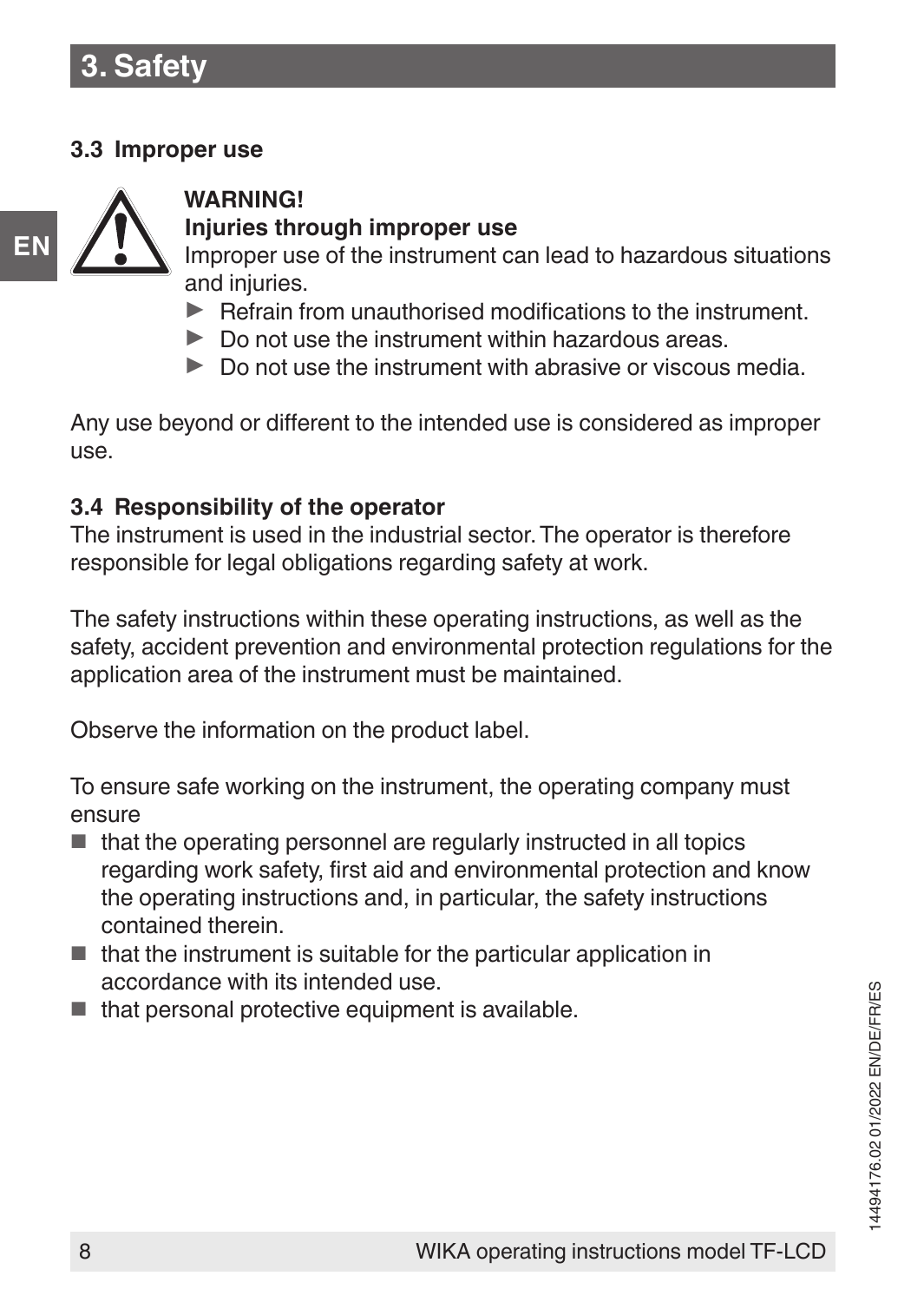## **3. Safety**

#### **3.5 Personnel qualification**



#### **WARNING! Risk of injury should qualification be insufficient** Improper handling can result in considerable injury and damage to property.

 $\blacktriangleright$  The activities described in these operating instructions may only be carried out by skilled personnel who have the qualifications described below.

#### **Skilled personnel**

Skilled personnel, authorised by the operator, are understood to be personnel who, based on their technical training, knowledge of measurement and control technology and on their experience and knowledge of countryspecific regulations, current standards and directives, are capable of carrying out the work described and independently recognising potential hazards.

#### **3.6 Labelling, safety marks**

#### **Product label (example)**



- Model
- Production order number
- 3 Scale range



Before mounting and commissioning the instrument, ensure you read the operating instructions!



14494176.02 01/2022 EN/DE/FR/ES

4494176.02 01/2022 EN/DE/FR/ES

Do not dispose of with household waste. Ensure a proper disposal in accordance with national regulations.

**EN**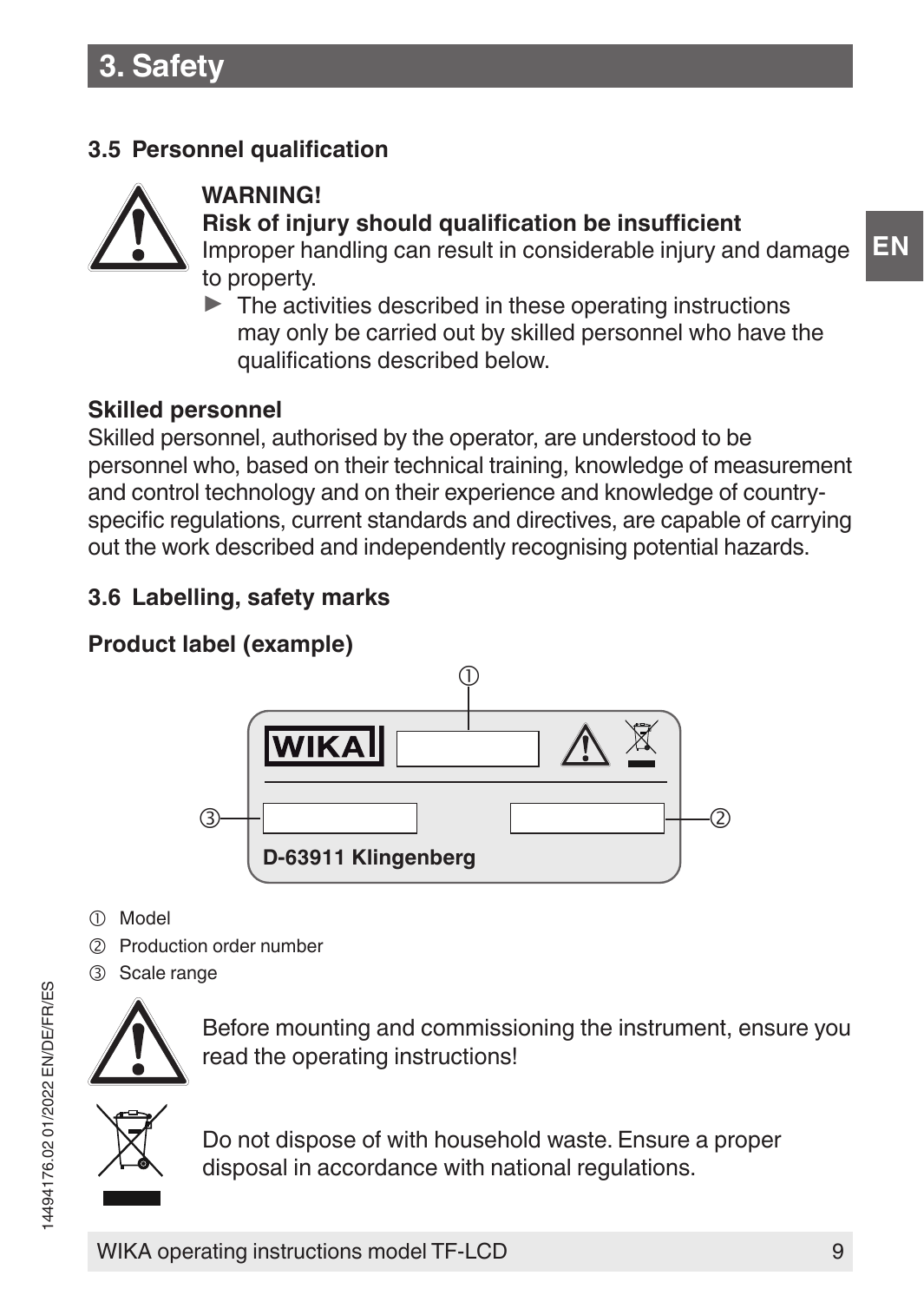## **4. Transport, packaging and storage**

## **4. Transport, packaging and storage**

#### **4.1 Transport**

Check the instrument for any damage that may have been caused by transport. Obvious damage must be reported immediately.



**EN**

#### **CAUTION!**

#### **Damage through improper transport**

With improper transport, a high level of damage to property can occur.

- $\triangleright$  When unloading packed goods upon delivery as well as during internal transport, proceed carefully and observe the symbols on the packaging.
- $\triangleright$  With internal transport, observe the instructions in chapter [4.2 "Packaging and storage"](#page-9-0).

If the instrument is transported from a cold into a warm environment, the formation of condensation may result in instrument malfunction. Before putting it back into operation, wait for the instrument temperature and the room temperature to equalise.

#### <span id="page-9-0"></span>**4.2 Packaging and storage**

Do not remove packaging until just before mounting. Keep the packaging as it will provide optimum protection during transport (e.g. change in installation site, sending for repair).

#### **Permissible conditions at the place of storage:**

- Storage temperature: -20 ... +50 °C [-4 ... +122 °F]
- Humidity: 35 ... 85 % relative humidity (no condensation)

#### **Avoid exposure to the following factors:**

- Direct sunlight or proximity to hot objects
- Mechanical vibration, mechanical shock (putting it down hard)
- Soot, vapour, dust and corrosive gases
- Hazardous environments, flammable atmospheres

Store the instrument in its original packaging in a location that fulfils the conditions listed above.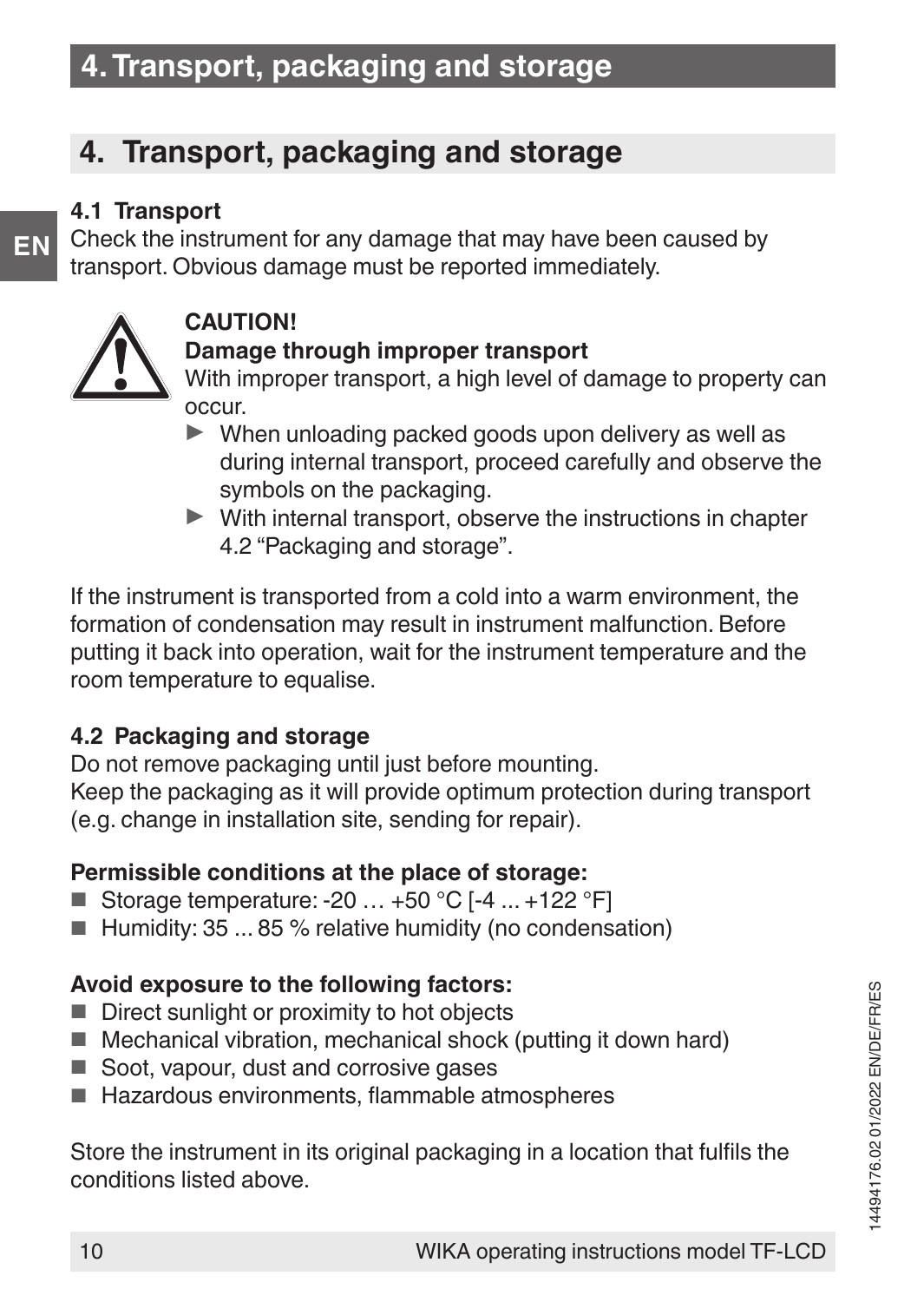## **5. Commissioning, operation**

## **5. Commissioning, operation**



#### **WARNING! Physical injuries and damage to property and the environment caused by hazardous media**

Upon contact with hazardous media (e.g. oxygen, acetylene, flammable or toxic substances), harmful media (e.g. corrosive, toxic, carcinogenic, radioactive), and also with refrigeration plants and compressors, there is a danger of physical injuries and damage to property and the environment. Should a failure occur, aggressive media with extremely high temperature and under high pressure or vacuum may be present at the instrument.

 $\blacktriangleright$  For these media, in addition to all standard regulations, the appropriate existing codes or regulations must also be followed.

To determine the positioning of the module in the desired object, use the back of the thermometer - not the side with the LC display - as a template.

The recommended size of the recess is 59.5 x 25.5 mm. For correct horizontal positioning, we recommend using a spirit level.

- 1. Create a recess (as described above) in the desired object.
- 2. Guide the cable and the sensor through the hole.
- 3. Place the module on the hole and then press lightly on the front (not on the display!) until the thermometer snaps into place.
- 4. Now feed the cable and sensor out to a suitable location and fix them.

The thermometer is ready for operation in its as-delivered condition. The measured temperature is shown on the LC display.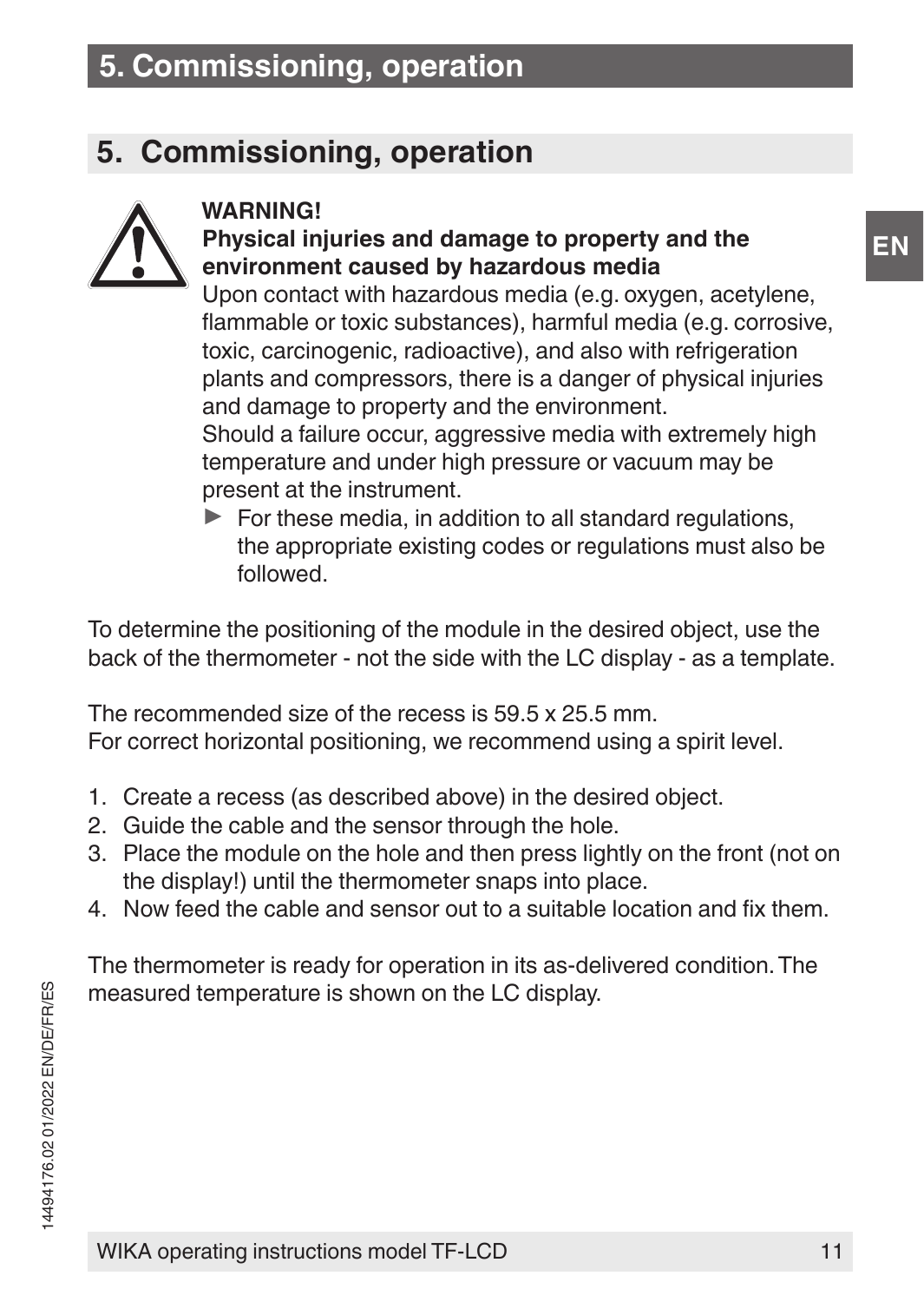## **5. Commissioning, operation / 6. Faults**

#### **Immunity against radiated fields (DIN EN 61000-4-3)**

Under certain conditions, increased indication errors of a maximum of 5 % may occur in the presence of strong electromagnetic fields with a frequency range of between 80 and 90 MHz. These errors are reversible and disappear as soon as the source of interference is removed. Do not install the instrument near sources of strong electromagnetic fields, e.g. radio transmitters.

## **6. Faults**



**EN**

#### **WARNING! Physical injuries and damage to property and the environment caused by hazardous media**

Upon contact with hazardous media (e.g. oxygen, acetylene, flammable or toxic substances), harmful media (e.g. corrosive, toxic, carcinogenic, radioactive), and also with refrigeration plants and compressors, there is a danger of physical injuries and damage to property and the environment. Should a failure occur, aggressive media with extremely high temperature and under high pressure or vacuum may be

present at the instrument.

 $\blacktriangleright$  For these media, in addition to all standard regulations, the appropriate existing codes or regulations must also be followed.



#### **CAUTION!**

#### **Physical injuries and damage to property and the environment**

If faults cannot be eliminated by means of the listed measures, the instrument must be taken out of operation immediately.

- $\blacktriangleright$  Contact the manufacturer.
- $\blacktriangleright$  If a return is needed, please follow the instructions given in chapter [8.2 "Return".](#page-14-0)



For contact details, see chapter 1 "General information" or the back page of the operating instructions.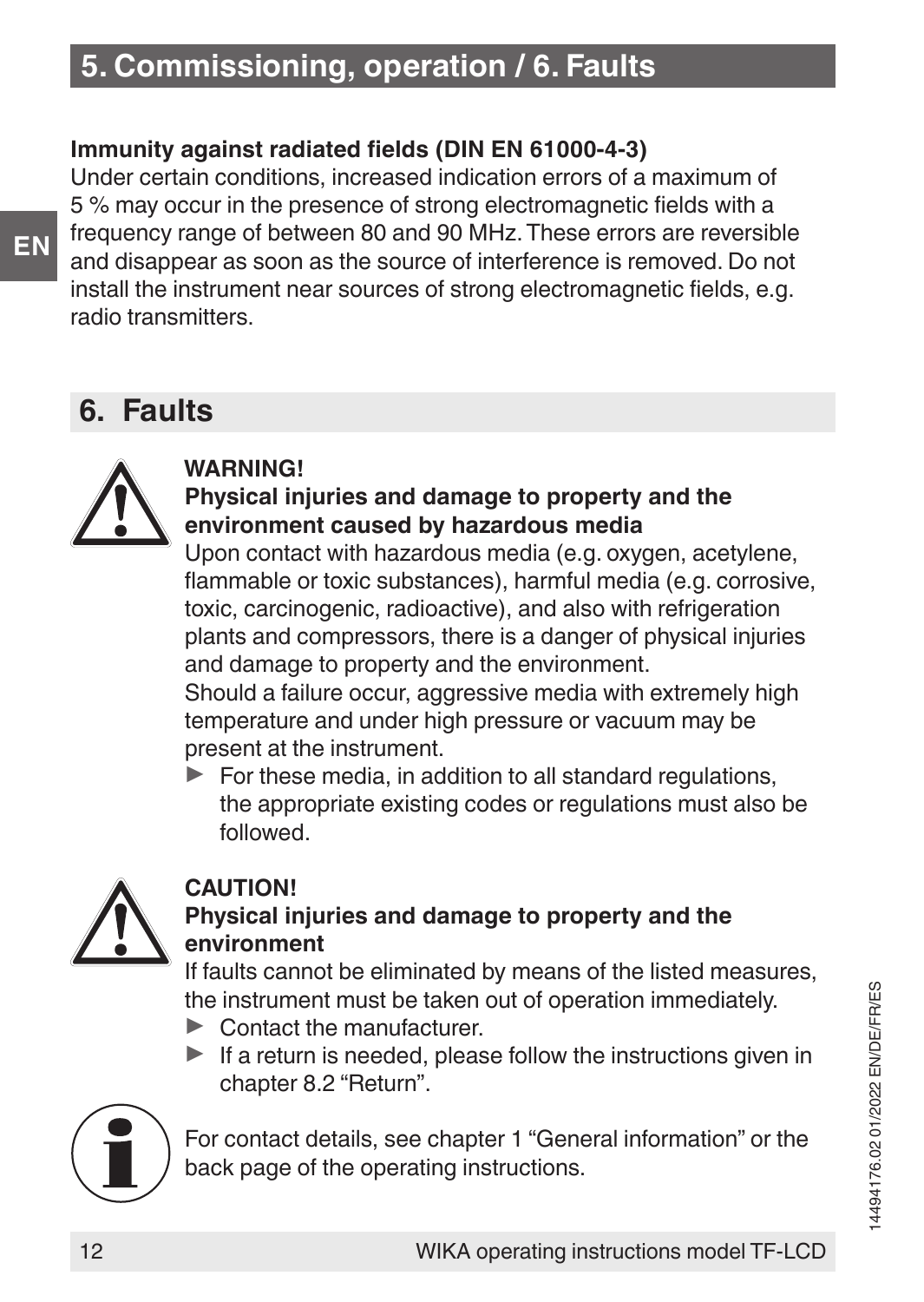## **6. Faults / 7. Maintenance and cleaning**

| <b>Faults</b>             | <b>Possible reasons</b>                      | <b>I</b> Measures                                                |
|---------------------------|----------------------------------------------|------------------------------------------------------------------|
| <b>Display</b><br>flashes | Is under or exceeds the<br>scale range       | Return the medium to the scale<br>range by cooling or heating it |
| No display                | Discharge the battery                        | Replace instrument                                               |
|                           | Brightness not sufficient<br>for solar panel | If possible, move the display to a<br>brighter location          |

## **7. Maintenance and cleaning**



For contact details, see chapter 1 "General information" or the back page of the operating instructions.

#### **7.1 Maintenance**

This instrument is maintenance-free. Repairs must only be carried out by the manufacturer.

#### <span id="page-12-0"></span>**7.2 Cleaning**



### **Physical injuries and damage to property and the environment**

Improper cleaning may lead to physical injuries and damage to property and the environment. Residual media in the dismounted instrument can result in a risk to persons, the environment and equipment.

▶ Carry out the cleaning process as described below.



#### **CAUTION!**

#### **Damage to the instrument**

Improper cleaning may lead to damage to the instrument!

- $\triangleright$  Do not use any aggressive cleaning agents.
- ▶ Do not use any hard or pointed objects for cleaning.

**EN**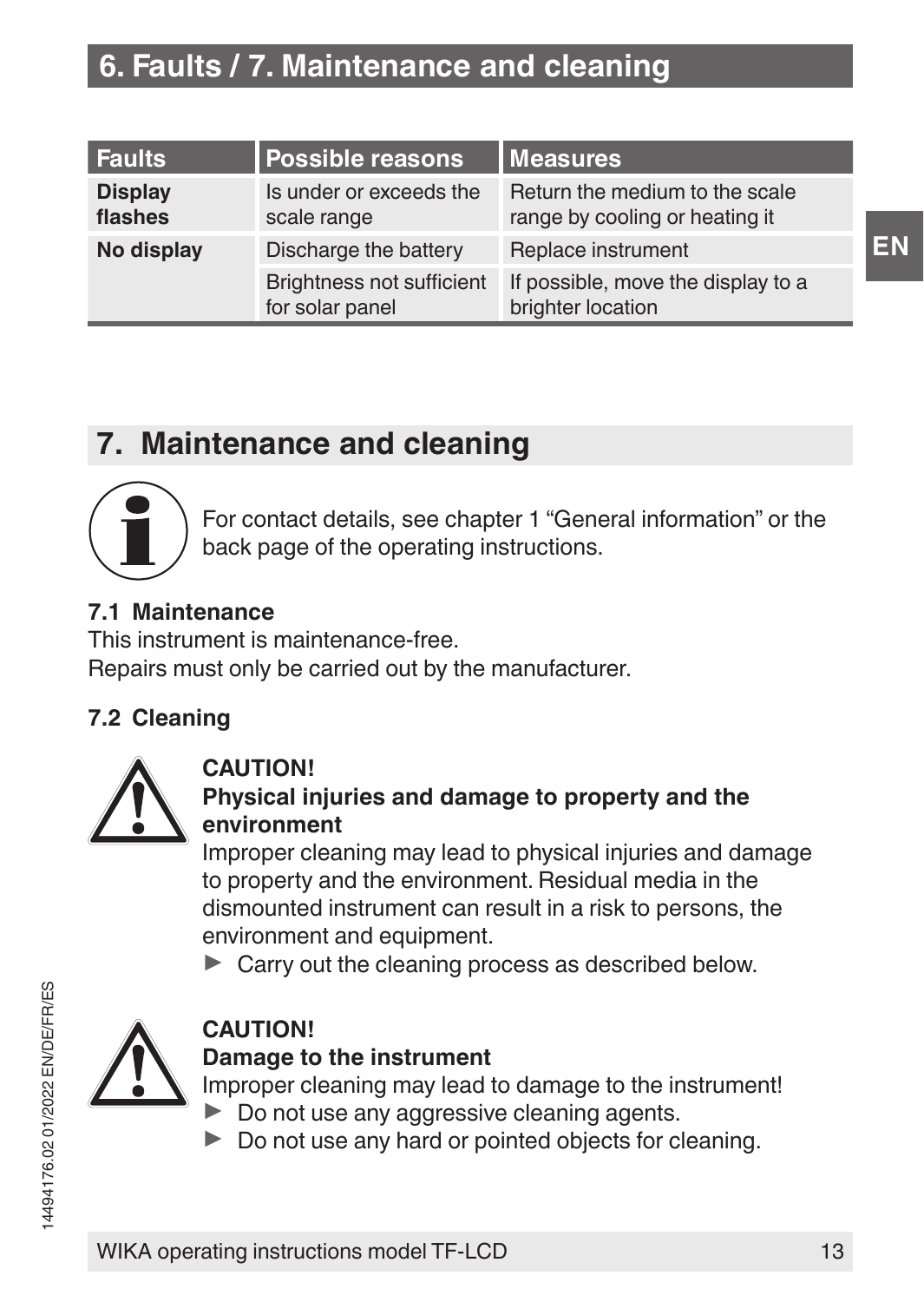Clean the instrument with a moist cloth. Use the requisite protective equipment.

Clean the dismounted instrument, in order to protect persons and the environment from exposure to residual media.

## **8. Dismounting, return and disposal**



#### **WARNING!**

#### **Physical injuries and damage to property and the environment through residual media**

Residual media in the dismounted instrument can result in a risk to persons, the environment and equipment.

- $\triangleright$  Observe the information in the material safety data sheet for the corresponding medium.
- $\triangleright$  Wash or clean the dismounted instrument, in order to protect persons and the environment from exposure to residual media.

#### **8.1 Dismounting**



#### **WARNING!**

#### **Physical injuries and damage to property and the environment through residual media**

Upon contact with hazardous media (e.g. oxygen, acetylene, flammable or toxic substances), harmful media (e.g. corrosive, toxic, carcinogenic, radioactive), and also with refrigeration plants and compressors, there is a danger of physical injuries and damage to property and the environment.

- ▶ Before storage of the dismounted instrument (following use) clean it, in order to protect persons and the environment from exposure to residual media.
- ▶ Observe the information in the material safety data sheet for the corresponding medium.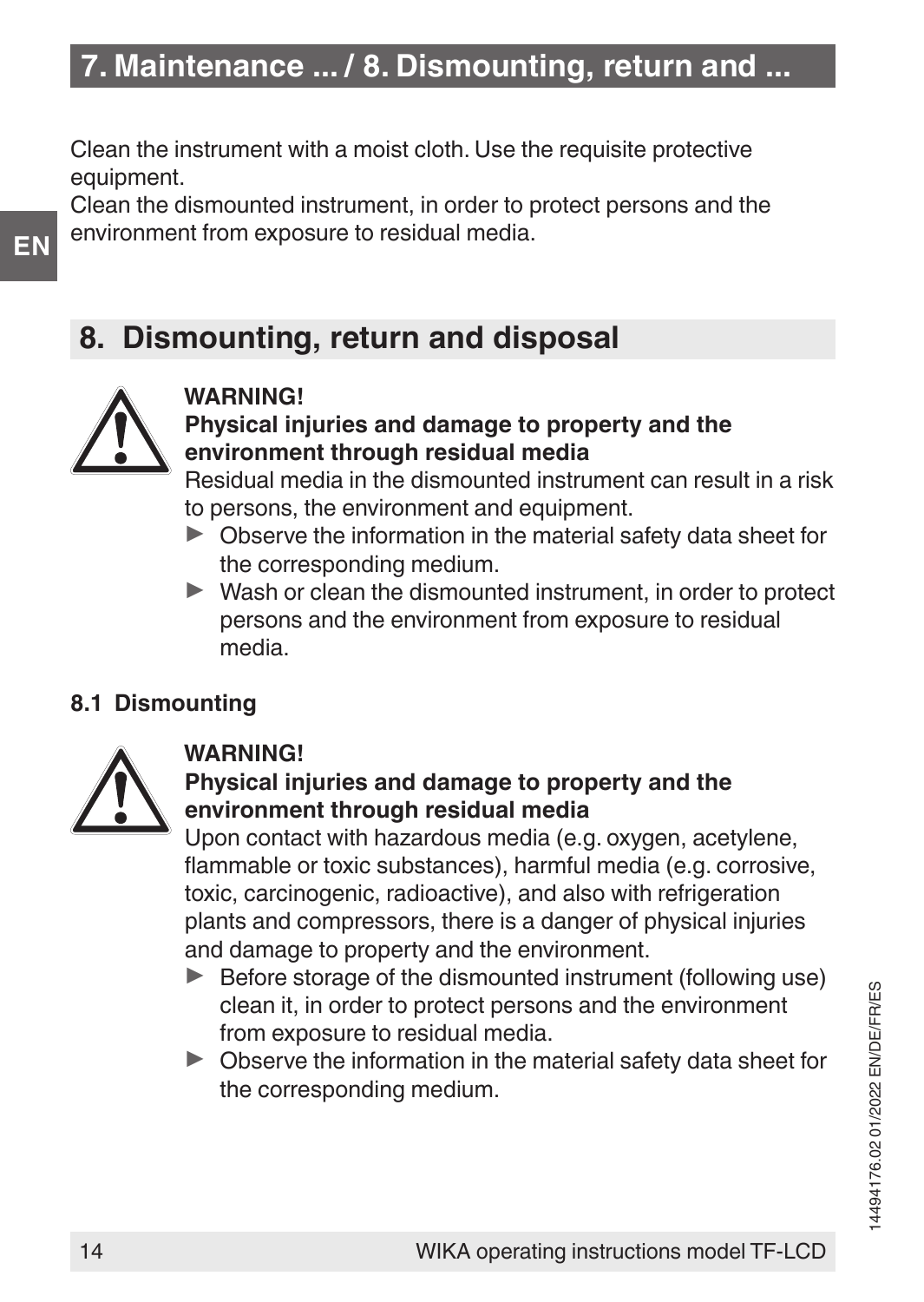

#### **WARNING! Physical injury**

When dismounting, there is a danger from aggressive media.

<span id="page-14-0"></span>Observe the information in the material safety data sheet for the corresponding medium.

#### **8.2 Return**

#### **Strictly observe the following when shipping the instrument:**

All instruments delivered to WIKA must be free from any kind of hazardous substances (acids, bases, solutions, etc.) and must therefore be cleaned before being returned.



#### **WARNING!**

#### **Physical injuries and damage to property and the environment through residual media**

Residual media in the dismounted instrument can result in a risk to persons, the environment and equipment.

- $\triangleright$  With hazardous substances, include the material safety data sheet for the corresponding medium.
- ▶ Clean the instrument, see chapter [7.2 "Cleaning".](#page-12-0)

When returning the instrument, use the original packaging.

If possible, place a bag, containing a desiccant, inside the packaging.



Information on returns can be found under the heading "Service" on our local website.

#### **8.3 Disposal**

Incorrect disposal can put the environment at risk.

Dispose of instrument components and packaging materials in an environmentally compatible way and in accordance with the countryspecific waste disposal regulations.



Do not dispose of with household waste. Ensure a proper disposal in accordance with national regulations.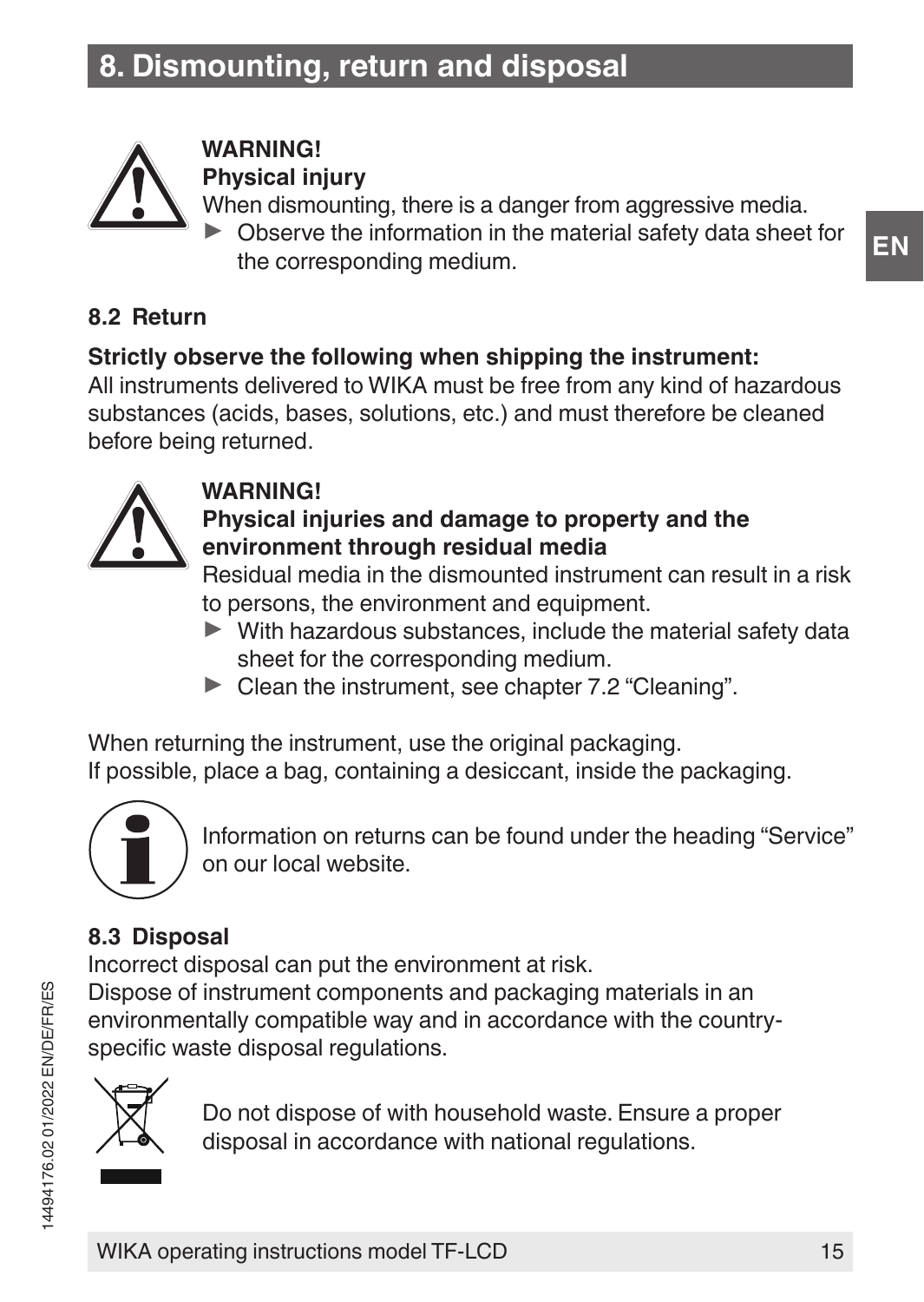## **9. Specifications**

## **9. Specifications**

| <b>Basic information</b> |                                                               |
|--------------------------|---------------------------------------------------------------|
| Case                     | Plastic                                                       |
| <b>Mounting option</b>   | Panel mounting with spring clips up to 3 mm<br>wall thickness |
| <b>Measuring line</b>    |                                                               |
| Measuring line outlet    | Back mount                                                    |
| Length                   | Max. 3 m [9.8 ft]                                             |
| Material (wetted)        | Plastic (PE)                                                  |

| <b>Accuracy specifications</b> |        |
|--------------------------------|--------|
| Indication accuracy            | $±1$ K |

| <b>Measuring range</b>         |                                                                                       |               |
|--------------------------------|---------------------------------------------------------------------------------------|---------------|
| Measuring range $1$            | $-50+120$ °C [ $-58+248$ °F]                                                          |               |
| Digital display                |                                                                                       |               |
| Type of display                | LC display                                                                            |               |
| Indication range <sup>2)</sup> | $-39.9+39.9$ °C<br>■ $-39.9+49.9$ °C<br>$\blacksquare$ 0  120 °C<br>■ $-39.9+99.9$ °F |               |
| Display resolution             | $-39.9+39.9^{\circ}C$                                                                 | 0.1 °C        |
|                                | $-39.9+49.9^{\circ}C$                                                                 | 0.1 °C        |
|                                | 0120 °C                                                                               | $1^{\circ}$ C |
|                                | $-39.9+99.9$ °F                                                                       | 0.1 °F        |
| Minimum illuminance (solar     | Cold light                                                                            | $>140$ Lux    |
| panel)                         | Daylight                                                                              | $>80$ Lux     |
| Character size                 | $12 \text{ mm}$                                                                       |               |
| Supply voltage                 | Power supply via built-in battery or integrated<br>solar cell                         |               |

1) Exceeding or falling below the measuring range is not permissible as it will lead to a defect of the instrument. Make sure that the temperature at the case does not exceed or fall below the permissible temperature.

2) When exceeding or falling below the scale range, the display starts flashing and no longer shows correct values. Once the medium temperature is within the scale range again, the display switches back to display mode.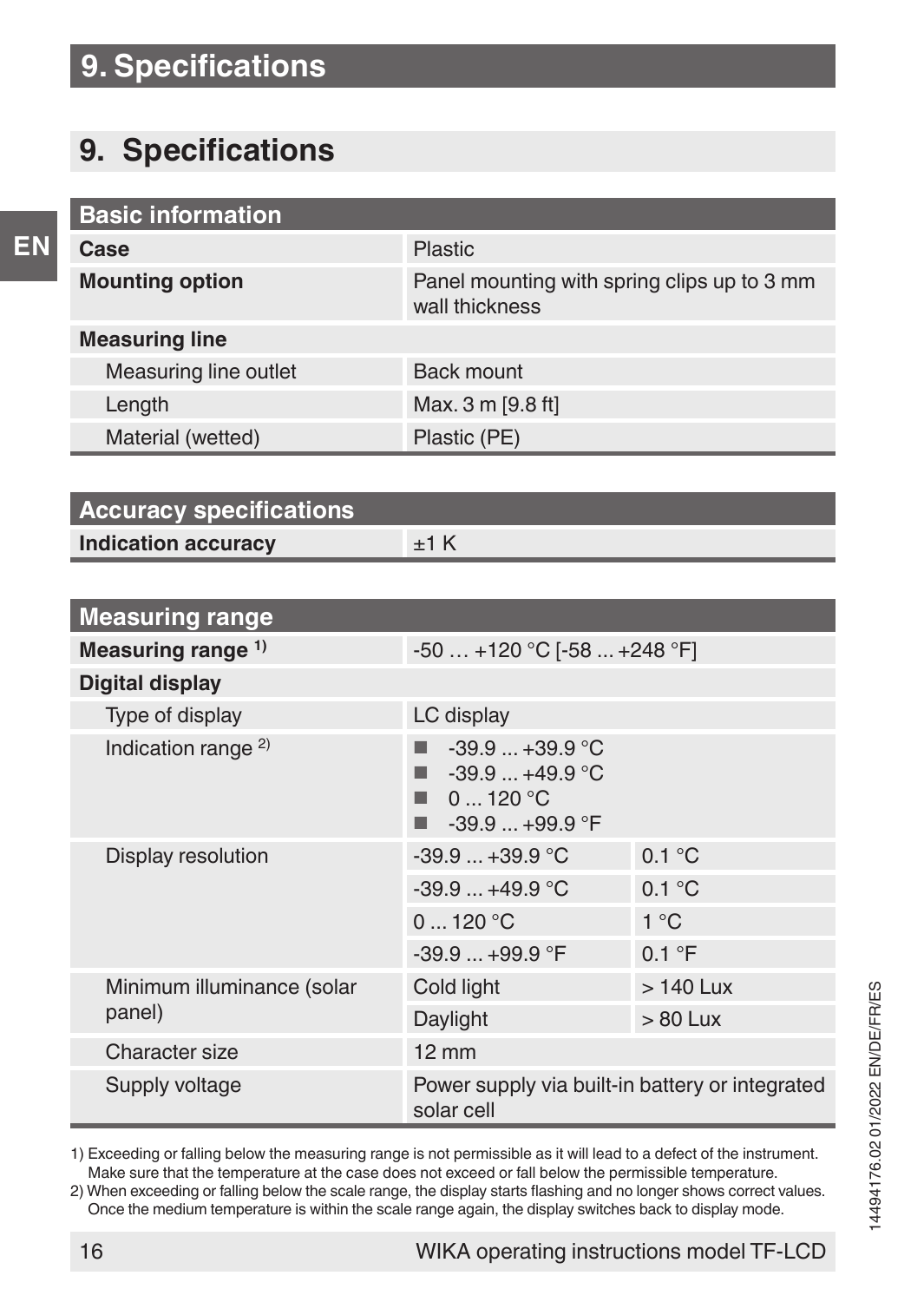## **9. Specifications**

| <b>Operating conditions</b>                      |                             |    |
|--------------------------------------------------|-----------------------------|----|
| Ambient temperature range                        | $-30+60$ °C [ $-22+140$ °F] |    |
| Storage temperature range                        | $-20+50$ °C [-4  +122 °F]   |    |
| Ingress protection of the complete<br>instrument | <b>IP68</b>                 | ΞN |

For further specifications, see WIKA data sheet TE 85.01 and the order documentation.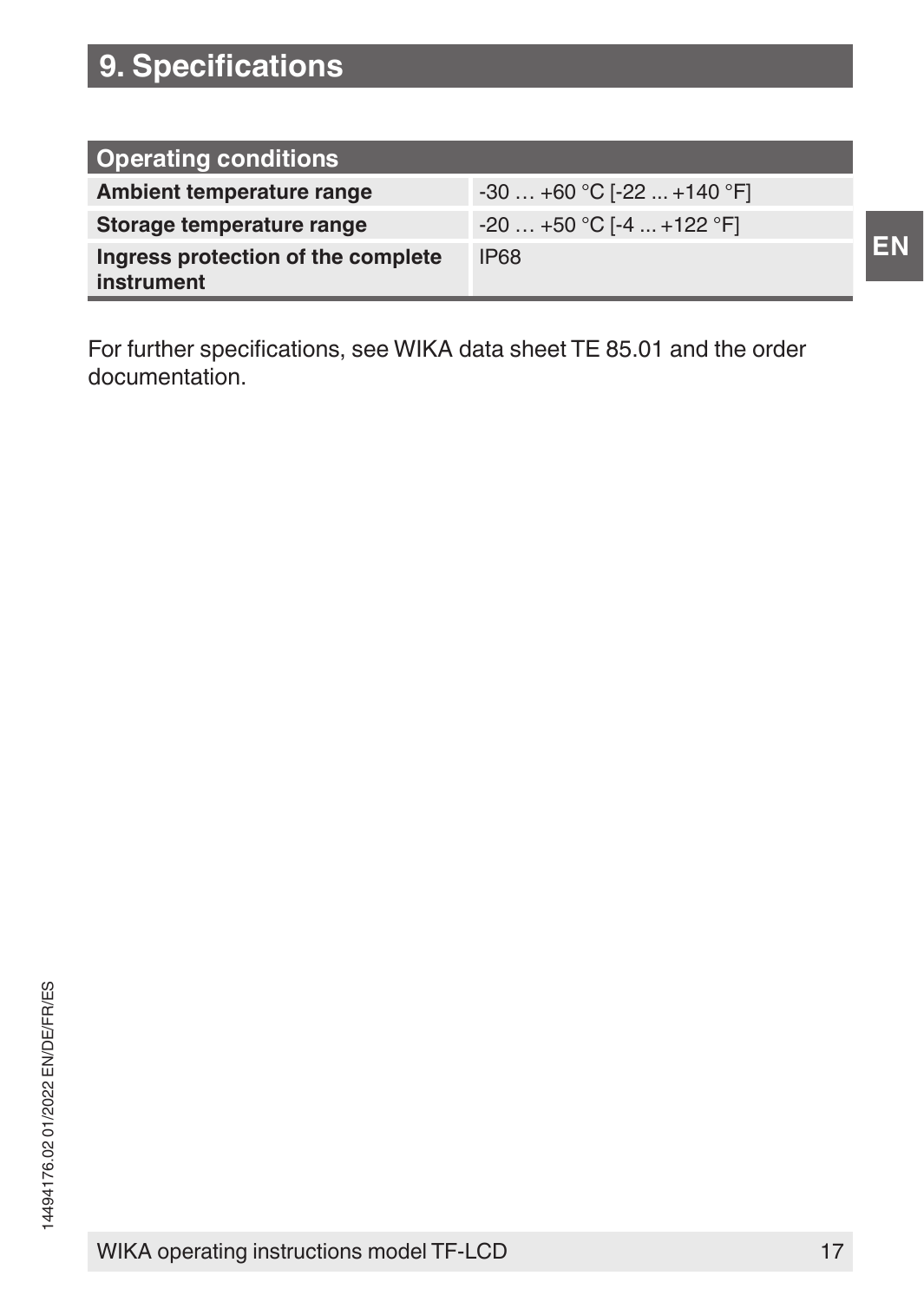**EN**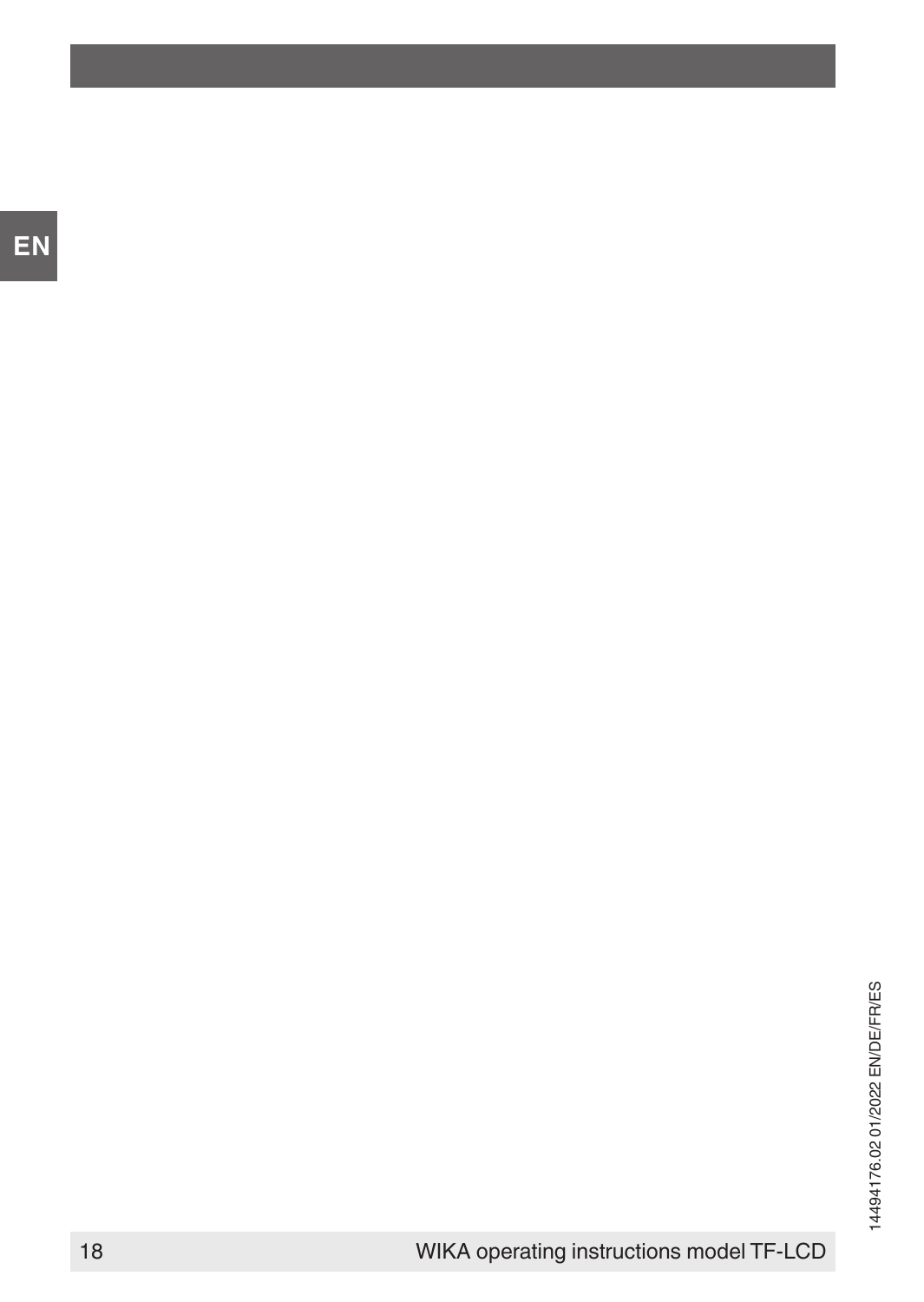# **Inhalt**

|    | 1. Allgemeines                        | 20 |
|----|---------------------------------------|----|
|    | 2. Aufbau und Funktion                | 21 |
|    | 3. Sicherheit                         | 23 |
|    | 4. Transport, Verpackung und Lagerung | 26 |
|    | 5. Inbetriebnahme, Betrieb            | 27 |
|    | 6. Störungen                          | 28 |
|    | 7. Wartung und Reinigung              | 29 |
| 8. | Demontage, Rücksendung und Entsorgung | 30 |
|    | 9. Technische Daten                   | 32 |
|    |                                       |    |

**DE**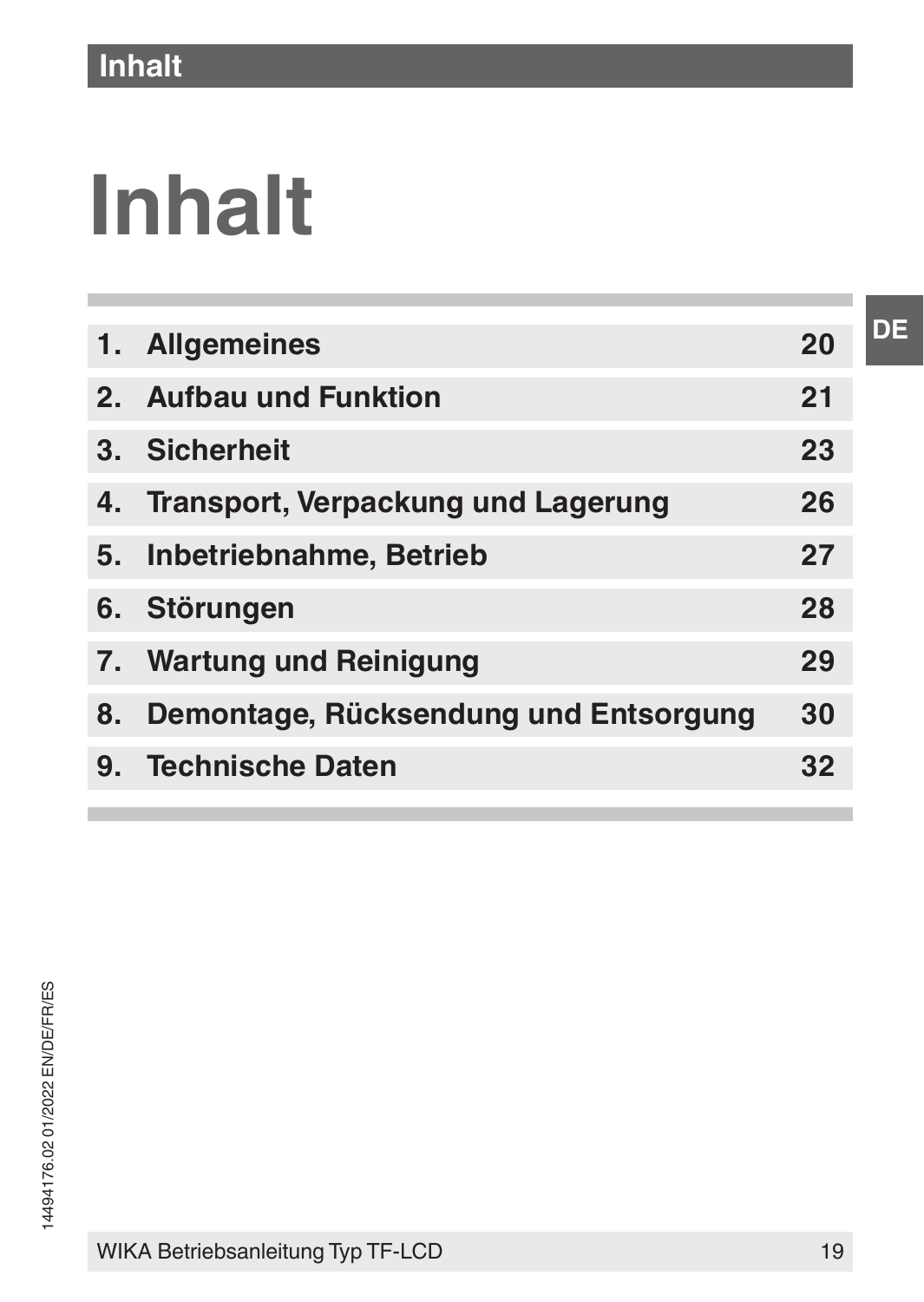## <span id="page-19-0"></span>**1. Allgemeines**

## **1. Allgemeines**

- Das in der Betriebsanleitung beschriebene Longlife-Digital-Thermometer wird nach dem aktuellen Stand der Technik gefertigt. Alle Komponenten unterliegen während der Fertigung strengen Qualitäts- und Umweltkriterien. Unsere Managementsysteme sind nach ISO 9001 und ISO 14001 zertifiziert.
- Diese Betriebsanleitung gibt wichtige Hinweise zum Umgang mit dem Gerät. Voraussetzung für sicheres Arbeiten ist die Einhaltung aller angegebenen Sicherheitshinweise und Handlungsanweisungen.
- Die für den Einsatzbereich des Gerätes geltenden örtlichen Unfallverhütungsvorschriften und allgemeinen Sicherheitsbestimmungen einhalten.
- Die Betriebsanleitung ist Produktbestandteil und muss in unmittelbarer Nähe des Gerätes für das Fachpersonal jederzeit zugänglich aufbewahrt werden. Betriebsanleitung an nachfolgende Benutzer oder Besitzer des Gerätes weitergeben.
- Das Fachpersonal muss die Betriebsanleitung vor Beginn aller Arbeiten sorgfältig durchgelesen und verstanden haben.
- Es gelten die allgemeinen Geschäftsbedingungen in den Verkaufsunterlagen.
- Technische Änderungen vorbehalten.
- Weitere Informationen:
	- Internet-Adresse: www.wika.de / www.wika.com
	- Zugehöriges Datenblatt: TE 85.01
	- Anwendungsberater: Tel.: +49 9372 132-0
		- info@wika.de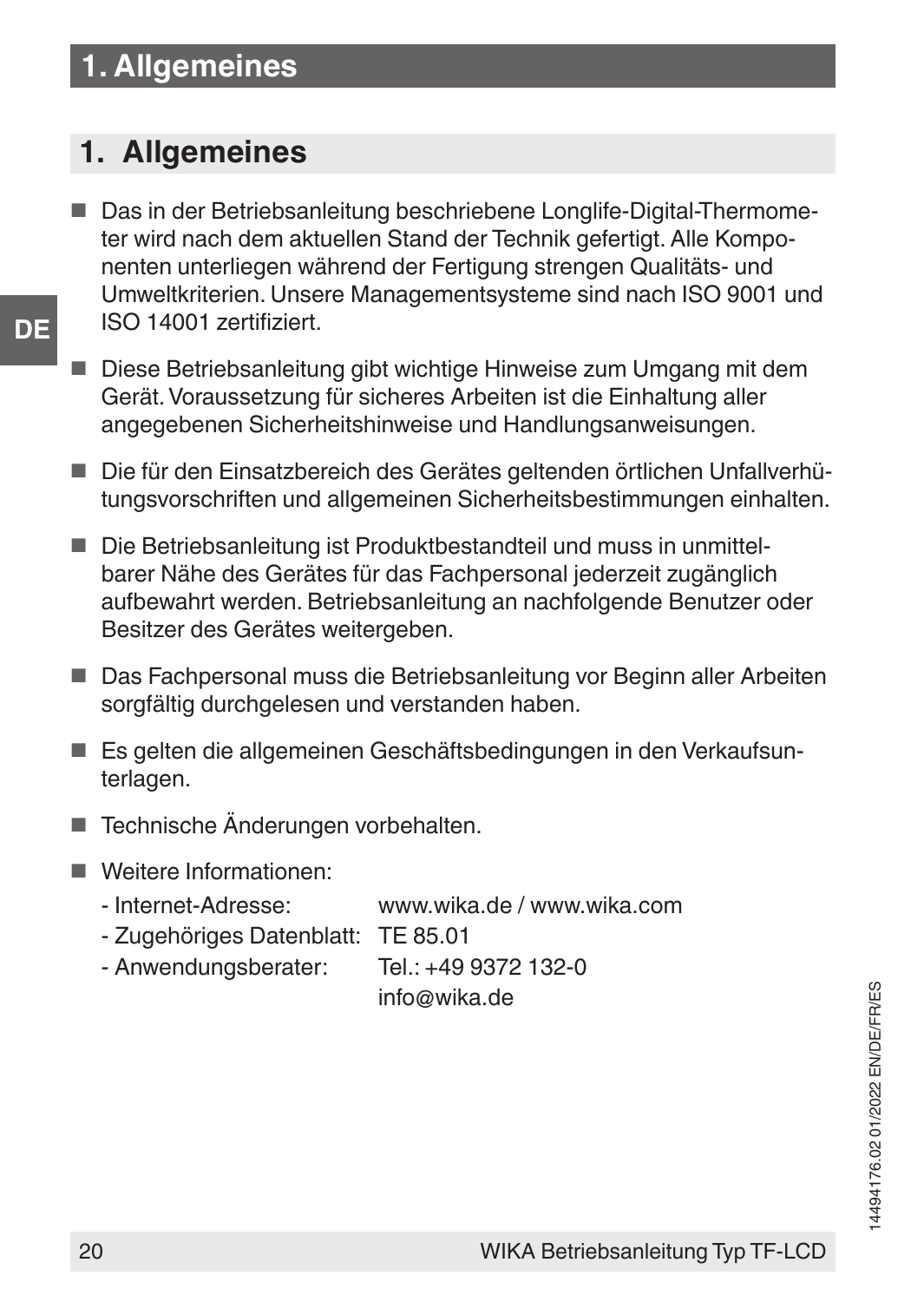## <span id="page-20-0"></span>**2. Aufbau und Funktion**

## **2. Aufbau und Funktion**

### **2.1 Übersicht**



- LC-Display
- (2) Solarpanel
- Einsteckthermometer

#### **2.2 Beschreibung**

Das Longlife-Digital-Thermometer Typ TF-LCD besteht aus einem Einsteckthermometer mit bis zu 3 Meter Messleitung und einem fest angeschlossenen digitalen LC-Display.

Das LC-Display wird über eine eingebaute (nicht austauschbare) Batterie oder ein eingebautes Solarpanel betrieben und benötigt keine separate Hilfsenergie.

Alle elektrischen Bauteile sind vor Staub geschützt.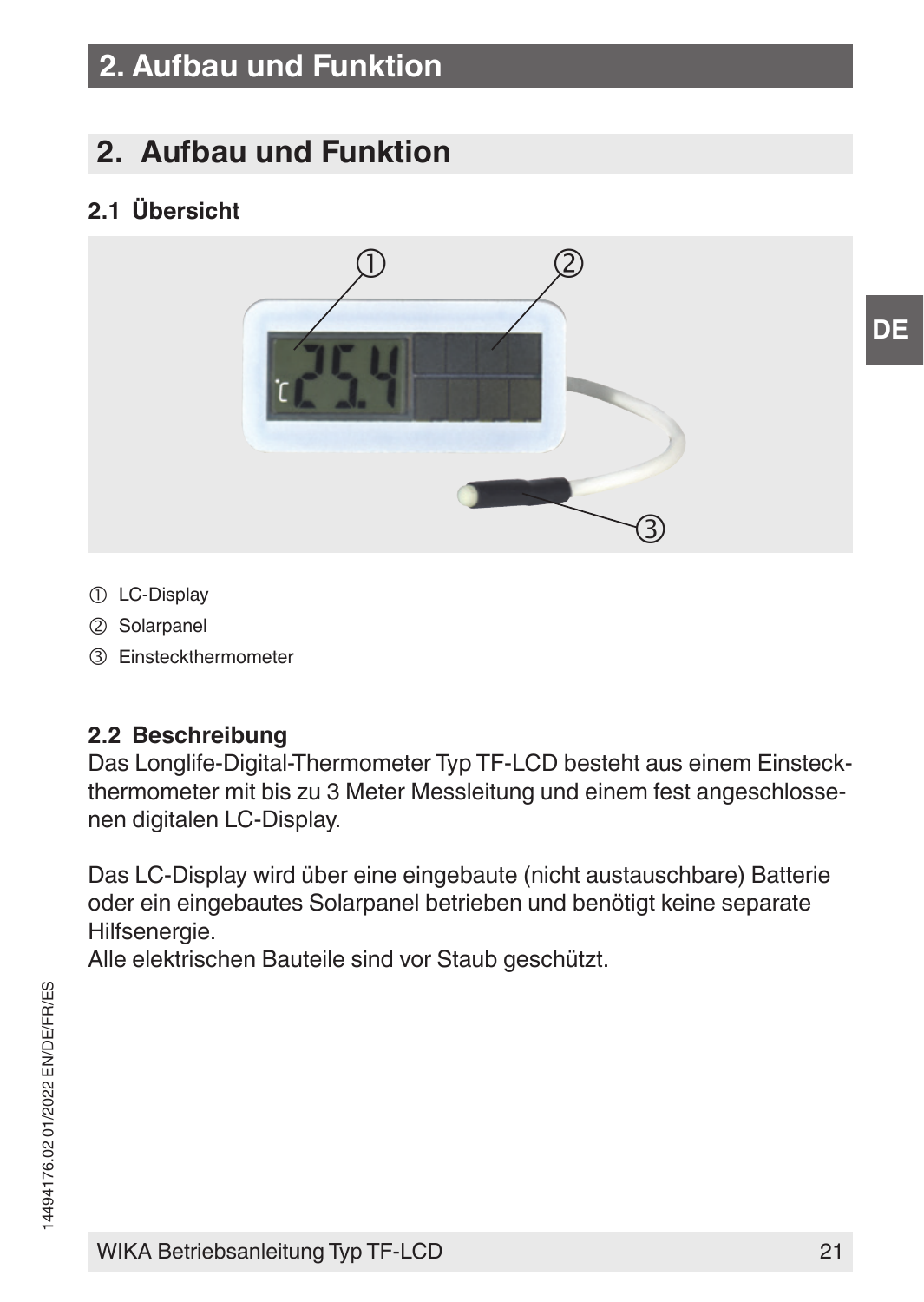## **2. Aufbau und Funktion**





62,2 [2,449]

 $263$ [0,957]

°C

[0,295]

6,3 [0,248]

 $-35$ [1,378] 14  $551$ 2,5 [0,098]

2,5 [0,098]

5,5 [0,217]

14204741.02

14204741.02

5,5 [0,217]

14204741.02

4204741.02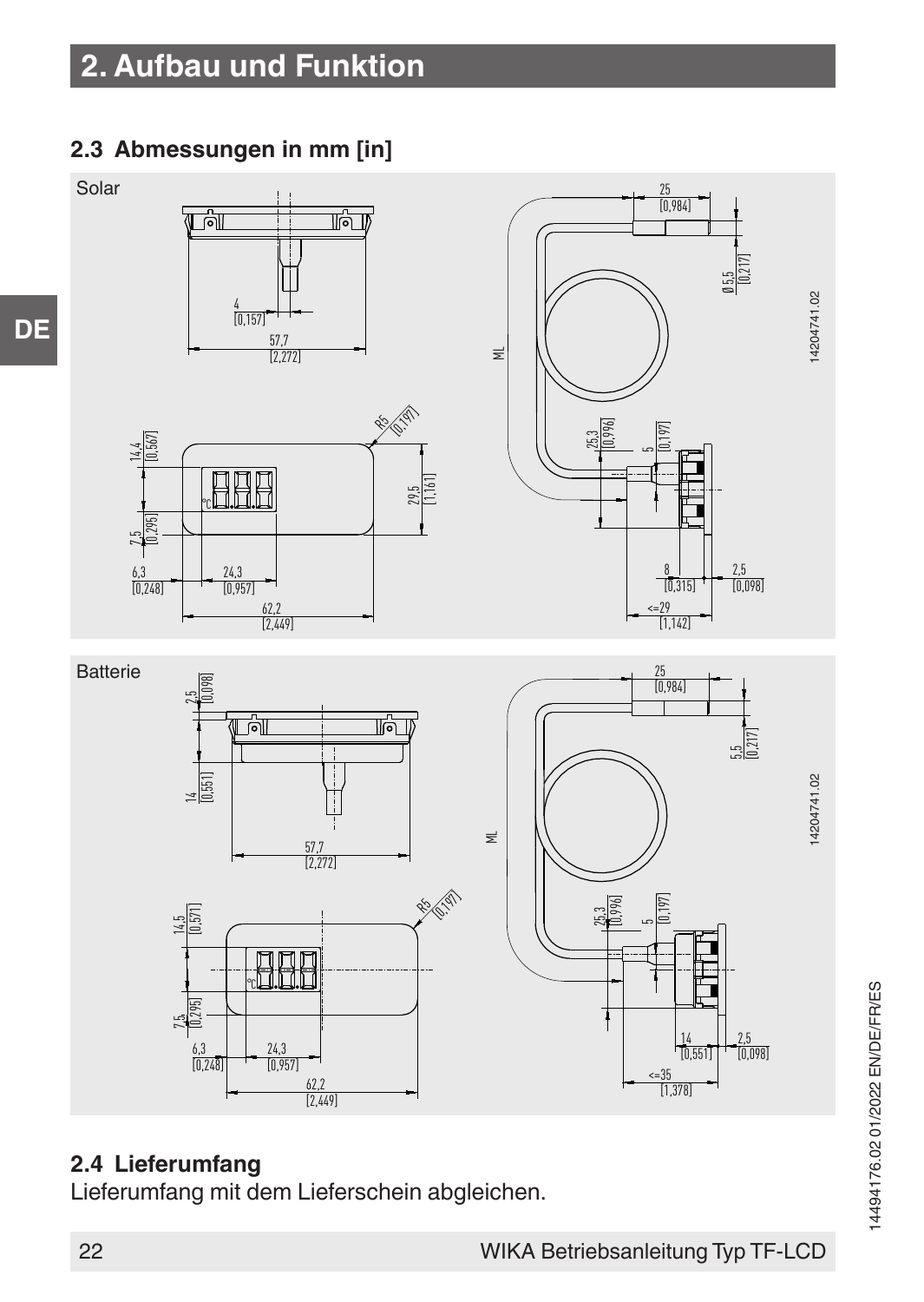## <span id="page-22-0"></span>**3. Sicherheit**

## **3. Sicherheit**

#### **3.1 Symbolerklärung**



#### **WARNUNG!**

... weist auf eine möglicherweise gefährliche Situation hin, die zum Tod oder zu schweren Verletzungen führen kann, wenn sie nicht gemieden wird.



#### **VORSICHT!**

... weist auf eine möglicherweise gefährliche Situation hin, die zu geringfügigen oder leichten Verletzungen bzw. Sach- und Umweltschäden führen kann, wenn sie nicht gemieden wird.



#### **Information**

... hebt nützliche Tipps und Empfehlungen sowie Informationen für einen effizienten und störungsfreien Betrieb hervor.

#### **3.2 Bestimmungsgemäße Verwendung**

Das Longlife-Digital-Thermometer Typ TF-LCD dient zur Temperaturmessung in den verschiedensten industriellen Anwendungen der Kühl- und Kältetechnik sowie in der Heizungs-, Klima- und Lüftungstechnik. Es ist zum Einbau in ein Gehäuse, ein Bedienfeld, eine Konsole oder ähnliches konzipiert. Dieses Gerät ist nicht für den Einsatz in explosionsgefährdeten Bereichen zugelassen!

Das Gerät ist ausschließlich für den hier beschriebenen bestimmungsgemäßen Verwendungszweck konzipiert und konstruiert und darf nur dementsprechend verwendet werden.

Die technischen Spezifikationen in dieser Betriebsanleitung sind einzuhalten. Eine unsachgemäße Handhabung oder ein Betreiben des Gerätes außerhalb der technischen Spezifikationen macht die sofortige Stilllegung und Überprüfung durch einen autorisierten WIKA-Servicemitarbeiter erforderlich.

Ansprüche jeglicher Art aufgrund von nicht bestimmungsgemäßer Verwendung sind ausgeschlossen.

**DE**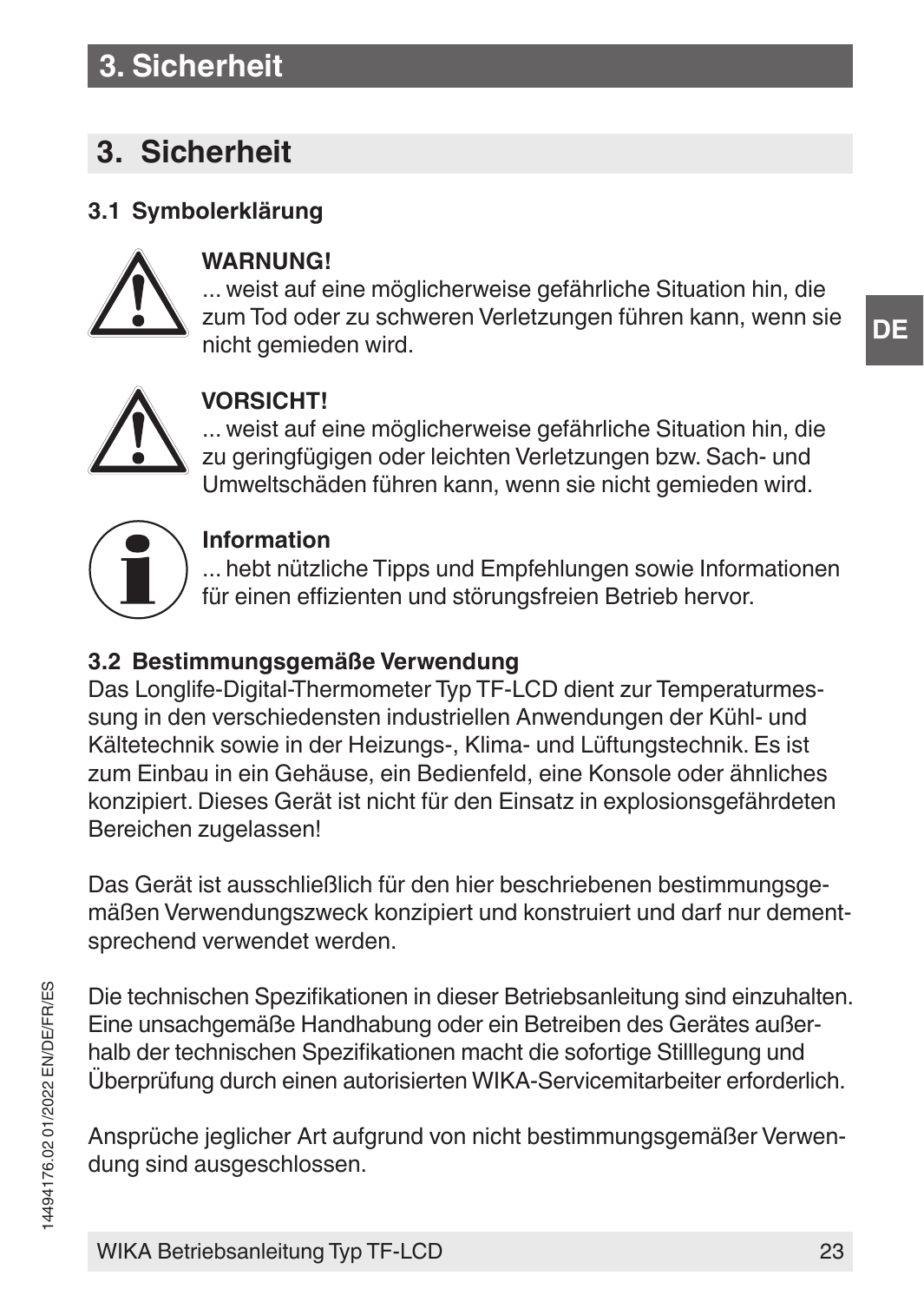## **3. Sicherheit**

#### **3.3 Fehlgebrauch**



**DE**

#### **WARNUNG! Verletzungen durch Fehlgebrauch**

Fehlgebrauch des Gerätes kann zu gefährlichen Situationen und Verletzungen führen.

- ▶ Eigenmächtige Umbauten am Gerät unterlassen.
- $\triangleright$  Gerät nicht in explosionsgefährdeten Bereichen einsetzen.
- ▶ Gerät nicht für abrasive und viskose Messstoffe verwenden.

Jede über die bestimmungsgemäße Verwendung hinausgehende oder andersartige Benutzung gilt als Fehlgebrauch.

#### **3.4 Verantwortung des Betreibers**

Das Gerät wird im gewerblichen Bereich eingesetzt. Der Betreiber unterliegt daher den gesetzlichen Pflichten zur Arbeitssicherheit.

Die Sicherheitshinweise dieser Betriebsanleitung, sowie die für den Einsatzbereich des Gerätes gültigen Sicherheits-, Unfallverhütungs- und Umweltschutzvorschriften einhalten.

Angaben auf dem Typenschild beachten.

Für ein sicheres Arbeiten am Gerät muss der Betreiber sicherstellen,

- dass das Bedienpersonal regelmäßig in allen zutreffenden Fragen von Arbeitssicherheit, Erste Hilfe und Umweltschutz unterwiesen wird, sowie die Betriebsanleitung und insbesondere die darin enthaltenen Sicherheitshinweise kennt.
- dass das Gerät gemäß der bestimmungsgemäßen Verwendung für den Anwendungsfall geeignet ist.
- dass die persönliche Schutzausrüstung verfügbar ist.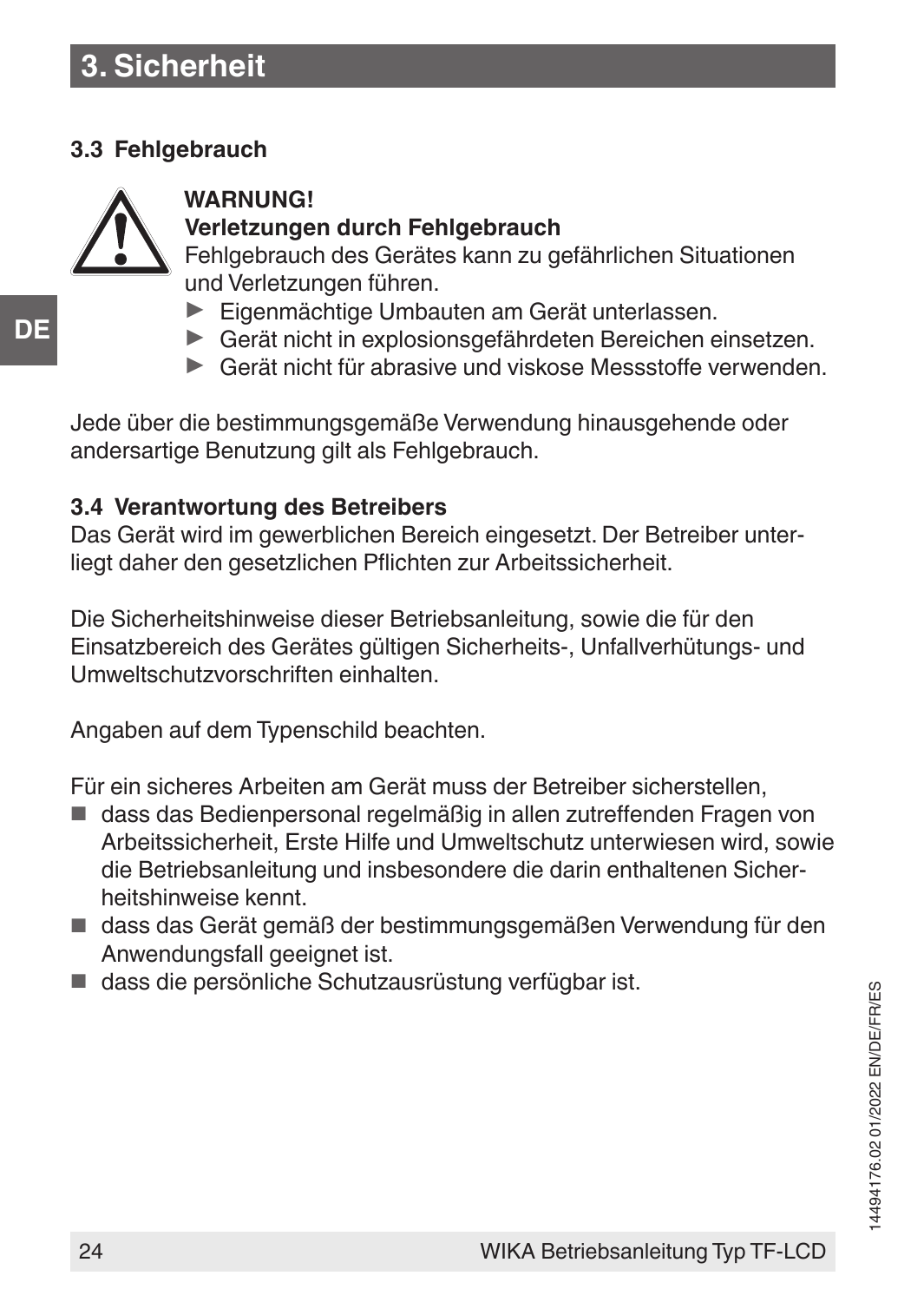#### **3.5 Personalqualifikation**



**WARNUNG! Verletzungsgefahr bei unzureichender Qualifikation** Unsachgemäßer Umgang kann zu erheblichen Personen- und Sachschäden führen.

▶ Die in dieser Betriebsanleitung beschriebenen Tätigkeiten nur durch Fachpersonal nachfolgend beschriebener Qualifikation durchführen lassen.

#### **Fachpersonal**

Das vom Betreiber autorisierte Fachpersonal ist aufgrund seiner fachlichen Ausbildung, seiner Kenntnisse der Mess- und Regelungstechnik und seiner Erfahrungen sowie Kenntnis der landesspezifischen Vorschriften, geltenden Normen und Richtlinien in der Lage, die beschriebenen Arbeiten auszuführen und mögliche Gefahren selbstständig zu erkennen.

#### **3.6 Beschilderung, Sicherheitskennzeichnungen**

#### **Typenschild (Beispiel)**



- Typ
- Produktionsauftragsnummer
- Anzeigebereich



Vor Montage und Inbetriebnahme des Gerätes unbedingt die Betriebsanleitung lesen!



14494176.02 01/2022 EN/DE/FR/ES

4494176.02 01/2022 EWDE/FR/ES

Nicht mit dem Hausmüll entsorgen. Für eine geordnete Entsorgung gemäß nationaler Vorgaben sorgen.

**DE**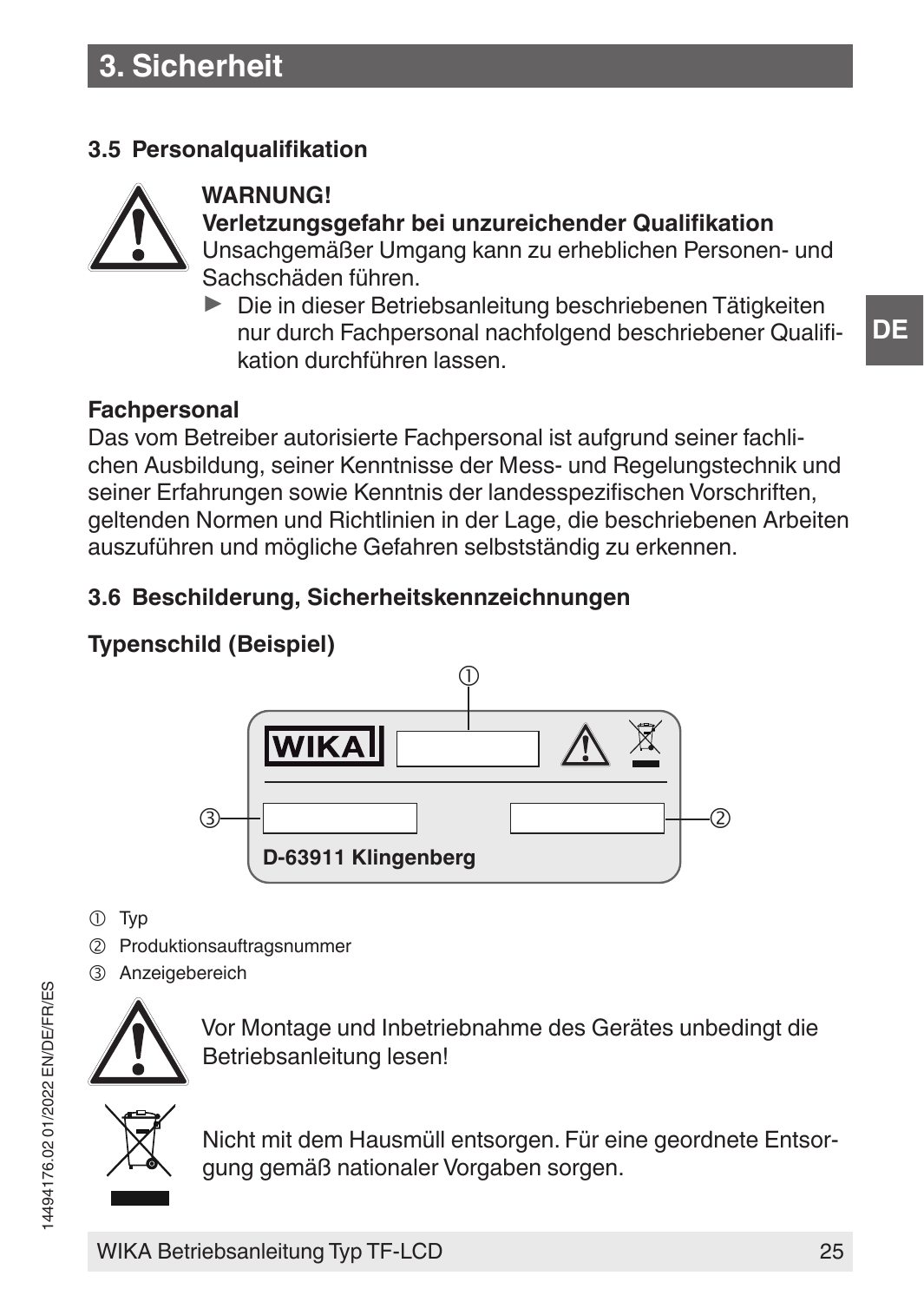## <span id="page-25-0"></span>**4. Transport, Verpackung und Lagerung**

#### **4.1 Transport**

Gerät auf eventuell vorhandene Transportschäden untersuchen. Offensichtliche Schäden unverzüglich mitteilen.



#### **VORSICHT!**

**Beschädigungen durch unsachgemäßen Transport** Bei unsachgemäßem Transport können Sachschäden in erheblicher Höhe entstehen.

- ▶ Beim Abladen der Packstücke bei Anlieferung sowie innerbetrieblichem Transport vorsichtig vorgehen und die Symbole auf der Verpackung beachten.
- ▶ Bei innerbetrieblichem Transport die Hinweise unter Kapitel [4.2 "Verpackung und Lagerung"](#page-25-1) beachten.

Wird das Gerät von einer kalten in eine warme Umgebung transportiert, so kann durch Kondensatbildung eine Störung der Gerätefunktion eintreten. Vor einer erneuten Inbetriebnahme die Angleichung der Gerätetemperatur an die Raumtemperatur abwarten.

#### <span id="page-25-1"></span>**4.2 Verpackung und Lagerung**

Verpackung erst unmittelbar vor der Montage entfernen. Die Verpackung aufbewahren, denn diese bietet bei einem Transport einen optimalen Schutz (z. B. wechselnder Einbauort, Reparatursendung).

#### **Zulässige Bedingungen am Lagerort:**

- Lagertemperatur: -20 ... +50 °C [-4 ... +122 °F]
- Feuchtigkeit: 35 ... 85 % relative Feuchte (keine Betauung)

#### **Folgende Einflüsse vermeiden:**

- Direktes Sonnenlicht oder Nähe zu heißen Gegenständen
- Mechanische Vibration, mechanischer Schock (hartes Aufstellen)
- Ruß, Dampf, Staub und korrosive Gase
- Explosionsgefährdete Umgebung, entzündliche Atmosphären

Das Gerät in der Originalverpackung an einem Ort lagern, der die oben gelisteten Bedingungen erfüllt.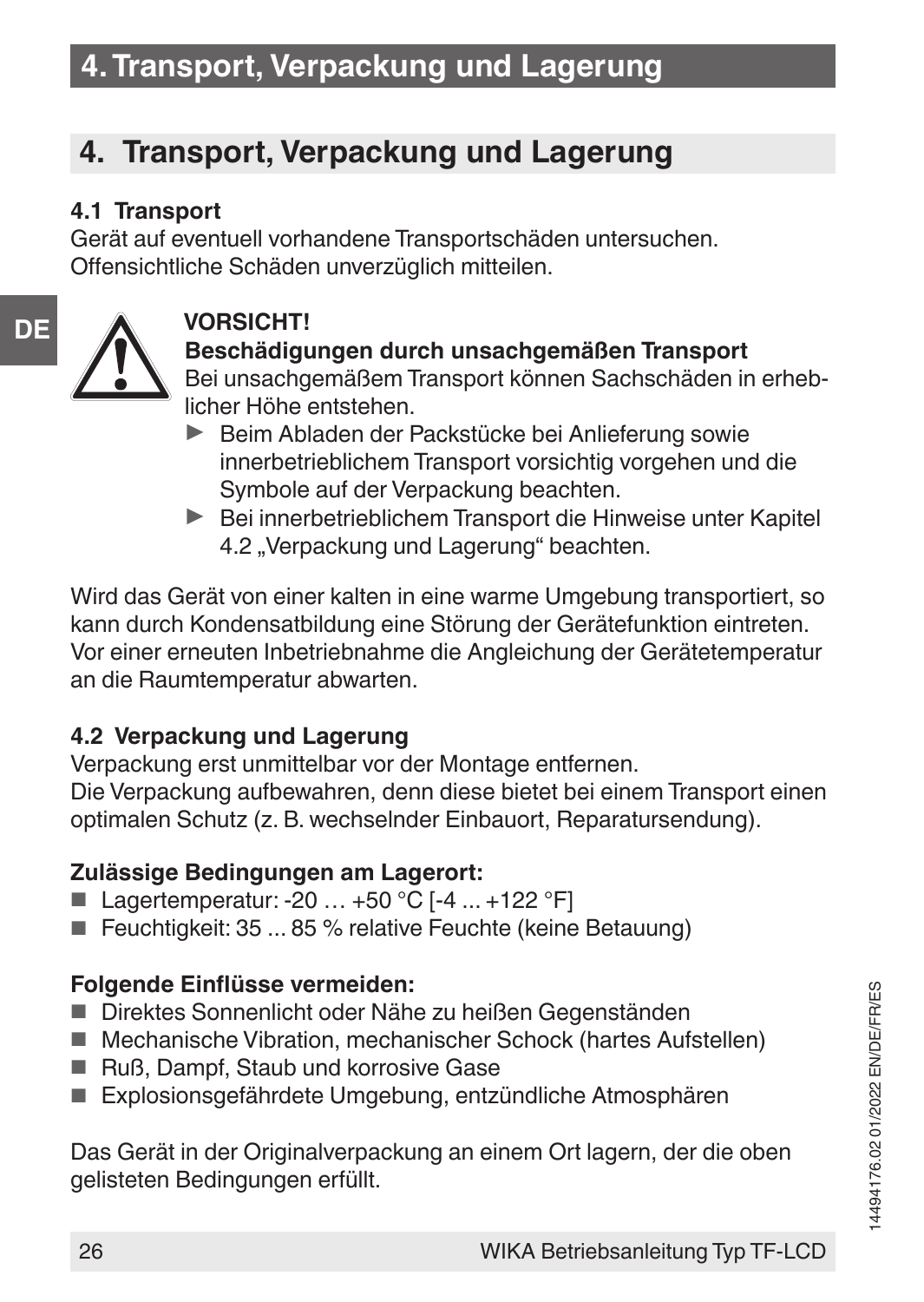## <span id="page-26-0"></span>**5. Inbetriebnahme, Betrieb**



#### **WARNUNG! Körperverletzungen, Sach- und Umweltschäden durch gefährliche Messstoffe**

Bei Kontakt mit gefährlichen Messstoffen (z. B. Sauerstoff, Acetylen, brennbaren oder giftigen Stoffen), gesundheitsgefährdenden Messstoffen (z. B. ätzend, giftig, krebserregend, radioaktiv) sowie bei Kälteanlagen, Kompressoren besteht die Gefahr von Körperverletzungen, Sach- und Umweltschäden. Am Gerät können im Fehlerfall aggressive Messstoffe mit extremer Temperatur und unter hohem Druck oder Vakuum anliegen.

▶ Bei diesen Messstoffen müssen über die gesamten allgemeinen Regeln hinaus die einschlägigen Vorschriften beachtet werden.

Zur Bestimmung der Position des Moduls in dem gewünschten Objekt die Rückseite des Thermometers - nicht die Seite des LC-Displays - als Vorlage verwenden.

Die empfohlene Größe der Aussparung beträgt 59,5 x 25,5 mm. Für die korrekte horizontale Positionierung empfehlen wird die Verwendung einer Wasserwaage.

- 1. Aussparung (wie oben beschrieben) im gewünschten Objekt erstellen.
- 2. Das Kabel und den Sensor durch das Loch führen.
- 3. Modul auf das Loch setzen und dann leicht auf die Frontseite drücken (nicht auf das Display!) bis das Thermometer an der richtigen Stelle einrastet.
- 4. Kabel und Sensor nun nach außen zu einer passenden Stelle führen und befestigen.

Das Thermometer ist im Auslieferungszustand betriebsbereit. Die gemessene Temperatur wird auf dem LC-Display angezeigt.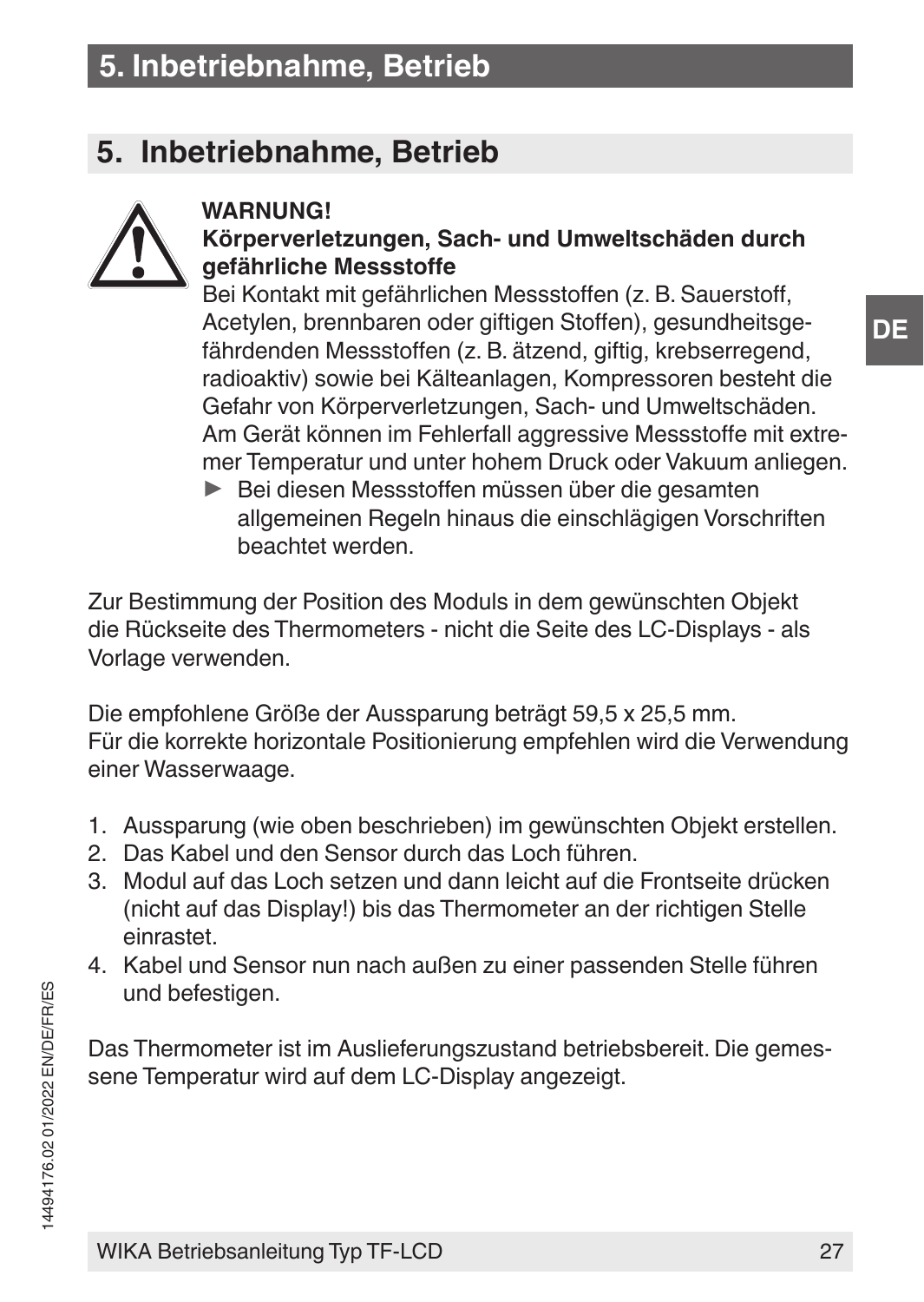## <span id="page-27-0"></span>**5. Inbetriebnahme, Betrieb / 6. Störungen**

#### **Störfestigkeit gegen gestrahlte Felder (DIN EN 61000-4-3)**

Unter bestimmten Bedingungen können bei starken elektromagnetischen Feldern in einem Frequenzbereich zwischen 80 und 90 MHz erhöhte Anzeigefehler von maximal 5 % auftreten. Diese Fehler sind reversibel und verschwinden, sobald die Störquelle entfernt wird. Gerät nicht in der Nähe von Quellen starker elektromagnetischer Felder, z. B. Funksender, installieren.

## **6. Störungen**

**WARNUNG!**



**DE**

#### **Körperverletzungen, Sach- und Umweltschäden durch gefährliche Messstoffe**

Bei Kontakt mit gefährlichen Messstoffen (z. B. Sauerstoff, Acetylen, brennbaren oder giftigen Stoffen), gesundheitsgefährdenden Messstoffen (z. B. ätzend, giftig, krebserregend, radioaktiv) sowie bei Kälteanlagen, Kompressoren besteht die Gefahr von Körperverletzungen, Sach- und Umweltschäden. Am Gerät können im Fehlerfall aggressive Messstoffe mit extremer Temperatur und unter hohem Druck oder Vakuum anliegen.

▶ Bei diesen Messstoffen müssen über die gesamten allgemeinen Regeln hinaus die einschlägigen Vorschriften beachtet werden.



### **VORSICHT!**

#### **Körperverletzungen, Sach- und Umweltschäden**

Können Störungen mit Hilfe der aufgeführten Maßnahmen nicht beseitigt werden, Gerät unverzüglich außer Betrieb setzen.

- ▶ Kontakt mit dem Hersteller aufnehmen.
- ▶ Bei notwendiger Rücksendung die Hinweise unter Kapitel [8.2 "Rücksendung"](#page-30-0) beachten.



Kontaktdaten siehe Kapitel 1 "Allgemeines" oder Rückseite der Betriebsanleitung.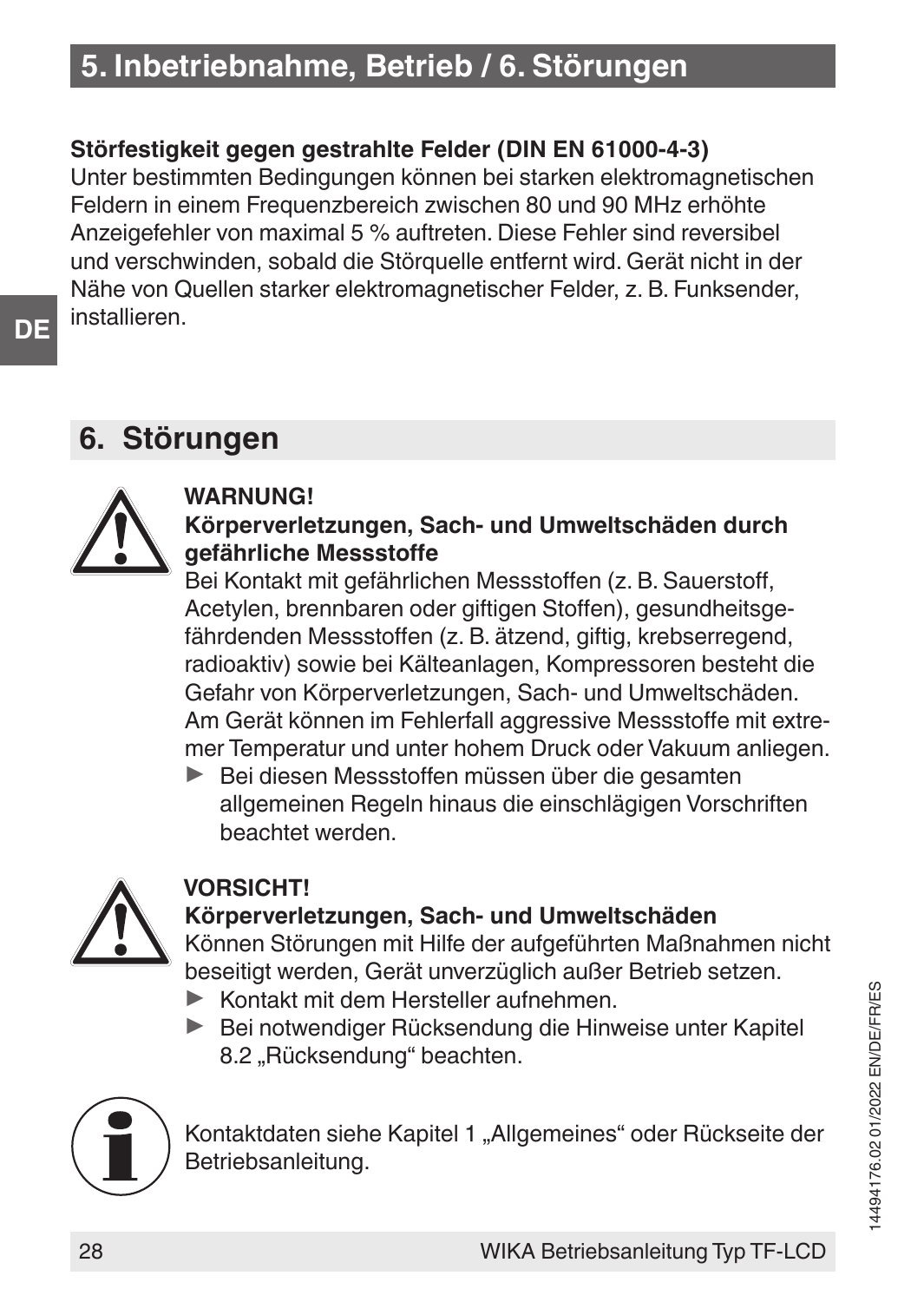## <span id="page-28-0"></span>**6. Störungen / 7. Wartung und Reinigung**

| <b>Störungen</b>     | Mögliche Ursachen   Maßnahmen                  |                                                                          |
|----------------------|------------------------------------------------|--------------------------------------------------------------------------|
| Anzeige blinkt       | Anzeigebereich über-<br>oder unterschritten    | Messstoff durch Kühlen oder Heizen<br>in den Anzeigebereich zurückführen |
| <b>Keine Anzeige</b> | Batterie entladen                              | Gerät austauschen                                                        |
|                      | Helligkeit für Solarpanel<br>nicht ausreichend | Eventuell Anzeige an helleren Ort<br>verlegen                            |

## **7. Wartung und Reinigung**



Kontaktdaten siehe Kapitel 1 "Allgemeines" oder Rückseite der Betriebsanleitung.

#### **7.1 Wartung**

Dieses Gerät ist wartungsfrei.

Reparaturen sind ausschließlich vom Hersteller durchzuführen.

#### **7.2 Reinigung**



#### <span id="page-28-1"></span>**VORSICHT!**

#### **Körperverletzungen, Sach- und Umweltschäden**

Eine unsachgemäße Reinigung führt zu Körperverletzungen, Sach- und Umweltschäden. Messstoffreste im ausgebauten Gerät können zur Gefährdung von Personen, Umwelt und Einrichtung führen.

▶ Reinigungsvorgang wie folgt beschrieben durchführen.



#### **VORSICHT!**

#### **Beschädigung des Gerätes**

Eine unsachgemäße Reinigung führt zur Beschädigung des **Gerätes!** 

- ▶ Keine aggressiven Reinigungsmittel verwenden.
- ▶ Keine harten und spitzen Gegenstände zur Reinigung verwenden.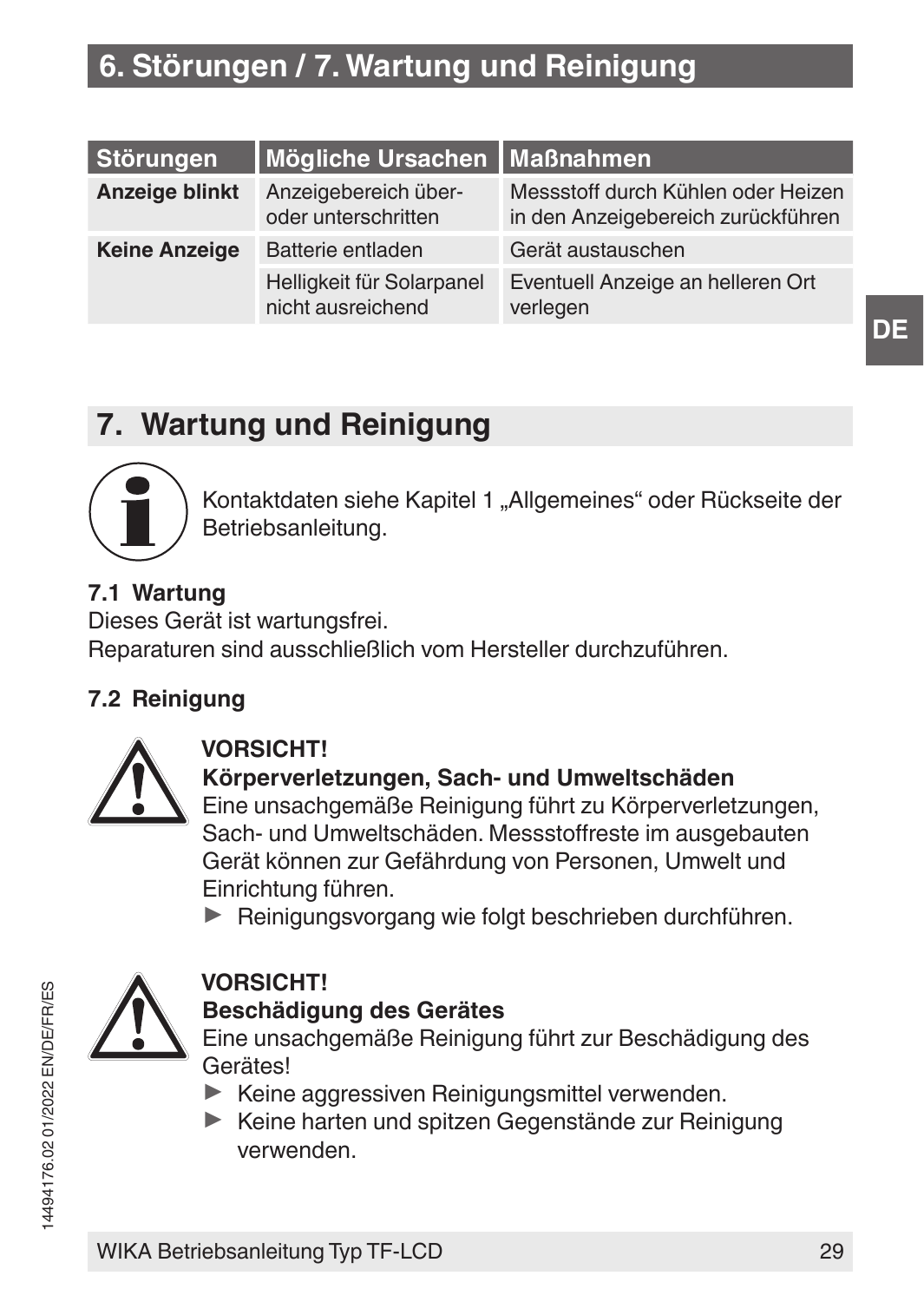## <span id="page-29-0"></span>**7. Wartung ... / 8. Demontage, Rücksendung und ...**

Das Gerät mit einem feuchten Tuch reinigen. Notwendige Schutzausrüstung verwenden.

Ausgebautes Gerät säubern, um Personen und Umwelt vor Gefährdung durch anhaftende Messstoffreste zu schützen.

#### **DE 8. Demontage, Rücksendung und Entsorgung**



#### **WARNUNG! Körperverletzungen, Sach- und Umweltschäden durch Messstoffreste**

Messstoffreste im ausgebauten Gerät können zur Gefährdung von Personen, Umwelt und Einrichtung führen.

- ▶ Angaben im Sicherheitsdatenblatt für den entsprechenden Messstoff beachten.
- ▶ Ausgebautes Gerät spülen bzw. säubern, um Personen und Umwelt vor Gefährdung durch anhaftende Messstoffreste zu schützen.

#### **8.1 Demontage**



#### **WARNUNG!**

#### **Körperverletzungen, Sach- und Umweltschäden durch Messstoffreste**

Bei Kontakt mit gefährlichen Messstoffen (z. B. Sauerstoff, Acetylen, brennbaren oder giftigen Stoffen), gesundheitsgefährdenden Messstoffen (z. B. ätzend, giftig, krebserregend, radioaktiv) sowie bei Kälteanlagen, Kompressoren besteht die Gefahr von Körperverletzungen, Sach- und Umweltschäden.

- ▶ Vor der Einlagerung das ausgebaute Gerät (nach Betrieb) säubern, um Personen und Umwelt vor Gefährdung durch anhaftende Messstoffreste zu schützen.
- ▶ Angaben im Sicherheitsdatenblatt für den entsprechenden Messstoff beachten.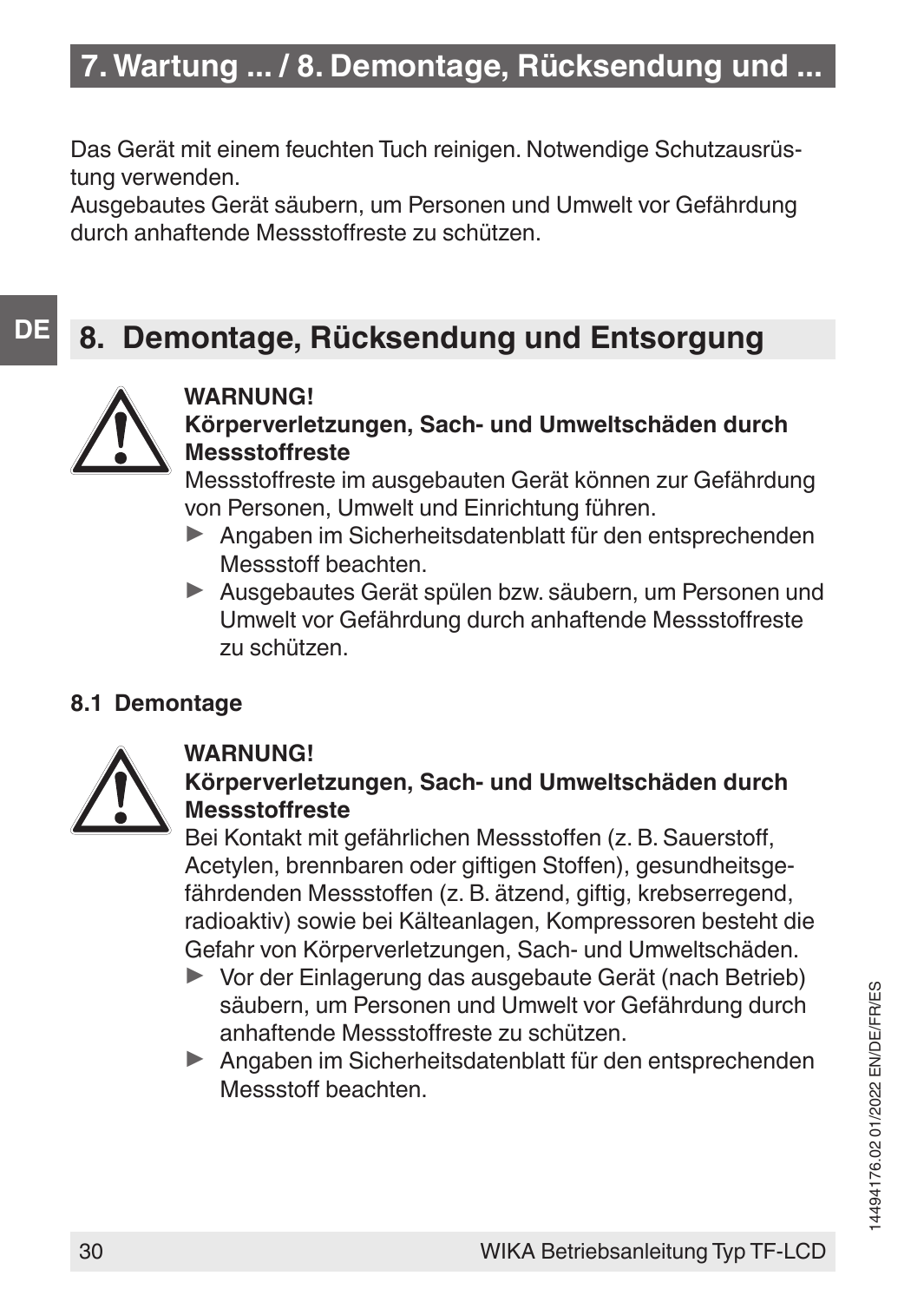

#### **WARNUNG! Körperverletzung**

Bei der Demontage besteht Gefahr durch aggressive Messstoffe. Angaben im Sicherheitsdatenblatt für den entsprechenden Messstoff beachten.

#### <span id="page-30-0"></span>**8.2 Rücksendung**

#### **Beim Versand des Gerätes unbedingt beachten:**

Alle an WIKA gelieferten Geräte müssen frei von Gefahrstoffen (Säuren, Laugen, Lösungen, etc.) sein und sind daher vor der Rücksendung zu reinigen.



#### **WARNUNG!**

**Körperverletzungen, Sach- und Umweltschäden durch Messstoffreste**

Messstoffreste im ausgebauten Gerät können zur Gefährdung von Personen, Umwelt und Einrichtung führen.

- ▶ Bei Gefahrstoffen das Sicherheitsdatenblatt für den entsprechenden Messstoff beilegen.
- ▶ Gerät reinigen, siehe Kapitel [7.2 "Reinigung"](#page-28-1).

Zur Rücksendung des Gerätes die Originalverpackung verwenden. Wenn möglich einen Beutel mit Trocknungsmittel der Verpackung beifügen.



Hinweise zur Rücksendung befinden sich in der Rubrik "Service" auf unserer lokalen Internetseite.

#### **8.3 Entsorgung**

Durch falsche Entsorgung können Gefahren für die Umwelt entstehen. Gerätekomponenten und Verpackungsmaterialien entsprechend den landesspezifischen Abfallbehandlungs- und Entsorgungsvorschriften umweltgerecht entsorgen.



Nicht mit dem Hausmüll entsorgen. Für eine geordnete Entsorgung gemäß nationaler Vorgaben sorgen.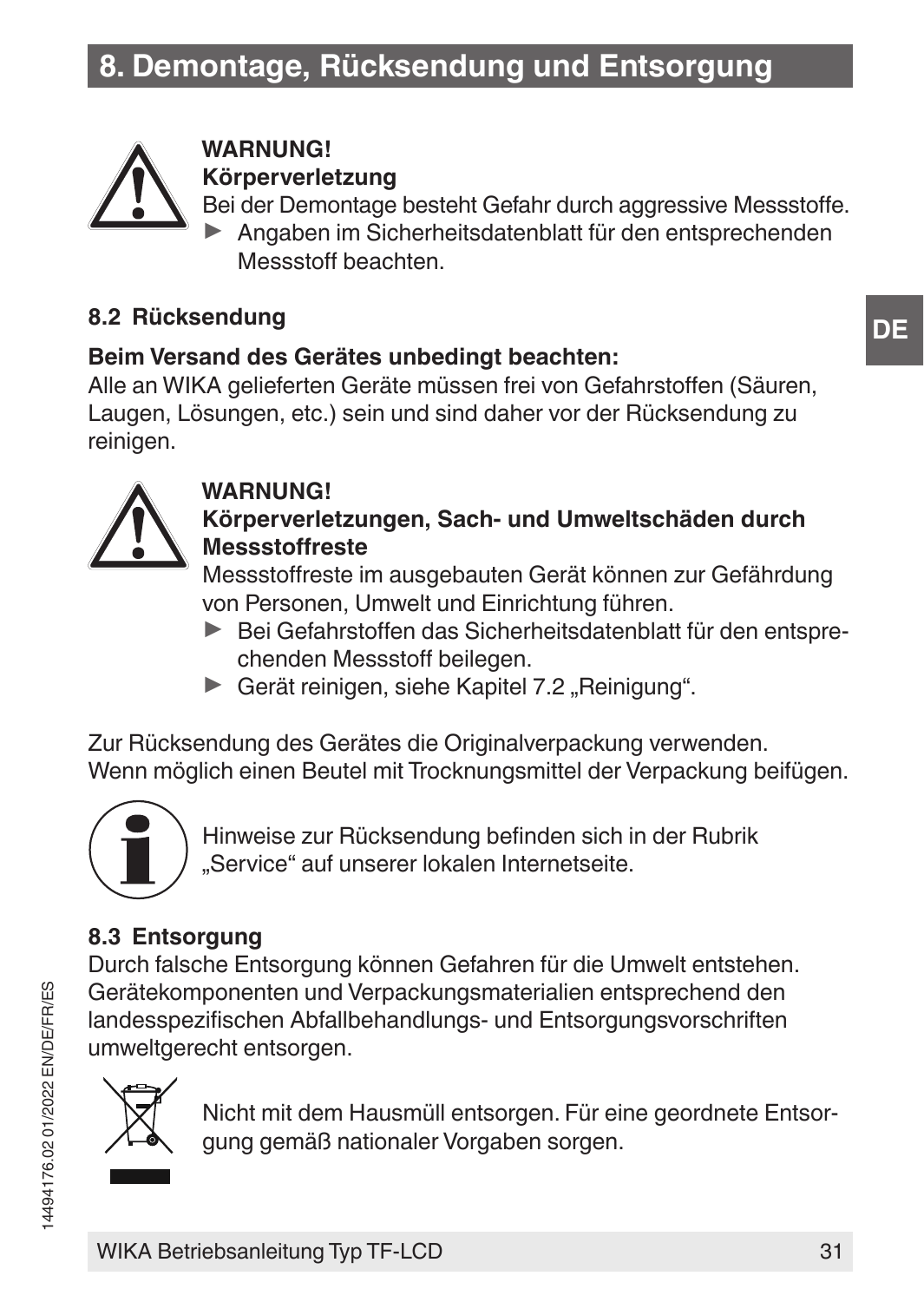## <span id="page-31-0"></span>**9. Technische Daten**

## **9. Technische Daten**

| <b>Basisinformationen</b>    |                                                  |
|------------------------------|--------------------------------------------------|
| Gehäuse                      | Kunststoff                                       |
| <b>Befestigungsart</b>       | Schalttafeleinbau mit Rasten bis 3 mm Wandstärke |
| <b>Messleitung</b>           |                                                  |
| Messleitungsaustritt         | Rückseitig                                       |
| Länge                        | Max. 3 m [9,8 ft]                                |
| Werkstoff (messstoffberührt) | Kunststoff (PE)                                  |

| Genauigkeitsangaben |      |
|---------------------|------|
| Anzeigegenauigkeit  | ±1 K |

| <b>Messbereich</b>                   |                                                                                                                 |               |  |
|--------------------------------------|-----------------------------------------------------------------------------------------------------------------|---------------|--|
| Messbereich <sup>1)</sup>            | $-50+120 °C$ [ $-58+248 °F$ ]                                                                                   |               |  |
| <b>Digitalanzeige</b>                |                                                                                                                 |               |  |
| Anzeigetyp                           | <b>LC-Display</b>                                                                                               |               |  |
| Display-Anzeigebereich <sup>2)</sup> | -39.9  +39.9 °C<br>$\blacksquare$ -39,9  +49,9 °C<br>$\blacksquare$ 0  120 °C<br>$\blacksquare$ -39,9  +99,9 °F |               |  |
| Displayauflösung                     | $-39.9+39.9$ °C                                                                                                 | 0.1 °C        |  |
|                                      | $-39.9+49.9 °C$                                                                                                 | 0.1 °C        |  |
|                                      | 0120 °C                                                                                                         | $1^{\circ}$ C |  |
|                                      | $-39.9+99.9$ °F                                                                                                 | 0.1 °F        |  |
| Mindestbeleuchtungsstärke            | Kaltlicht                                                                                                       | $>140$ Lux    |  |
| (Solarpanel)                         | <b>Tageslicht</b>                                                                                               | $> 80$ Lux    |  |
| Ziffernhöhe                          | $12 \text{ mm}$                                                                                                 |               |  |
| Hilfsenergie                         | Energieversorgung über eingebaute Batterie<br>oder integrierte Solarzelle                                       |               |  |

1) Ein Unter- oder Überschreiten des Messbereichs ist nicht zulässig, da er zum Defekt des Gerätes führt. Es ist darauf zu achten, dass die zulässige Temperatur am Gehäuse nicht unter- oder überschritten wird.

2) Beim Über- oder unterschreiten des Anzeigebereichs beginnt die Anzeige zu blinken und zeigt keine korrekten Werte mehr an. Befindet sich die Medientemperatur wieder innerhalb des Anzeigebereichs, wechselt die Anzeige zurück in den Anzeigemodus.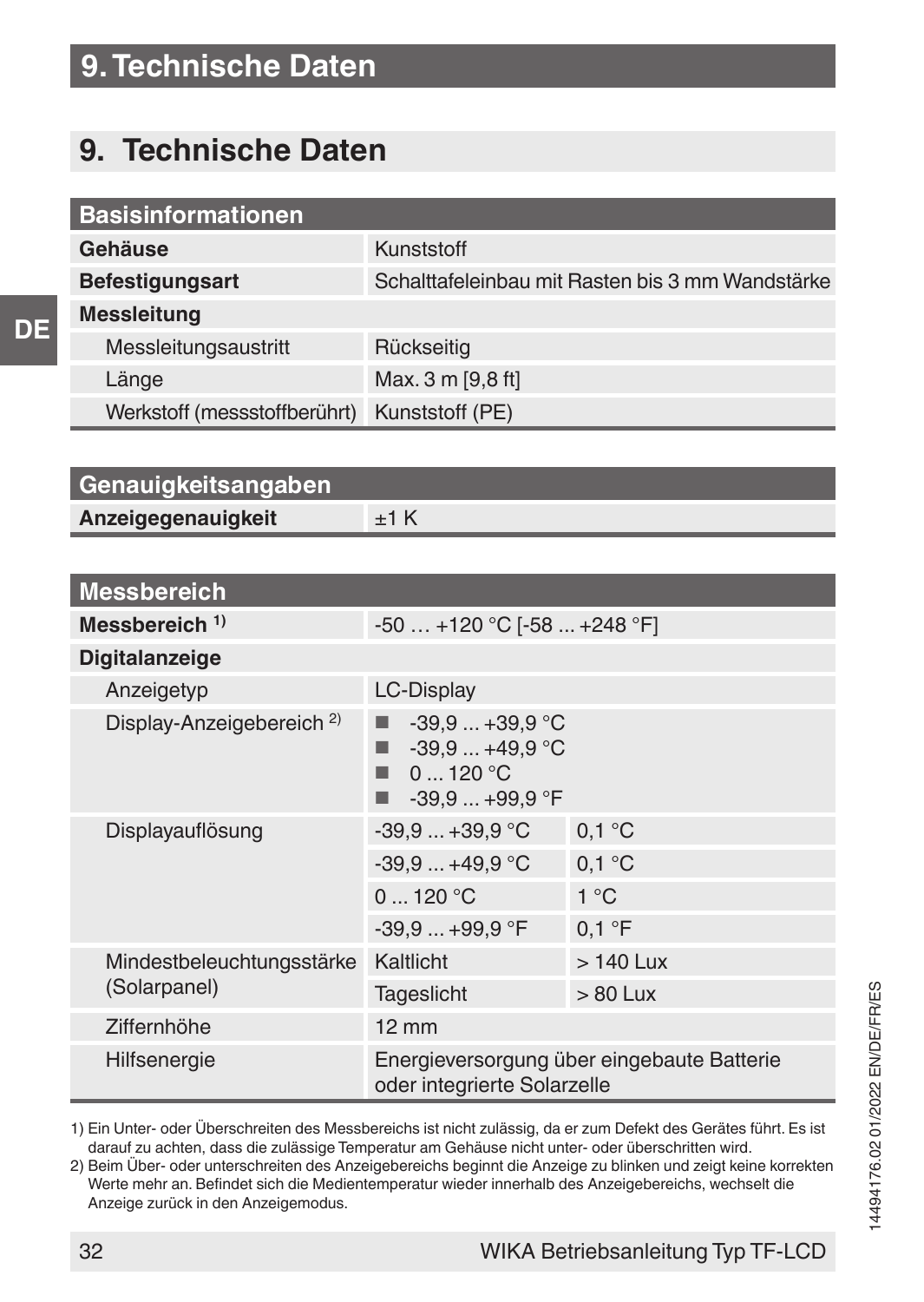## **9. Technische Daten**

| Einsatzbedingungen                 |                              |
|------------------------------------|------------------------------|
| Umgebungstemperaturbereich         | $-30+60 °C$ [ $-22+140 °F$ ] |
| Lagertemperaturbereich             | $-20+50 °C$ [-4  +122 °F]    |
| <b>Schutzart des Gesamtgerätes</b> | <b>IP68</b>                  |

Weitere technische Daten siehe WIKA-Datenblatt TE 85.01 und Bestellunterlagen.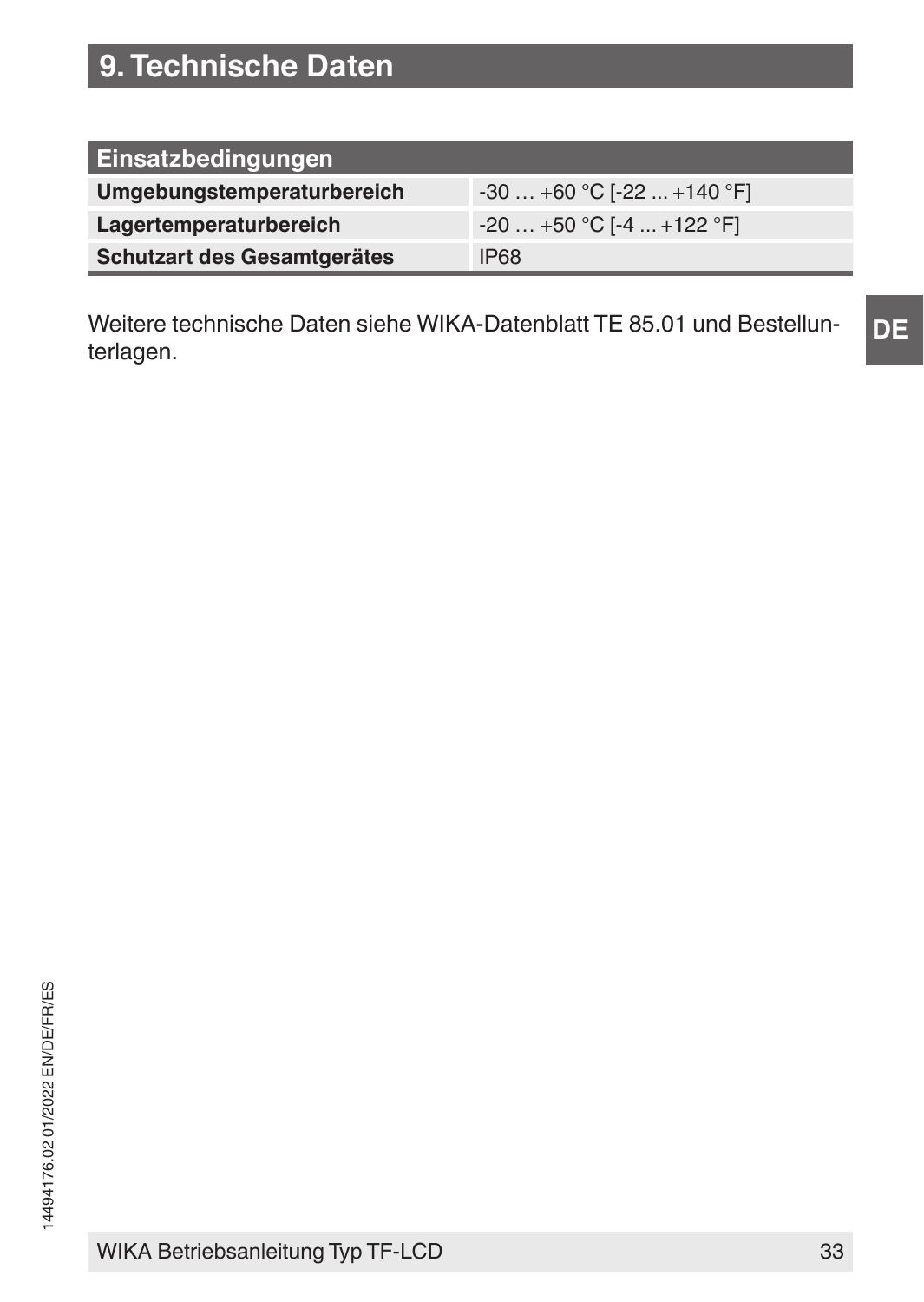**DE**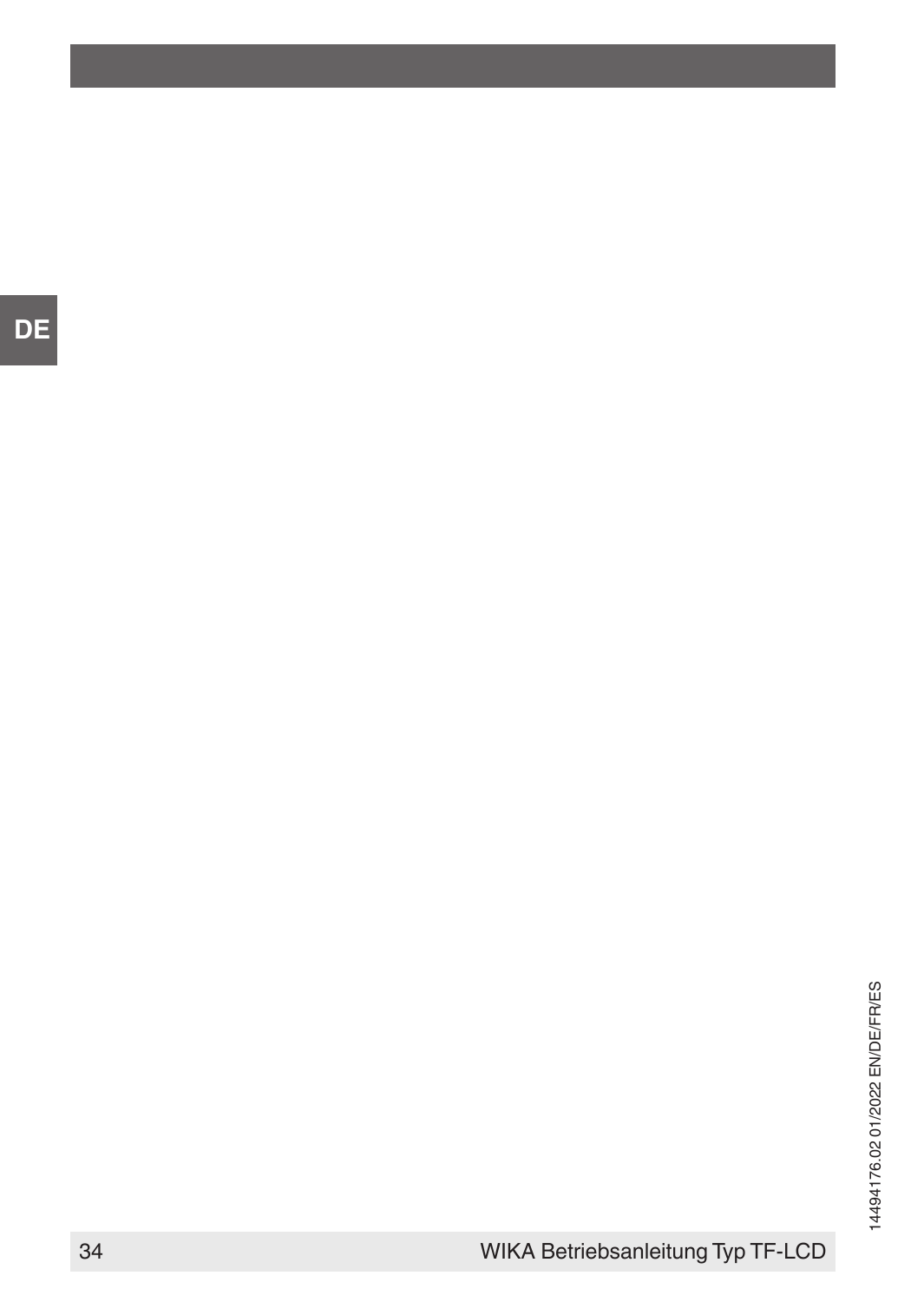# **Sommaire**

|    | 1. Généralités                      | 36 |
|----|-------------------------------------|----|
|    | 2. Conception et fonction           | 37 |
|    | 3. Sécurité                         | 39 |
|    | 4. Transport, emballage et stockage | 42 |
|    | 5. Mise en service, utilisation     | 43 |
|    | 6. Dysfonctionnements               | 44 |
|    | 7. Entretien et nettoyage           | 45 |
| 8. | Démontage, retour et mise au rebut  | 46 |
| 9. | <b>Spécifications</b>               | 48 |
|    |                                     |    |

**FR**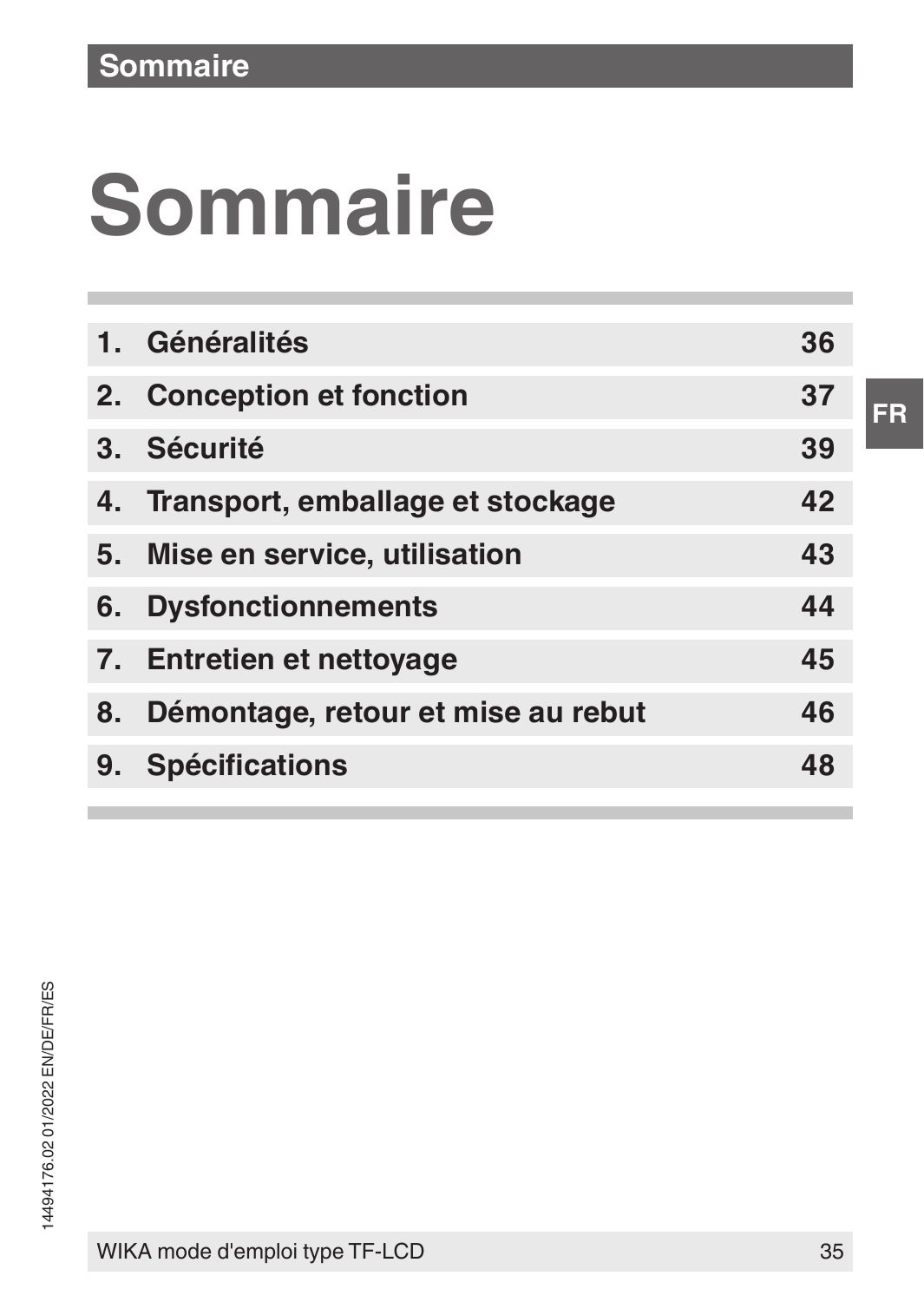## <span id="page-35-0"></span>**1. Généralités**

## **1. Généralités**

- Le thermomètre digital à longue durée de vie décrit dans le mode d'emploi est conçu et fabriqué selon les dernières technologies en vigueur. Tous les composants sont soumis à des critères de qualité et d'environnement stricts durant la fabrication. Nos systèmes de gestion sont certifiés selon ISO 9001 et ISO 14001.
- **FR**
	- Ce mode d'emploi donne des indications importantes concernant l'utilisation de l'instrument. Il est possible de travailler en toute sécurité avec ce produit en respectant toutes les consignes de sécurité et d'utilisation.
	- Respecter les prescriptions locales de prévention contre les accidents et les prescriptions générales de sécurité en vigueur pour le domaine d'application de l'instrument.
	- Le mode d'emploi fait partie de l'instrument et doit être conservé à proximité immédiate de l'instrument et accessible à tout moment pour le personnel qualifié. Confier le mode d'emploi à l'utilisateur ou propriétaire ultérieur de l'instrument.
	- Le personnel qualifié doit, avant de commencer toute opération, avoir lu soigneusement et compris le mode d'emploi.
	- Les conditions générales de vente mentionnées dans les documents de vente s'appliquent.
	- Sous réserve de modifications techniques.
	- Pour obtenir d'autres informations :

| - Site Internet :                           | www.wika.fr                       |
|---------------------------------------------|-----------------------------------|
| - Fiche technique correspondante : TE 85.01 |                                   |
| - Conseiller applications :                 | Tél.: 0 820 95 10 10 (0,15 €/min) |
|                                             | info@wika.fr                      |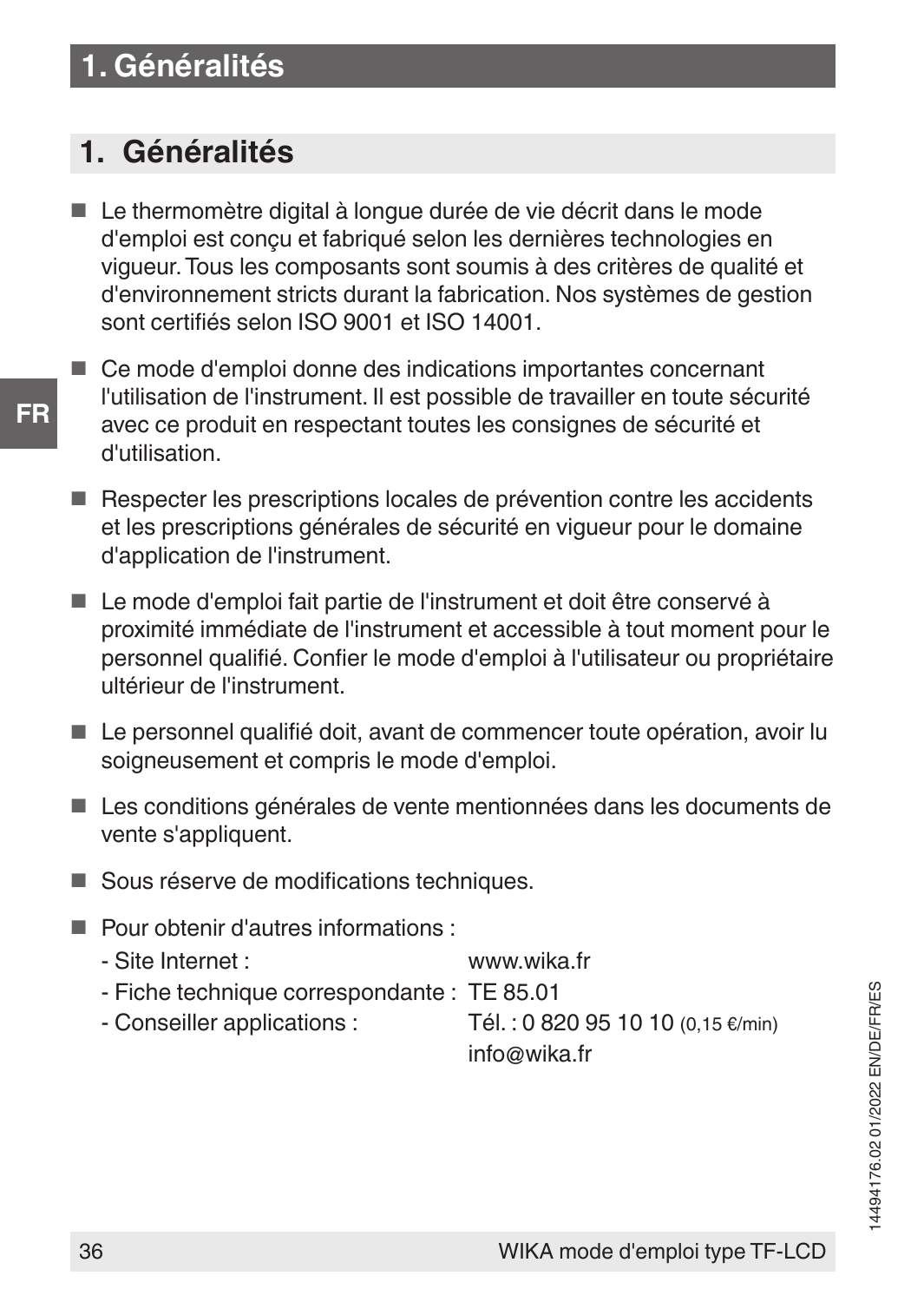## <span id="page-36-0"></span>**2. Conception et fonction**

## **2. Conception et fonction**

#### **2.1 Vue générale**



- Affichage LCD
- Panneau solaire
- Sonde de température

#### **2.2 Description**

Le thermomètre digital à longue durée de vie type TF-LCD est composé d'un thermomètre à insertion avec une ligne de mesure allant jusqu'à 3 m et d'un affichage LCD connecté en permanence.

L'affichage LCD est alimenté par une batterie intégrée (non remplaçable) ou un panneau solaire intégré ; il ne nécessite aucune tension d'alimentation séparée.

Tous les composants électriques sont protégés contre la poussière.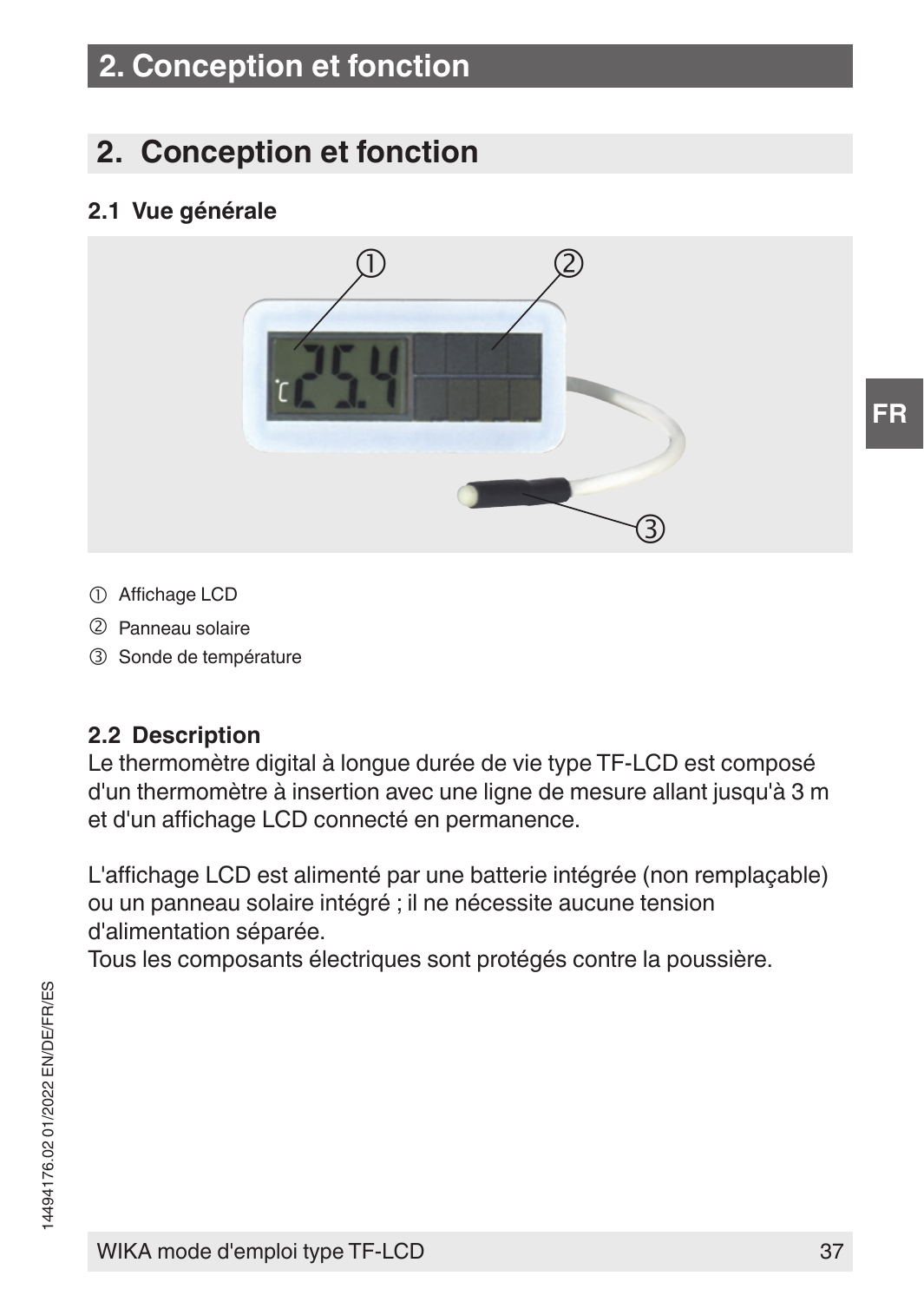## **2. Conception et fonction**

#### **2.3 Dimensions en mm [pouces]**









**2.4 Détail de la livraison**

**FR**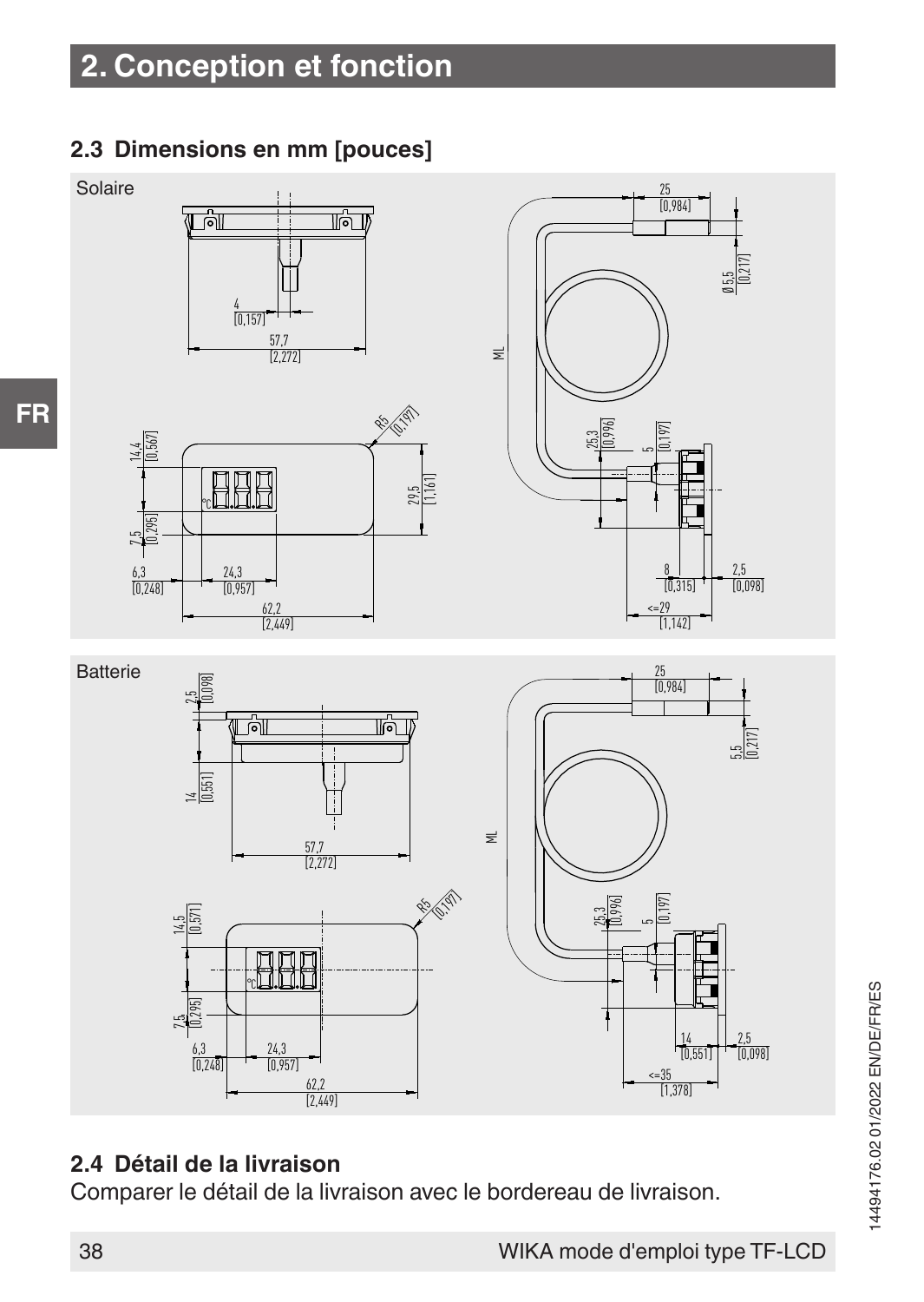## <span id="page-38-0"></span>**3. Sécurité**

## **3. Sécurité**

#### **3.1 Explication des symboles**



#### **AVERTISSEMENT !**

… indique une situation présentant des risques susceptibles de provoquer la mort ou des blessures graves si elle n'est pas évitée.



#### **ATTENTION !**

… indique une situation potentiellement dangereuse et susceptible de provoquer de légères blessures ou des dommages matériels et pour l'environnement si elle n'est pas évitée.



#### **Information**

… met en exergue des conseils et recommandations utiles de même que des informations permettant d'assurer un fonctionnement efficace et normal.

#### **3.2 Utilisation conforme à l'usage prévu**

Le thermomètre digital à longue durée de vie type TF-LCD permet de mesurer la température dans de multiples applications industrielles dans le secteur du refroidissement et de la réfrigération ainsi que dans le secteur du chauffage, du conditionnement d'air et de la ventilation. Il est conçu pour être installé dans un boîtier, un panneau de contrôle, une console ou des endroits similaires. Cet instrument n'est pas homologué pour une utilisation dans des zones dangereuses !

L'instrument est conçu et construit exclusivement pour une utilisation conforme à l'usage prévu décrit ici et ne doit être utilisé qu'en conséquence.

Les spécifications techniques mentionnées dans ce mode d'emploi doivent être respectées. En cas d'utilisation non conforme ou de fonctionnement de l'instrument en dehors des spécifications techniques, un arrêt et contrôle doivent être immédiatement effectués par un collaborateur autorisé du service de WIKA.

Aucune réclamation ne peut être recevable en cas d'utilisation non conforme à l'usage prévu.

**FR**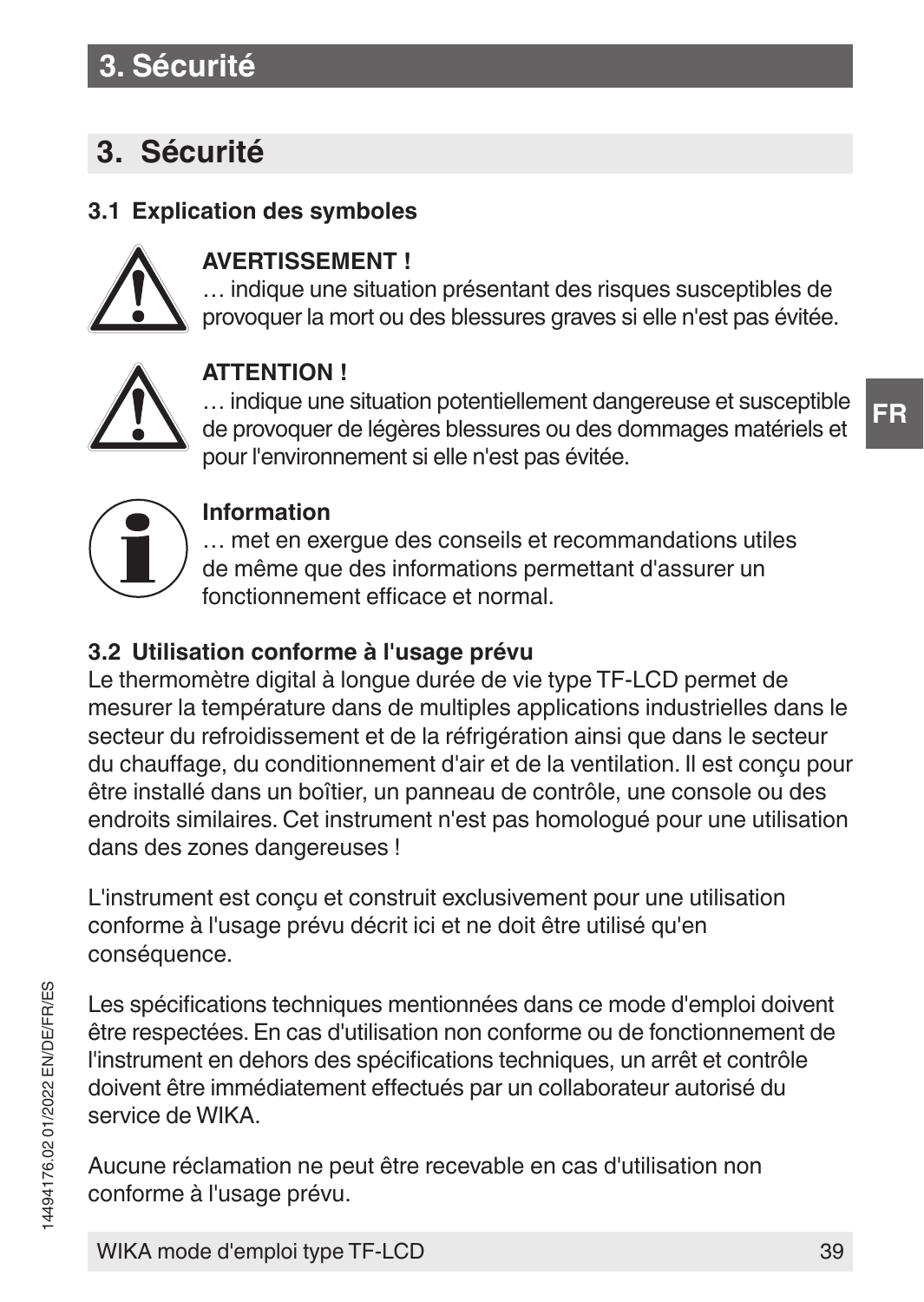## **3. Sécurité**

#### **3.3 Utilisation inappropriée**



#### **AVERTISSEMENT !**

**Blessures à cause d'une utilisation inappropriée** Une utilisation inappropriée peut conduire à des situations dangereuses et à des blessures.

- ▶ S'abstenir de modifications non autorisées sur l'instrument.
- ▶ Ne pas utiliser l'instrument en zone explosive.
- ▶ Ne pas utiliser l'instrument avec un fluide abrasif ou visqueux.

Toute utilisation différente ou au-delà de l'utilisation prévue est considérée comme inappropriée.

#### **3.4 Responsabilité de l'opérateur**

L'instrument est prévu pour un usage dans le domaine industriel. L'opérateur est de ce fait responsable des obligations légales en matière de sécurité du travail.

Les instructions de sécurité de ce mode d'emploi comme les réglementations liées à la sécurité, à la prévention des accidents et à la protection de l'environnement pour la zone d'application de l'instrument doivent être respectées.

Il convient d'observer les informations indiquées sur la plaque signalétique.

Afin de travailler en toute sécurité sur l'instrument, la société exploitante doit s'assurer

- que le personnel de service reçoit à intervalles réguliers des instructions relatives à toutes les questions pertinentes concernant la sécurité du travail, les premiers secours et la protection de l'environnement et qu'il connaît le mode d'emploi et particulièrement les consignes de sécurité contenues dans celui-ci.
- que l'instrument est adapté à l'application en respect de l'usage prévu de l'instrument.
- qu'un équipement de protection individuelle est disponible.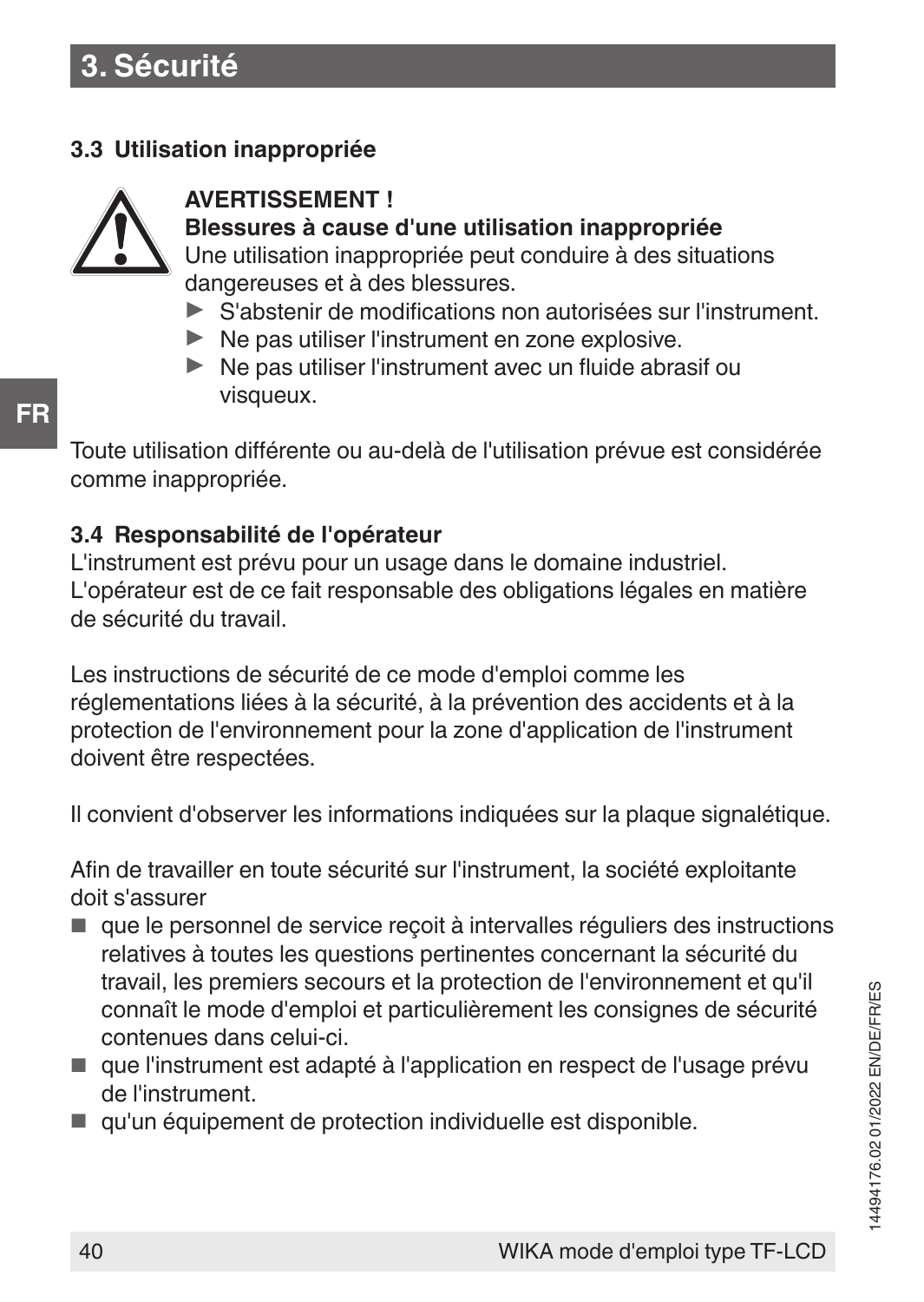#### **3.5 Qualification du personnel**



#### **AVERTISSEMENT !**

**Danger de blessure en cas de qualification insuffisante**

Une utilisation non conforme peut entraîner d'importants dommages corporels et matériels.

▶ Les opérations décrites dans ce mode d'emploi ne doivent être effectuées que par un personnel ayant la qualification décrite ci-après.

#### **Personnel qualifié**

Le personnel qualifié, autorisé par l'opérateur, est, en raison de sa formation spécialisée, de ses connaissances dans le domaine de l'instrumentation de mesure et de régulation et de son expérience, de même que de sa connaissance des réglementations nationales et des normes en vigueur, en mesure d'effectuer les travaux décrits et d'identifier de façon autonome les dangers potentiels.

#### **3.6 Etiquetage, marquages de sécurité**

#### **Plaque signalétique (exemple)**



- Type
- Numéro de commande de production
- Echelle de mesure



Lire impérativement le mode d'emploi avant le montage et la mise en service de l'instrument !



Ne pas mettre au rebut avec les ordures ménagères. Assurer une mise au rebut correcte en conformité avec les régulations nationales.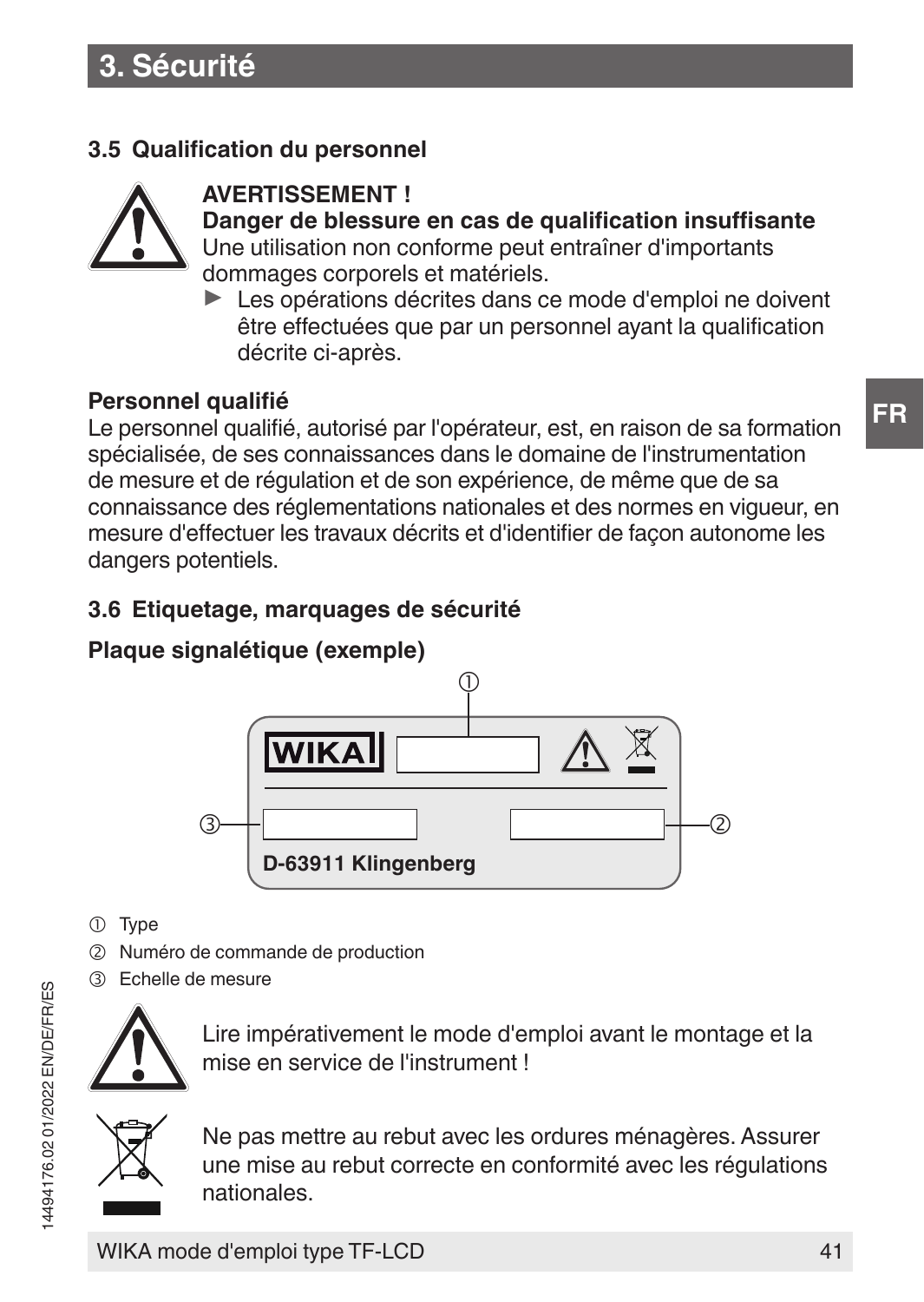## <span id="page-41-0"></span>**4. Transport, emballage et stockage**

#### **4.1 Transport**

Vérifier s'il existe des dégâts sur l'instrument liés au transport. Communiquer immédiatement les dégâts constatés.



#### **ATTENTION !**

#### **Dommages liés à un transport inapproprié**

Un transport inapproprié peut donner lieu à des dommages importants.

- **FR**
- ▶ Lors du déchargement des colis à la livraison comme lors du transport des colis en interne après réception, il faut procéder avec soin et observer les consignes liées aux symboles figurant sur les emballages.
- ▶ Lors du transport en interne, observer les instructions du chapitre [4.2 "Emballage et stockage"](#page-41-1).

Si l'instrument est transporté d'un environnement froid dans un environnement chaud, la formation de condensation peut provoquer un dysfonctionnement fonctionnel de l'instrument. Il est nécessaire d'attendre que la température de l'instrument se soit adaptée à la température ambiante avant une nouvelle mise en service.

#### <span id="page-41-1"></span>**4.2 Emballage et stockage**

N'enlever l'emballage qu'avant le montage.

Conserver l'emballage, celui-ci offre, lors d'un transport, une protection optimale (par ex. changement de lieu d'utilisation, renvoi pour réparation).

#### **Conditions admissibles sur le lieu de stockage :**

- Température de stockage : -20 ... +50 °C [-4 ... +122 °F]
- Humidité : 35 ... 85 % d'humidité relative (sans condensation)

#### **Eviter les influences suivantes :**

- Lumière solaire directe ou proximité d'objets chauds
- Vibrations mécaniques, chocs mécaniques (mouvements brusques en le posant)
- Suie, vapeur, poussière et gaz corrosifs
- Environnements dangereux, atmosphères inflammables

Conserver l'instrument dans l'emballage original dans un endroit qui satisfait aux conditions susmentionnées.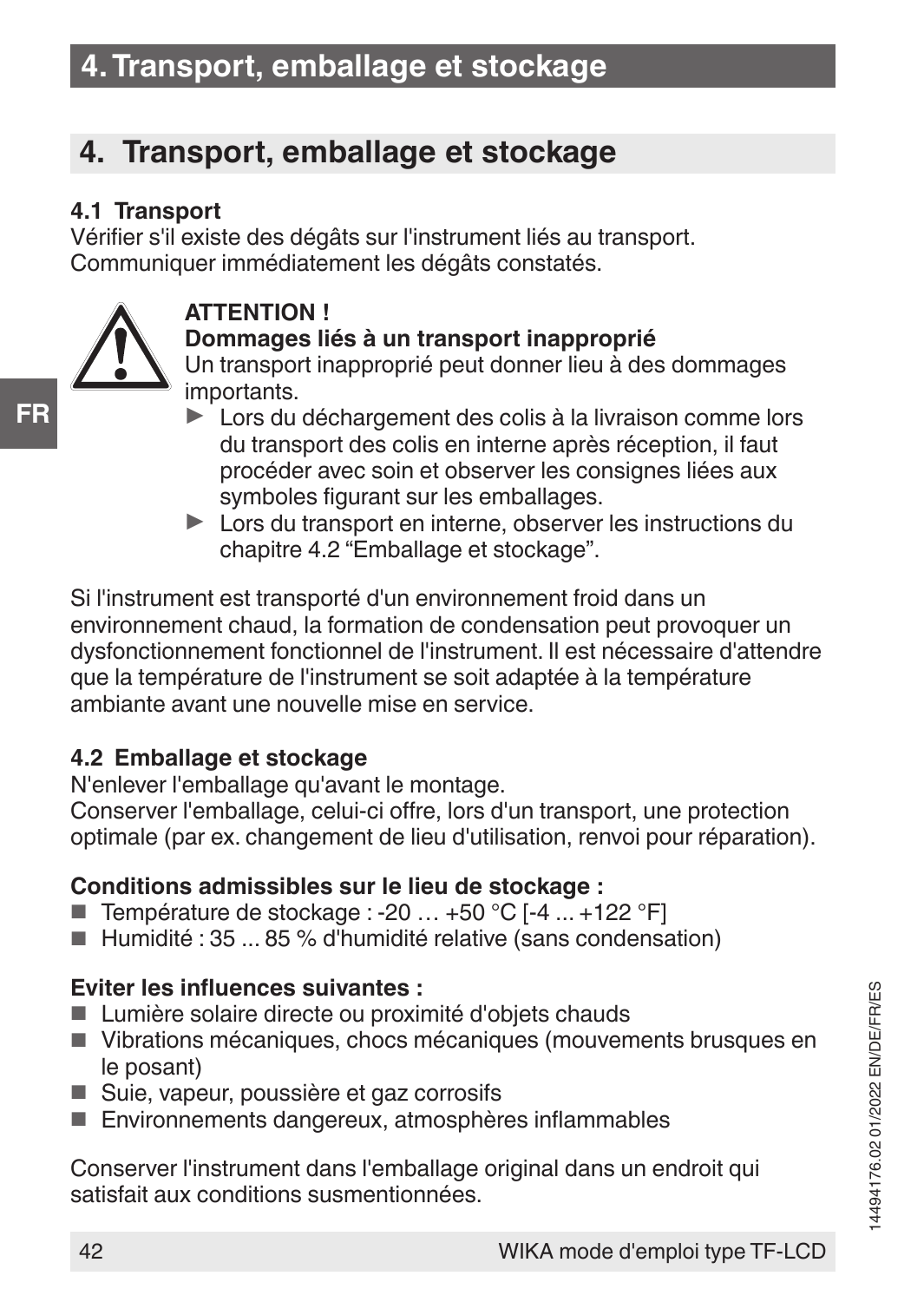## <span id="page-42-0"></span>**5. Mise en service, utilisation**

## **5. Mise en service, utilisation**



#### **AVERTISSEMENT ! Blessures physiques et dommages aux équipements et à l'environnement causés par un fluide dangereux**

Lors du contact avec un fluide dangereux (par ex. oxygène, acétylène, substances inflammables ou toxiques), un fluide nocif (par ex. corrosif, toxique, cancérigène, radioactif), et également avec des installations de réfrigération et des compresseurs, il y a un danger de blessures physiques et de dommages aux équipements et à l'environnement. En cas d'erreur, des fluides agressifs peuvent être présents à une température extrême et sous une pression élevée ou sous vide au niveau de l'instrument.

▶ Pour ces fluides, les codes et directives appropriés existants doivent être observés en plus des régulations standard.

Pour déterminer le positionnement du module dans l'objet désiré, prendre pour modèle l'arrière du thermomètre et non le côté avec l'affichage LCD.

La taille recommandée du logement est 59,5 x 25,5 mm. Pour obtenir un positionnement horizontal correct, il est recommandé d'utiliser un niveau à bulle.

- 1. Créer un logement (comme décrit plus haut) dans l'objet désiré.
- 2. Guider le câble et le capteur à travers l'orifice.
- 3. Placer le module sur l'orifice, puis appuyer légèrement sur l'avant (pas sur l'affichage !) jusqu'à ce que le thermomètre se mette en place.
- 4. Guider ensuite le câble et le capteur vers un emplacement adapté, et les fixer.

Le thermomètre tel qu'il a été livré est prêt à fonctionner. La température mesurée s'affiche sur l'affichage LCD.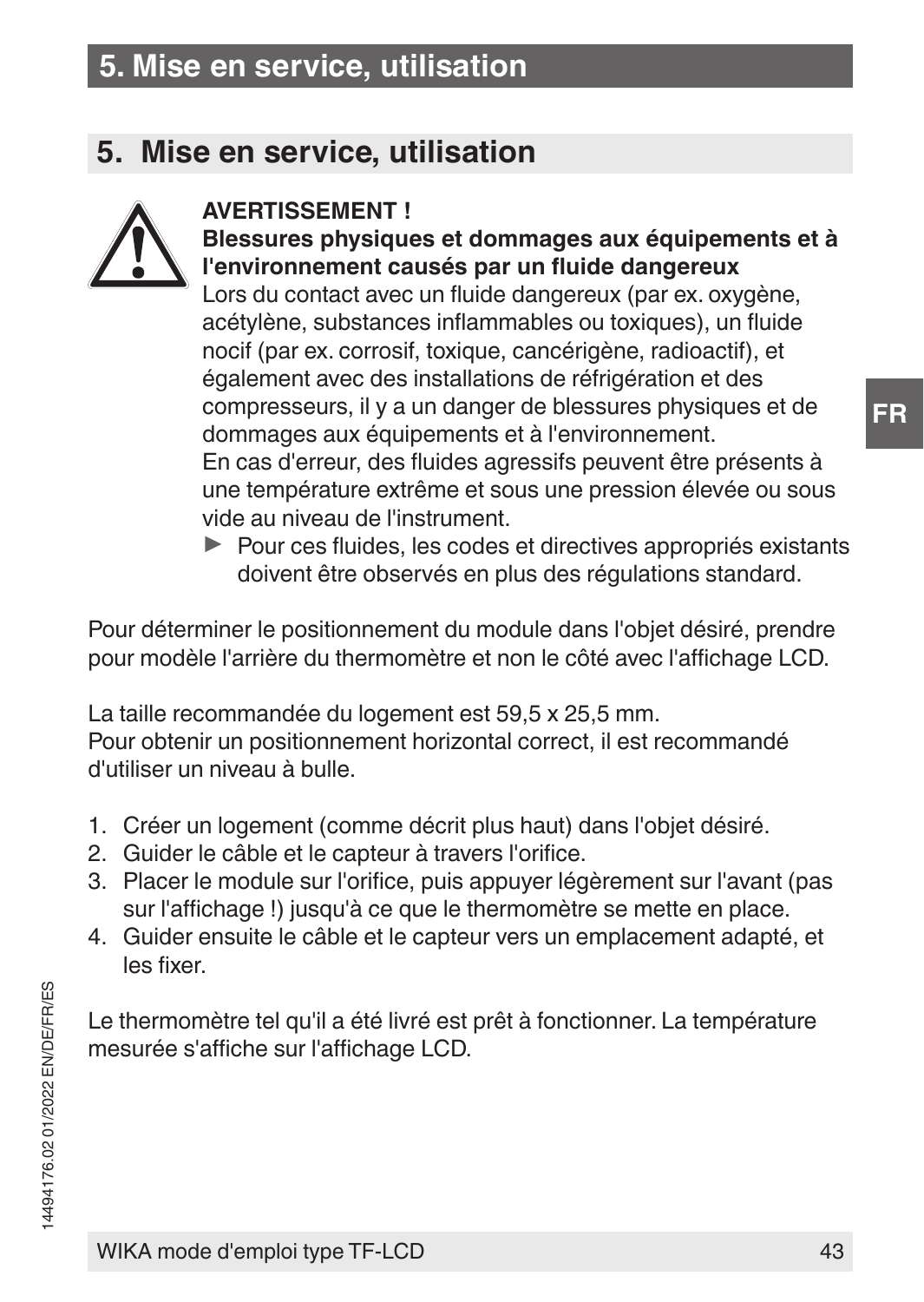## <span id="page-43-0"></span>**5. Mise en service ... / 6. Dysfonctionnements**

#### **Immunité contre les champs rayonnants (DIN EN 61000-4-3)**

Dans certaines conditions, des erreurs d'affichage accrues de 5 % au maximum peuvent se produire en présence de puissants champs électromagnétiques avec une gamme de fréquence comprise entre 80 et 90 MHz. Ces erreurs sont réversibles et disparaissent dès que la source d'interférences est retirée. Ne pas installer l'instrument à proximité de sources de puissants champs électromagnétiques, comme des transmetteurs radio.

## **6. Dysfonctionnements**



**FR**

#### **AVERTISSEMENT ! Blessures physiques et dommages aux équipements et à l'environnement causés par un fluide dangereux**

Lors du contact avec un fluide dangereux (par ex. oxygène, acétylène, substances inflammables ou toxiques), un fluide nocif (par ex. corrosif, toxique, cancérigène, radioactif), et également avec des installations de réfrigération et des compresseurs, il y a un danger de blessures physiques et de dommages aux équipements et à l'environnement. En cas d'erreur, des fluides agressifs peuvent être présents à une température extrême et sous une pression élevée ou sous vide au niveau de l'instrument.

▶ Pour ces fluides, les codes et directives appropriés existants doivent être observés en plus des régulations standard.



#### **ATTENTION ! Blessures physiques et dommages aux équipements et à l'environnement**

Si les défauts ne peuvent pas être éliminés au moyen des mesures listées, l'instrument doit être mis hors service immédiatement.

- ▶ Contacter le fabricant.
- ▶ S'il est nécessaire de retourner l'instrument au fabricant, prière de respecter les indications mentionnées au chapitre [8.2 "Retour"](#page-46-0).



Pour le détail des contacts, voir le chapitre 1 "Généralités" ou au dos du mode d'emploi.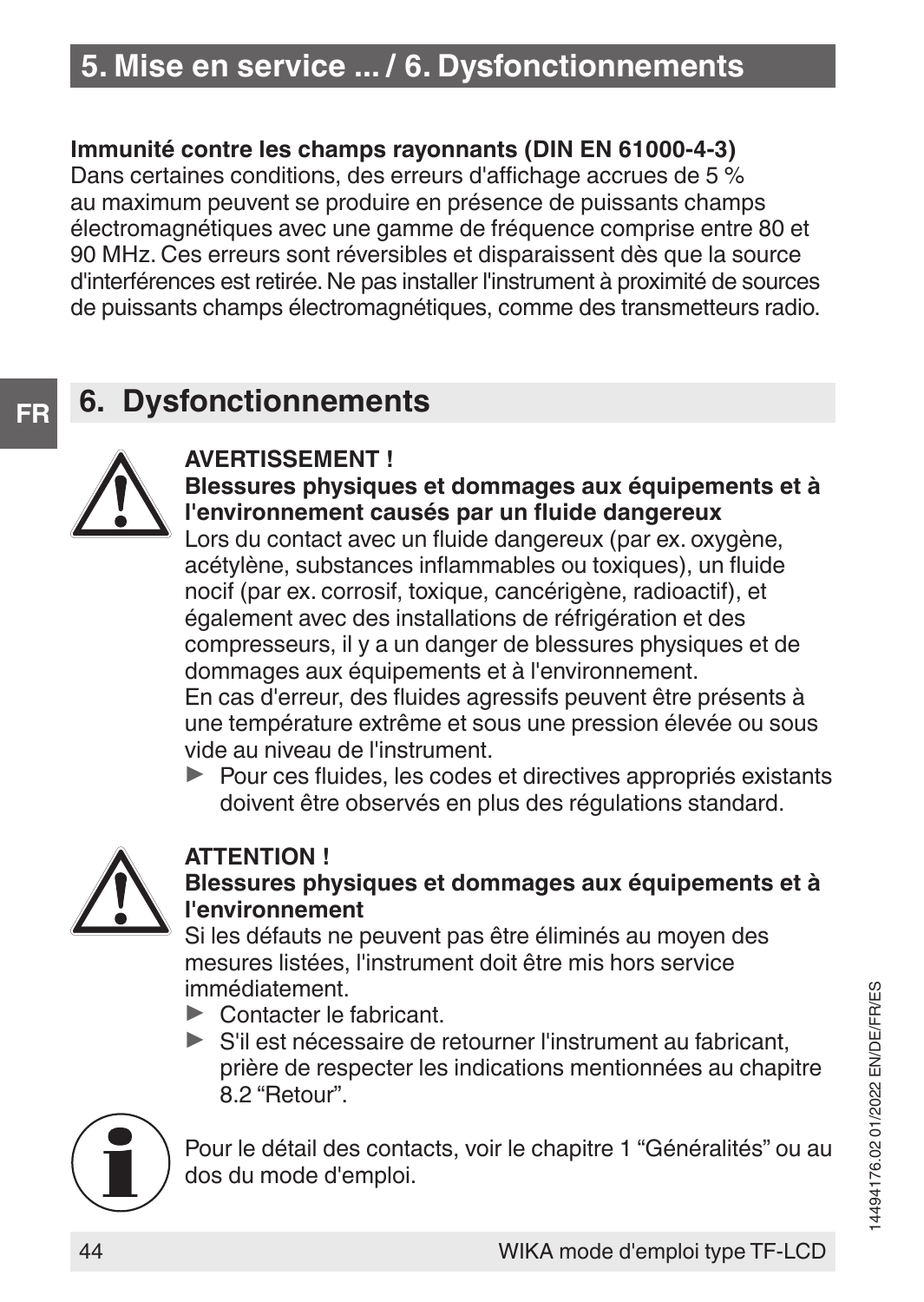## <span id="page-44-0"></span>**6. Dysfonctionnements / 7. Entretien et nettoyage**

| <b>Dysfonction-</b><br>nements | <b>Causes possibles</b>                            | <b>Mesures</b>                                                                             |
|--------------------------------|----------------------------------------------------|--------------------------------------------------------------------------------------------|
| L'affichage<br>clignote        | En dehors de l'échelle de<br>mesure                | Replacer le fluide dans l'échelle<br>de mesure en le refroidissant ou<br>en le réchauffant |
| Pas d'affichage                | Batterie déchargée                                 | Remplacer l'instrument                                                                     |
|                                | Luminosité insuffisante<br>pour le panneau solaire | Si possible, déplacer l'affichage<br>vers un endroit plus lumineux                         |

## **7. Entretien et nettoyage**



Pour le détail des contacts, voir le chapitre 1 "Généralités" ou au dos du mode d'emploi.

#### **7.1 Entretien**

Cet instrument ne requiert aucun entretien.

Les réparations ne doivent être effectuées que par le fabricant.

#### **7.2 Nettoyage**



#### <span id="page-44-1"></span>**ATTENTION ! Blessures physiques et dommages aux équipements et à l'environnement**

Un nettoyage inapproprié peut conduire à des blessures physiques et à des dommages aux équipements ou à l'environnement. Les restes de fluides se trouvant dans les instruments démontés peuvent mettre en danger les personnes, l'environnement ainsi que l'installation.

▶ Effectuer la procédure de nettoyage comme décrit ci-dessous.



#### **ATTENTION ! Dommages à l'instrument**

Un nettoyage inapproprié peut conduire à l'endommagement de l'instrument !

- $\blacktriangleright$  Ne pas utiliser de détergents agressifs.
- $\blacktriangleright$  Ne pas utiliser d'objets pointus ou durs pour le nettoyage.

**FR**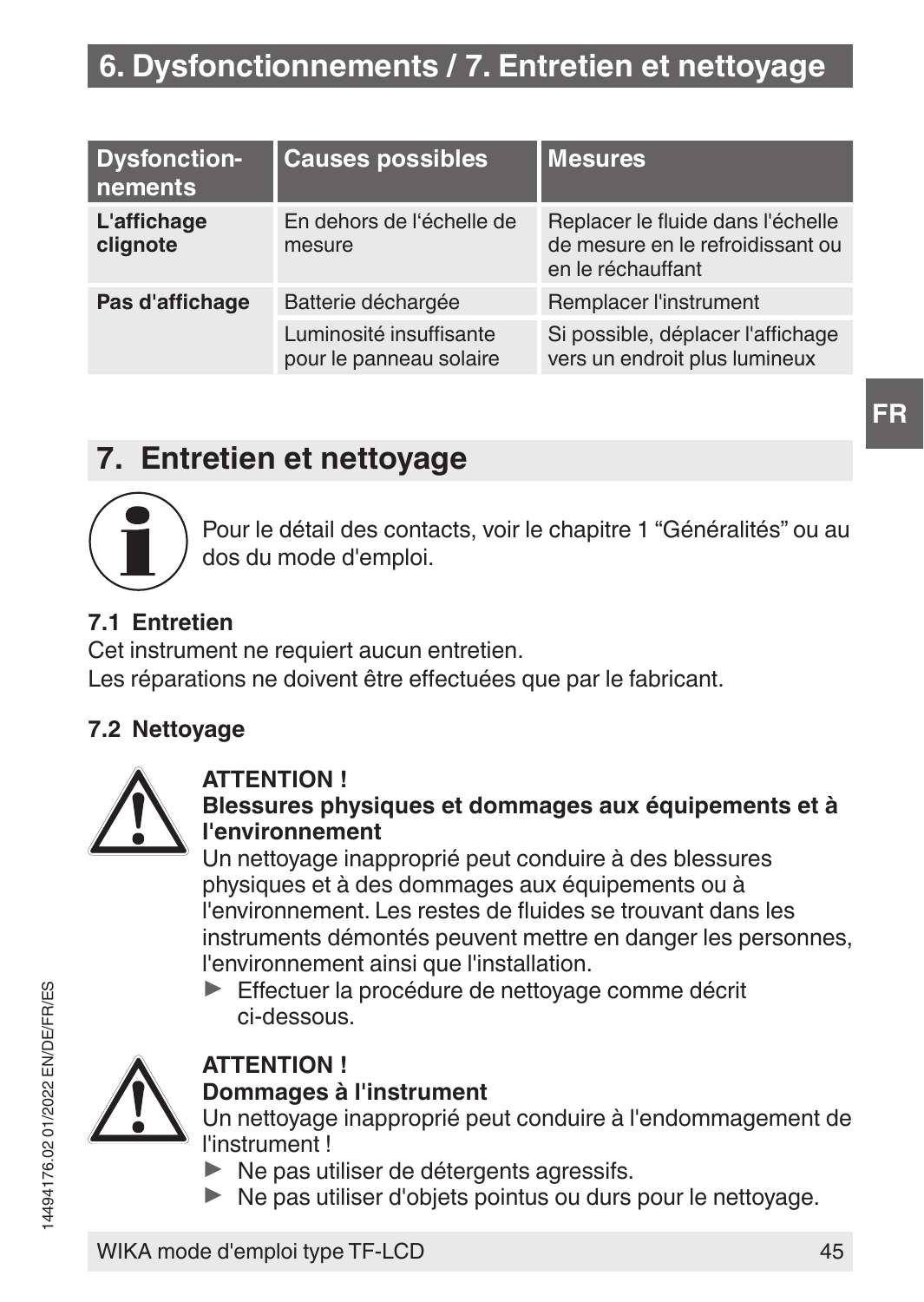## <span id="page-45-0"></span>**7. Entretien ... / 8. Démontage, retour et mise au rebut**

Nettoyer l'instrument avec un chiffon humide. Utiliser l'équipement de protection requis.

Nettoyer l'instrument démonté afin de protéger les personnes et l'environnement contre le danger lié aux résidus de fluides.

## **8. Démontage, retour et mise au rebut**



#### **AVERTISSEMENT !**

**Blessures physiques et dommages aux équipements et à l'environnement liés aux résidus de fluides** Les restes de fluides se trouvant dans les instruments démontés peuvent mettre en danger les personnes,

l'environnement ainsi que l'installation.

- ▶ Observer les informations de la fiche de données de sécurité du fluide correspondant.
- ▶ Laver et décontaminer l'instrument démonté afin de protéger les personnes et l'environnement contre le danger lié aux résidus de fluides.

#### **8.1 Démontage**



#### **AVERTISSEMENT !**

#### **Blessures physiques et dommages aux équipements et à l'environnement liés aux résidus de fluides**

Lors du contact avec un fluide dangereux (par ex. oxygène, acétylène, substances inflammables ou toxiques), un fluide nocif (par ex. corrosif, toxique, cancérigène, radioactif), et également avec des installations de réfrigération et des compresseurs, il y a un danger de blessures physiques et de dommages aux équipements et à l'environnement.

- ▶ Avant de stocker l'instrument démonté (à la suite de son utilisation), le nettoyer afin de protéger le personnel et l'environnement contre le danger lié aux résidus de fluides.
- ▶ Observer les informations de la fiche de données de sécurité du fluide correspondant.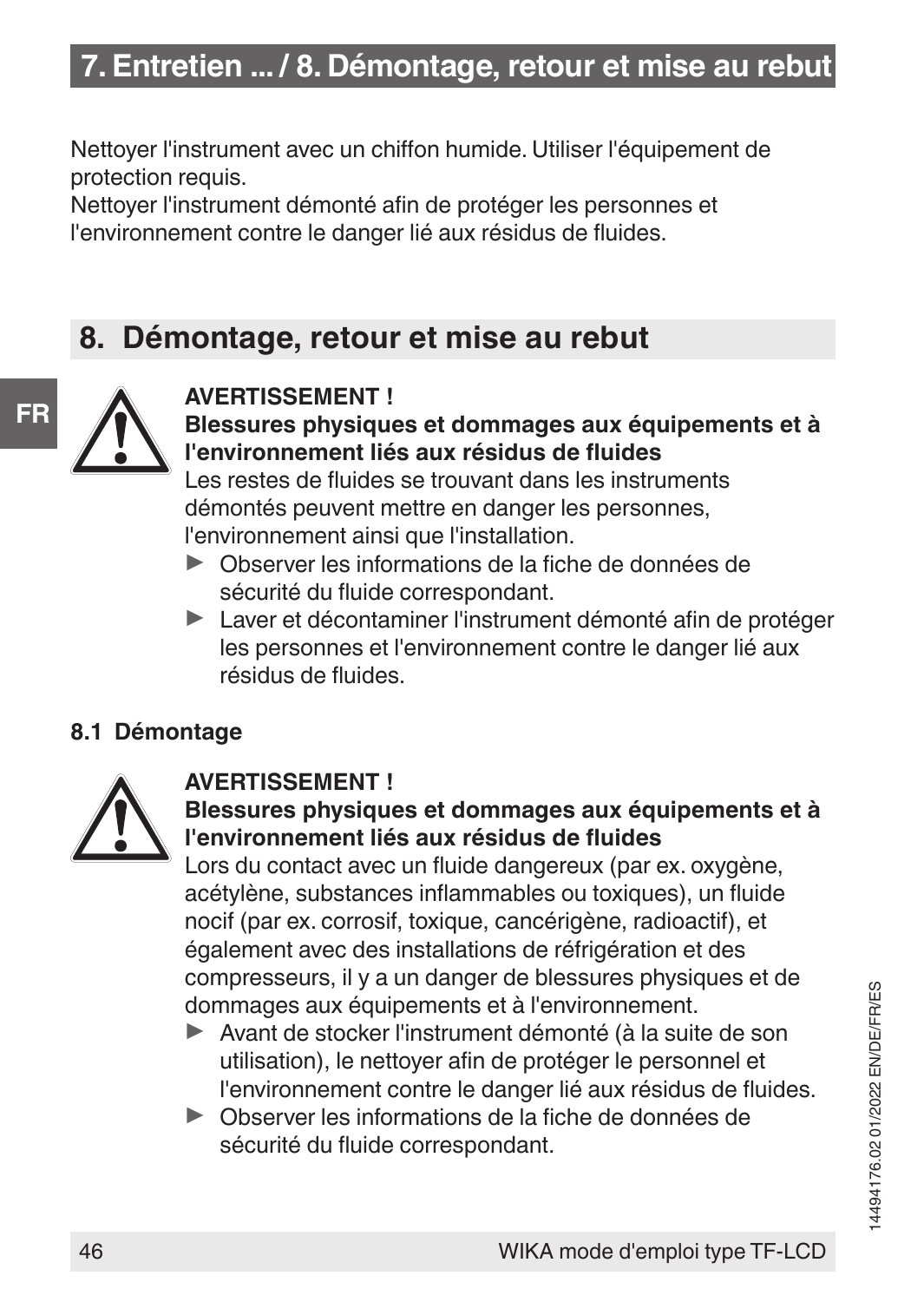

#### **AVERTISSEMENT ! Blessure physique**

Lors du démontage, le danger peut provenir de fluides agressifs.

<span id="page-46-0"></span>▶ Observer les informations de la fiche de données de sécurité du fluide correspondant.

#### **8.2 Retour**

#### **En cas de renvoi de l'instrument, il faut respecter impérativement les points suivants :**

Tous les instruments livrés à WIKA doivent être exempts de substances dangereuses (acides, bases, solutions, etc.) et doivent donc être nettoyés avant d'être retournés.



#### **AVERTISSEMENT !**

#### **Blessures physiques et dommages aux équipements et à l'environnement liés aux résidus de fluides**

Les restes de fluides se trouvant dans les instruments démontés peuvent mettre en danger les personnes, l'environnement ainsi que l'installation.

- $\blacktriangleright$  Avec les substances dangereuses, inclure la fiche technique de sécurité de matériau pour le fluide correspondant.
- ▶ Nettoyer l'instrument, voir chapitre [7.2 "Nettoyage"](#page-44-1).

Pour retourner l'instrument, utiliser l'emballage original. Mettre si possible un sachet absorbeur d'humidité dans l'emballage.



Des informations relatives à la procédure de retour sont disponibles sur notre site Internet à la rubrique "Services".

#### **8.3 Mise au rebut**

Une mise au rebut inadéquate peut entraîner des dangers pour l'environnement.

Eliminer les composants des instruments et les matériaux d'emballage conformément aux prescriptions nationales pour le traitement et l'élimination des déchets et aux lois de protection de l'environnement en vigueur.



Ne pas mettre au rebut avec les ordures ménagères. Assurer une mise au rebut correcte en conformité avec les régulations nationales.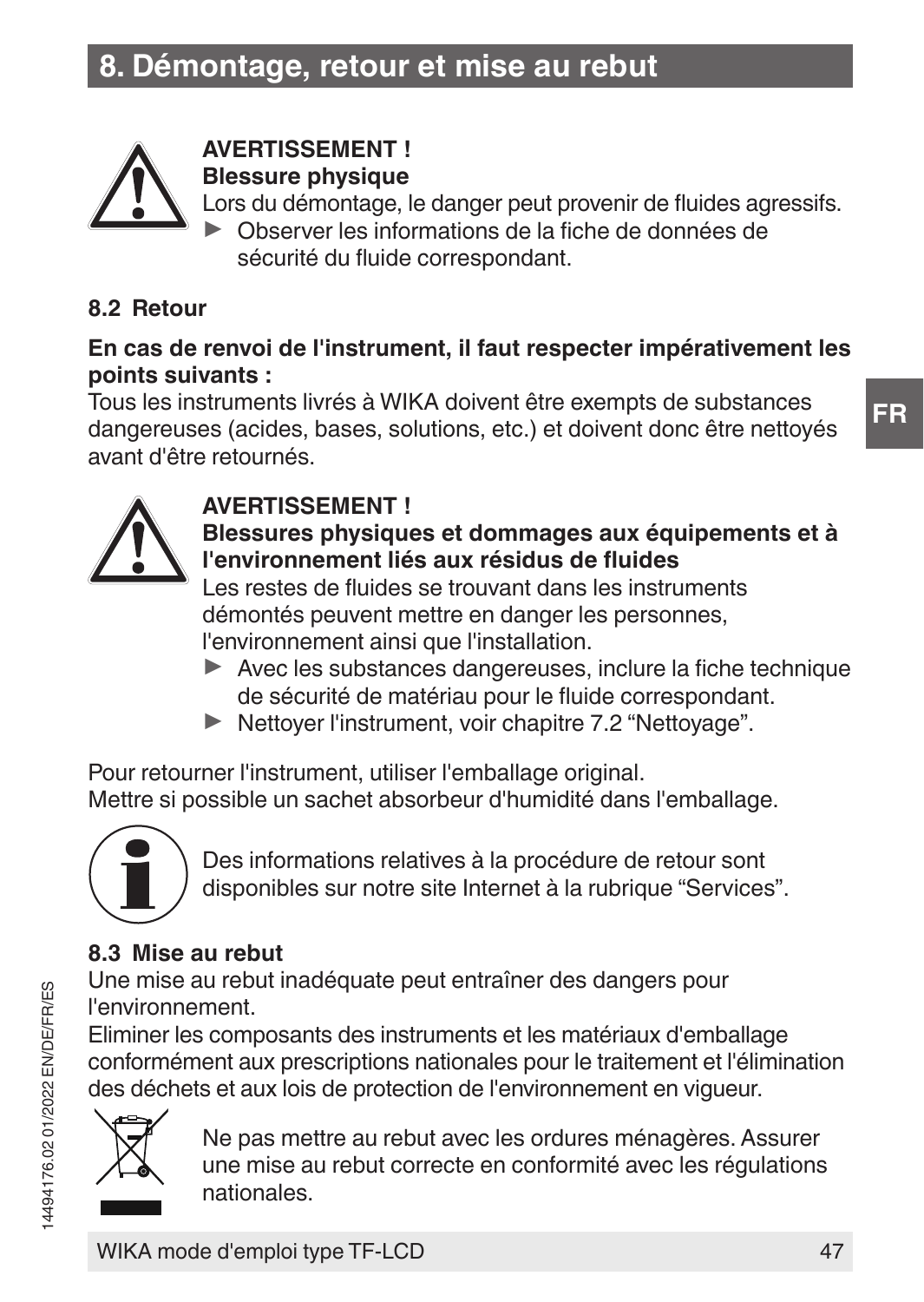## <span id="page-47-0"></span>**9. Spécifications**

## **9. Spécifications**

| Informations de base                 |                                                                                        |
|--------------------------------------|----------------------------------------------------------------------------------------|
| <b>Boîtier</b>                       | Plastique                                                                              |
| Option d'installation                | Pour montage panneau, avec clips de fixation<br>jusqu'à une épaisseur de paroi de 3 mm |
| Gaine                                |                                                                                        |
| Sortie de gaine                      | Plongeur arrière                                                                       |
| Longueur                             | Max. 3 m [9,8 ft]                                                                      |
| Matériau (en contact avec le fluide) | Plastique (PE)                                                                         |

|         |  |  |  | Caractéristiques de précision |  |
|---------|--|--|--|-------------------------------|--|
| _ _ _ _ |  |  |  |                               |  |

**Précision de mesure** ±1 K

| <b>Etendue de mesure</b>         |                                                                                             |               |  |  |
|----------------------------------|---------------------------------------------------------------------------------------------|---------------|--|--|
| Etendue de mesure 1)             | $-50+120$ °C [ $-58+248$ °F]                                                                |               |  |  |
| Affichage numérique              |                                                                                             |               |  |  |
| Type d'affichage                 | Affichage LCD                                                                               |               |  |  |
| Plage d'indication <sup>2)</sup> | $-39.9+39.9$ °C<br>$-39.9+49.9$ °C<br>$\blacksquare$ 0  120 °C<br>-39,9  +99,9 °F           |               |  |  |
| Résolution d'affichage           | $-39.9+39.9$ °C                                                                             | 0.1 °C        |  |  |
|                                  | $-39.9+49.9$ °C                                                                             | 0.1 °C        |  |  |
|                                  | $0 \dots 120 °C$                                                                            | $1^{\circ}$ C |  |  |
|                                  | $-39.9+99.9$ °F                                                                             | 0.1 °F        |  |  |
| Luminosité minimale              | Lumière froide                                                                              | $>140$ Lux    |  |  |
| (panneau solaire)                | Lumière du jour                                                                             | $>80$ Lux     |  |  |
| Taille des caractères            | $12 \text{ mm}$                                                                             |               |  |  |
| Tension d'alimentation           | Alimentation électrique par une batterie intégrée ou<br>une cellule photovoltaïque intégrée |               |  |  |

1) Dépasser ou ne pas atteindre l'étendue de mesure n'est pas toléré, car cela va occasionner une défaillance de l'instrument. Il faut s'assurer que la température au boîtier ne dépasse pas ou ne tombe pas en-dessous de la température maximale admissible.

2) Si l'on dépasse ou tombe en-dessous de l'étendue de mesure, l'affichage commence à clignoter et n'indique plus des valeurs correctes. Une fois que la température du fluide est revenue dans les limites de l'étendue de mesure, l'écran revient au mode d'affichage.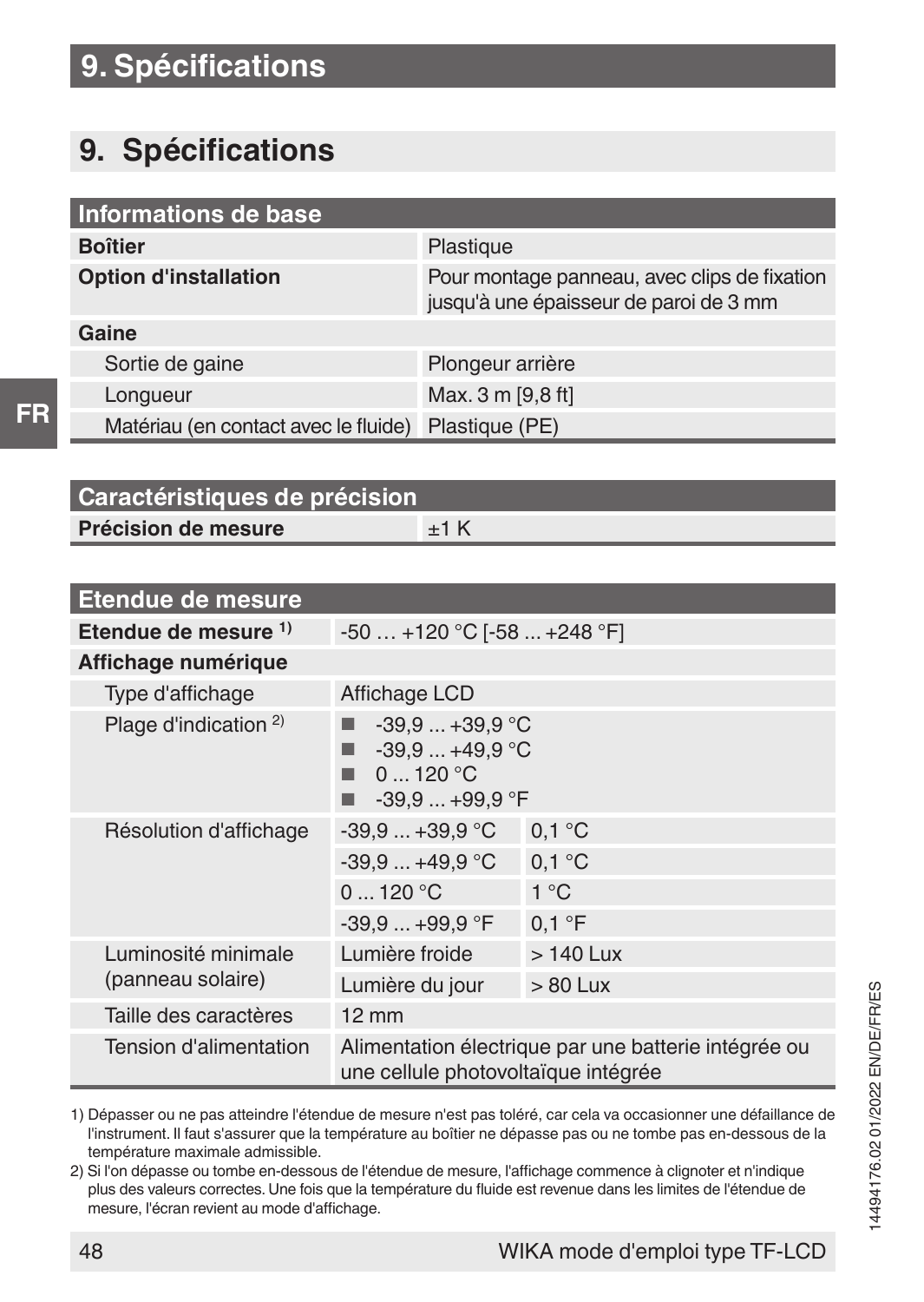## **9. Spécifications**

| <b>Conditions de fonctionnement</b>                 |                            |
|-----------------------------------------------------|----------------------------|
| Plage de température ambiante                       | $-30+60$ °C [-22  +140 °F] |
| Plage de température de stockage                    | $-20+50$ °C [-4  +122 °F]  |
| Indice de protection de l'instrument<br>tout entier | <b>IP68</b>                |

Pour de plus amples spécifications, voir la fiche technique WIKA TE 85.01 et la documentation de commande.

**FR**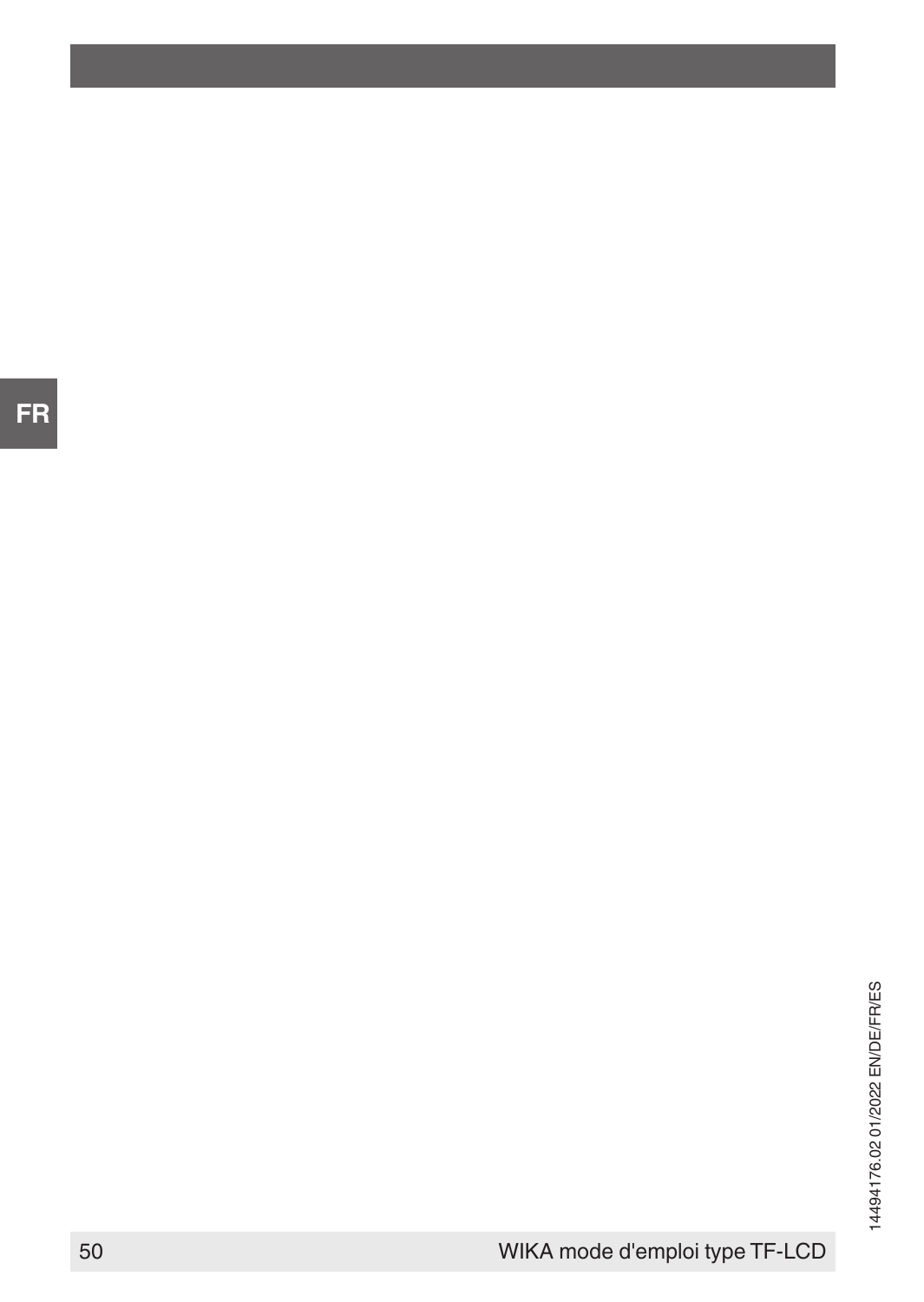# **Contenido**

|    | 1. Información general                  | 52 |
|----|-----------------------------------------|----|
|    | 2. Diseño y función                     | 53 |
|    | 3. Seguridad                            | 55 |
| 4. | Transporte, embalaje y almacenamiento   | 58 |
|    | 5. Puesta en servicio, funcionamiento   | 59 |
|    | 6. Errores                              | 60 |
|    | 7. Mantenimiento y limpieza             | 61 |
| 8. | Desmontaje, devolución y eliminación de |    |
|    | residuos                                | 62 |
|    | 9. Datos técnicos                       | 64 |

**ES**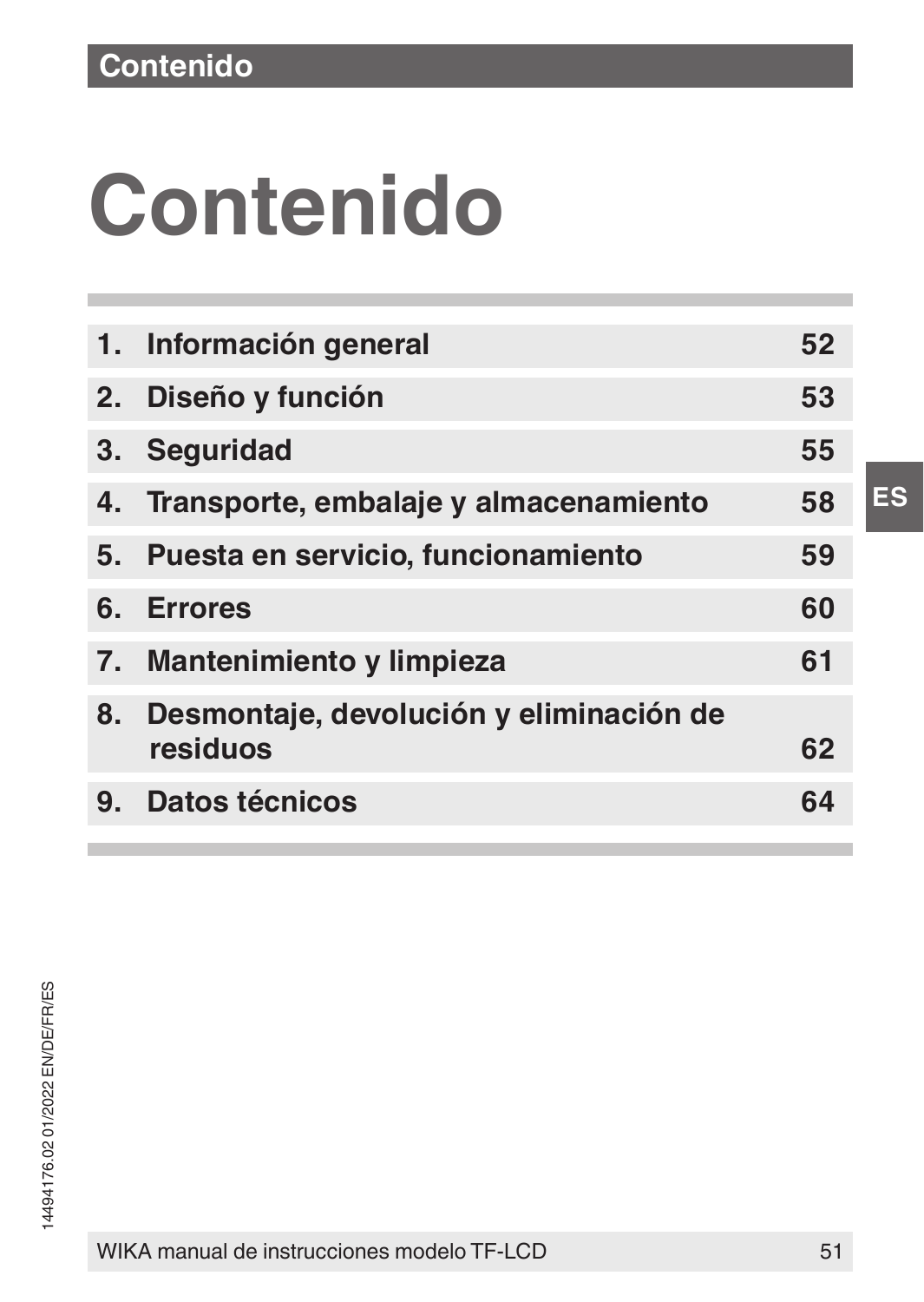## <span id="page-51-0"></span>**1. Información general**

## **1. Información general**

- El termómetro digital Longlife descrito en el manual de instrucciones está construido y fabricado según el estado actual de la técnica. Todos los componentes están sometidos durante su fabricación a estrictos criterios de calidad y medioambientales. Nuestros sistemas de gestión están certificados según ISO 9001 e ISO 14001.
- Este manual de instrucciones proporciona indicaciones importantes acerca del manejo del instrumento. Para un trabajo seguro, es imprescindible cumplir con todas las instrucciones de seguridad y manejo indicadas.
- **ES** Cumplir siempre las normativas sobre la prevención de accidentes y las normas de seguridad en vigor en el lugar de utilización del instrumento.
	- El manual de instrucciones es una parte integrante del instrumento y debe guardarse en la proximidad del mismo para que el personal especializado pueda consultarlo en cualquier momento. Entregar el manual de instrucciones al usuario o propietario siguiente del instrumento.
	- El personal especializado debe haber leído y entendido el manual de instrucciones antes de comenzar cualquier trabajo.
	- Se aplican las condiciones generales de venta incluidas en la documentación de venta.
	- Modificaciones técnicas reservadas.
	- Para obtener más información consultar:
		- Página web: www.wika.es - Hoja técnica correspondiente: TE 85.01<br>- Servicio técnico: Tel : +34 - Servicio técnico: Tel.: +34 933 938 630 info@wika.es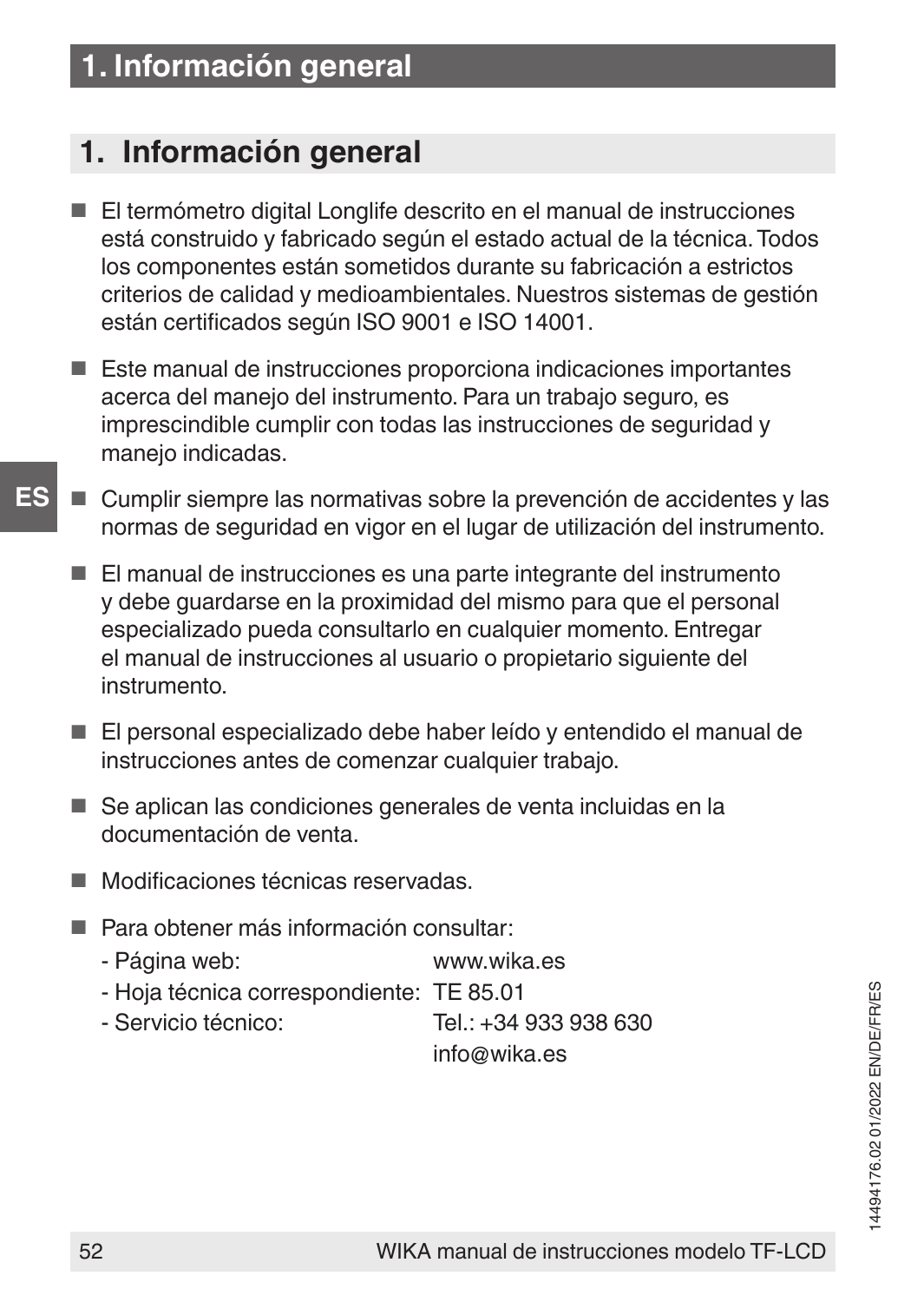## <span id="page-52-0"></span>**2. Diseño y función**

## **2. Diseño y función**

#### **2.1 Resumen**



- Pantalla LCD
- (2) Panel solar
- Termómetro de inserción

#### **2.2 Descripción**

El termómetro digital Longlife modelo TF-LCD consta de un termómetro de inserción con hasta 3 metros de línea de medición y una pantalla digital LC de conexión permanente.

La pantalla LC se alimenta de una batería integrada (no intercambiable) o de un panel solar integrado y no requiere ninguna tensión de alimentación independiente.

Todos los componentes eléctricos están protegidos contra polvo.

**ES**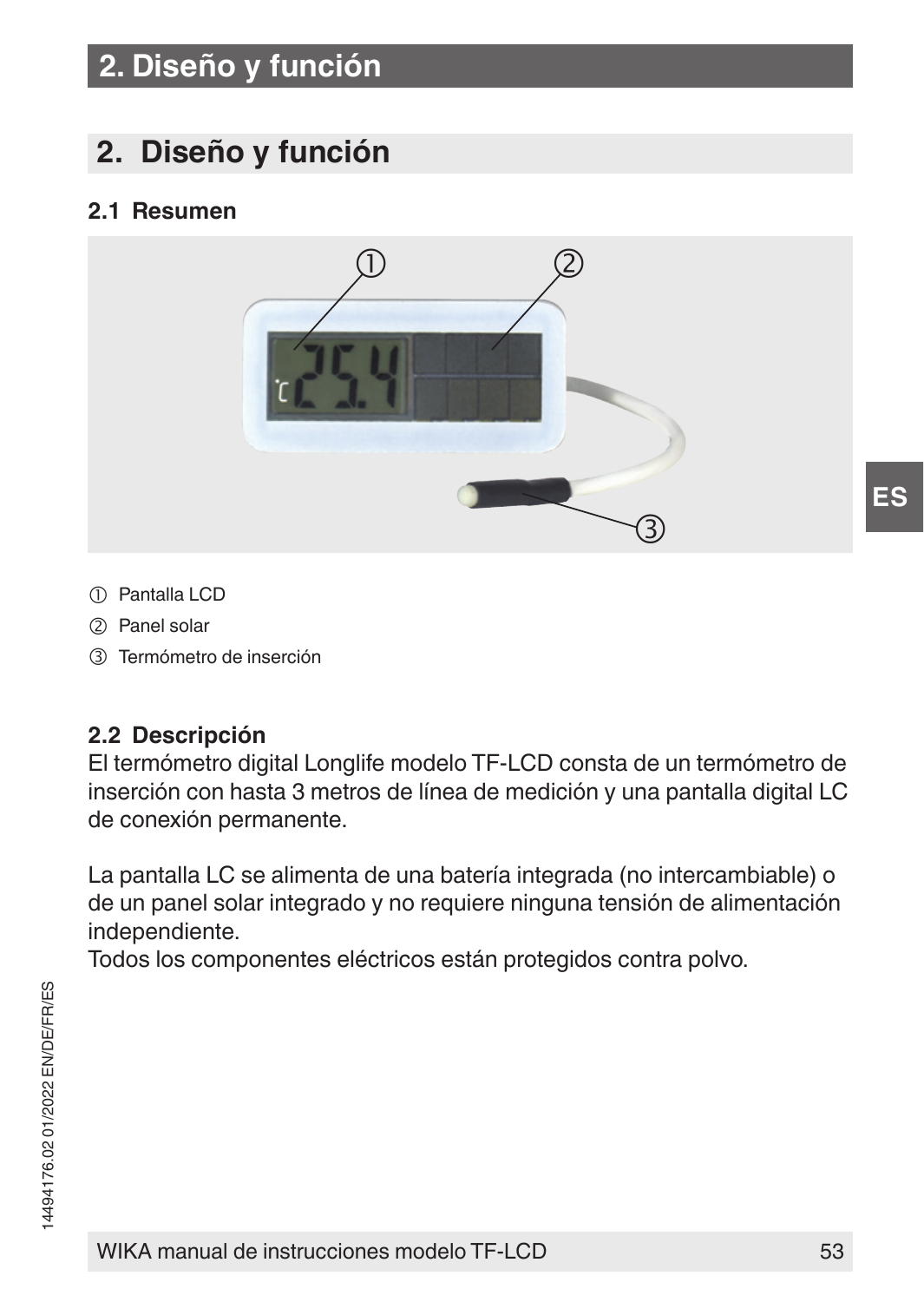## **2. Diseño y función**

#### **2.3 Dimensiones en mm [pulg]**



**2.4 Alcance del suministro**

**ES**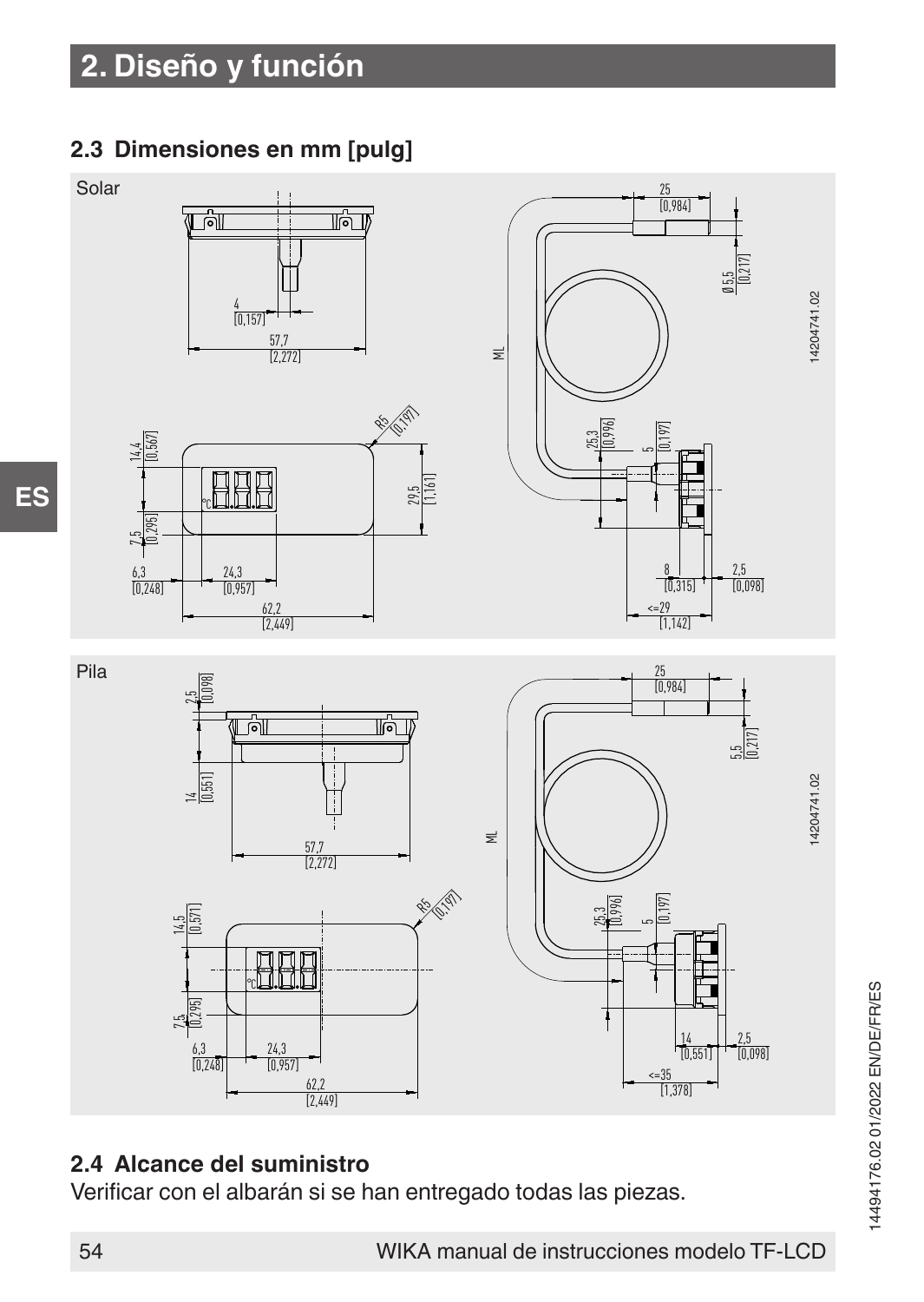## <span id="page-54-0"></span>**3. Seguridad**

## **3. Seguridad**

#### **3.1 Explicación de símbolos**



#### **¡ADVERTENCIA!**

... señala una situación probablemente peligrosa que puede causar la muerte o lesiones graves si no se evita.



#### **¡CUIDADO!**

... señala una situación probablemente peligrosa que puede causar lesiones leves o medianas o daños materiales y al medio ambiente si no se evita.



#### **Información**

... destaca consejos y recomendaciones útiles así como informaciones para una utilización eficiente y libre de errores.

#### **3.2 Uso conforme a lo previsto**

El termómetro digital Longlife modelo TF-LCD se utiliza para la medición de la temperatura en las más diversas aplicaciones industriales en la tecnología de refrigeración y enfriamiento, así como en la tecnología de calefacción, aire acondicionado y ventilación. Está diseñado para su instalación en una caja, panel de control, consola o similar. ¡El instrumento no está homologado para aplicaciones en zonas potencialmente explosivas!

El instrumento ha sido diseñado y construido únicamente para la finalidad aquí descrita y debe utilizarse en conformidad a la misma.

Cumplir las especificaciones técnicas de este manual de instrucciones. Un manejo no apropiado o una utilización del instrumento no conforme a las especificaciones técnicas requiere la inmediata puesta fuera de servicio y la comprobación por parte de un técnico autorizado por WIKA.

No se admite ninguna reclamación debido a un manejo no adecuado.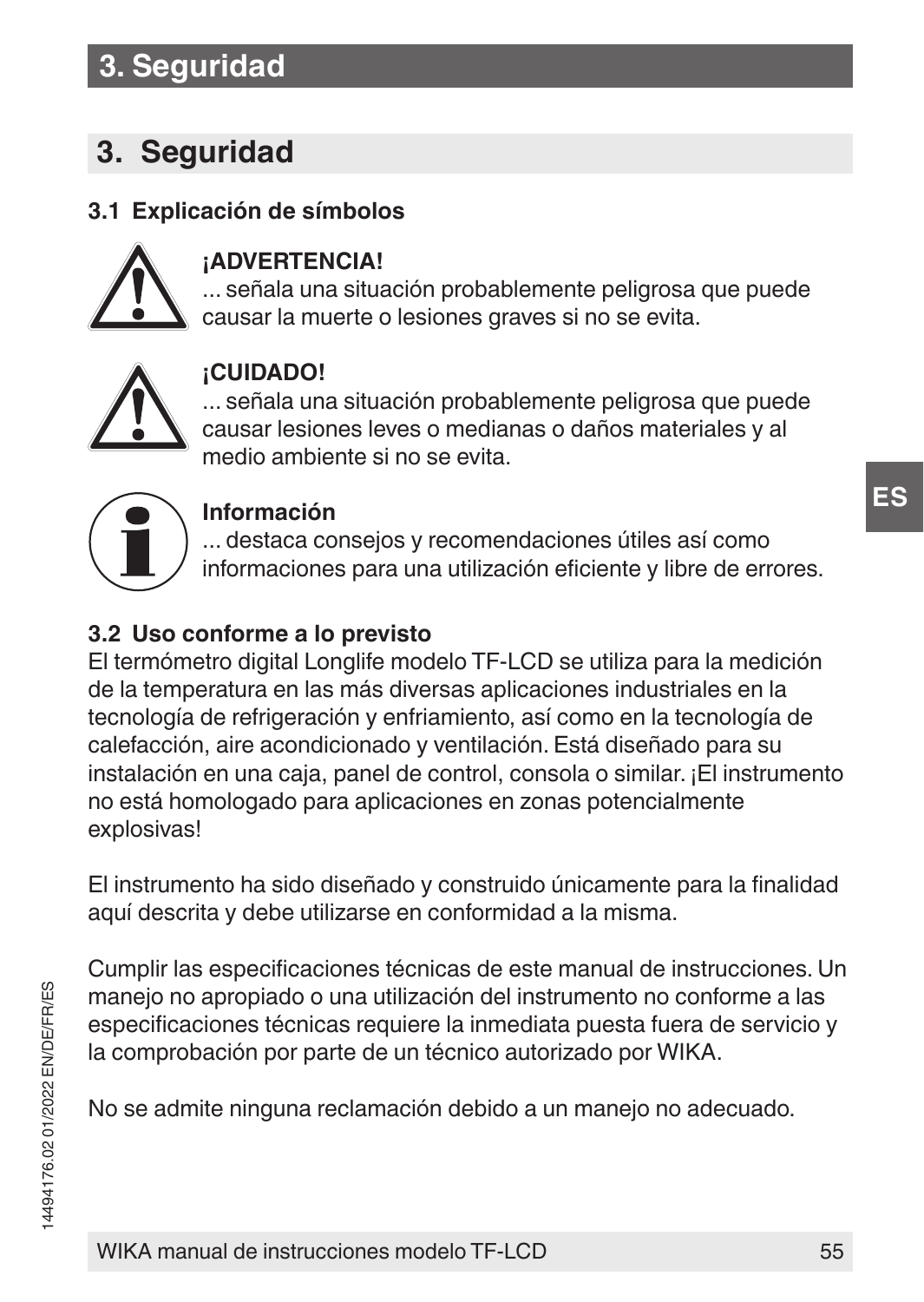## **3. Seguridad**

#### **3.3 Uso incorrecto**



**ES**

#### **¡ADVERTENCIA! Lesiones por uso incorrecto**

El uso incorrecto del dispositivo puede causar lesiones graves o la muerte.

- ▶ Abstenerse de realizar modificaciones no autorizadas del dispositivo.
- ▶ No utilizar el dispositivo en zonas potencialmente explosivas.
- ▶ No utilizar el instrumento para medios abrasivos ni viscosos.

Cualquier uso que no sea el previsto para este dispositivo es considerado como uso incorrecto.

#### **3.4 Responsabilidad del usuario**

El dispositivo se utiliza en el sector industrial. Por lo tanto, el usuario está sujeto a las responsabilidades legales para la seguridad en el trabajo.

Se debe cumplir las notas de seguridad en este manual de instrucciones, así como la validez de las normas de seguridad del instrumento, de prevención de accidentes y protección del medio ambiente.

Observe las indicaciones de la etiqueta del producto.

Para realizar un trabajo seguro en el instrumento el usuario ha de asegurarse de que

- los operadores reciban periódicamente instrucciones sobre todos los temas de seguridad de trabajo, primeros auxilios y protección del medio ambiente, y conozcan además el manual de instrucciones y en particular las instrucciones de seguridad del mismo.
- el instrumento sea adecuado de acuerdo con el uso previsto para la aplicación.
- que el equipo de protección personal esté disponible.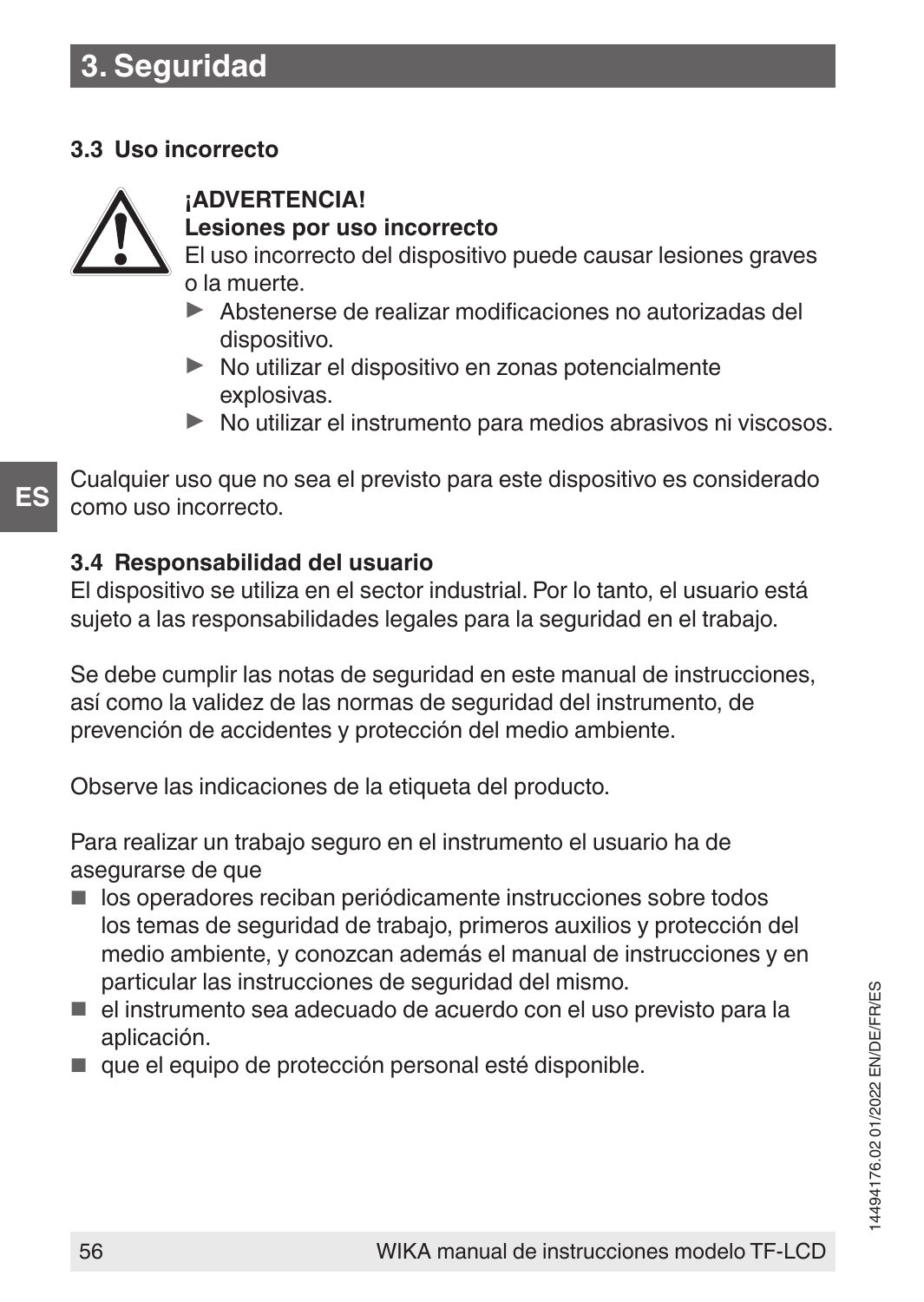#### **3.5 Cualificación del personal**



#### **¡ADVERTENCIA!**

**Riesgo de lesiones debido a una insuficiente cualificación** Un manejo no adecuado puede causar considerables daños personales y materiales.

▶ Las actividades descritas en este manual de instrucciones deben realizarse únicamente por personal especializado con la consiguiente cualificación.

#### **Personal especializado**

Debido a su formación profesional, a sus conocimientos de la técnica de regulación y medición así como a su experiencia y su conocimiento de las normativas, normas y directivas vigentes en el país de utilización el personal especializado autorizado por el usuario es capaz de ejecutar los trabajos descritos y reconocer posibles peligros por sí solo.

#### **3.6 Rótulos, marcajes de seguridad**

#### **Placa de identificación (ejemplo)**



- Modelo
- Número de orden de fabricación
- Rango de indicación



¡Es absolutamente necesario leer el manual de instrucciones antes del montaje y la puesta en servicio del instrumento!



14494176.02 01/2022 EN/DE/FR/ES

4494176.02 01/2022 EN/DE/FR/ES

No eliminar en las basuras domésticas. Garantizar una eliminación correcta según las prescripciones nacionales.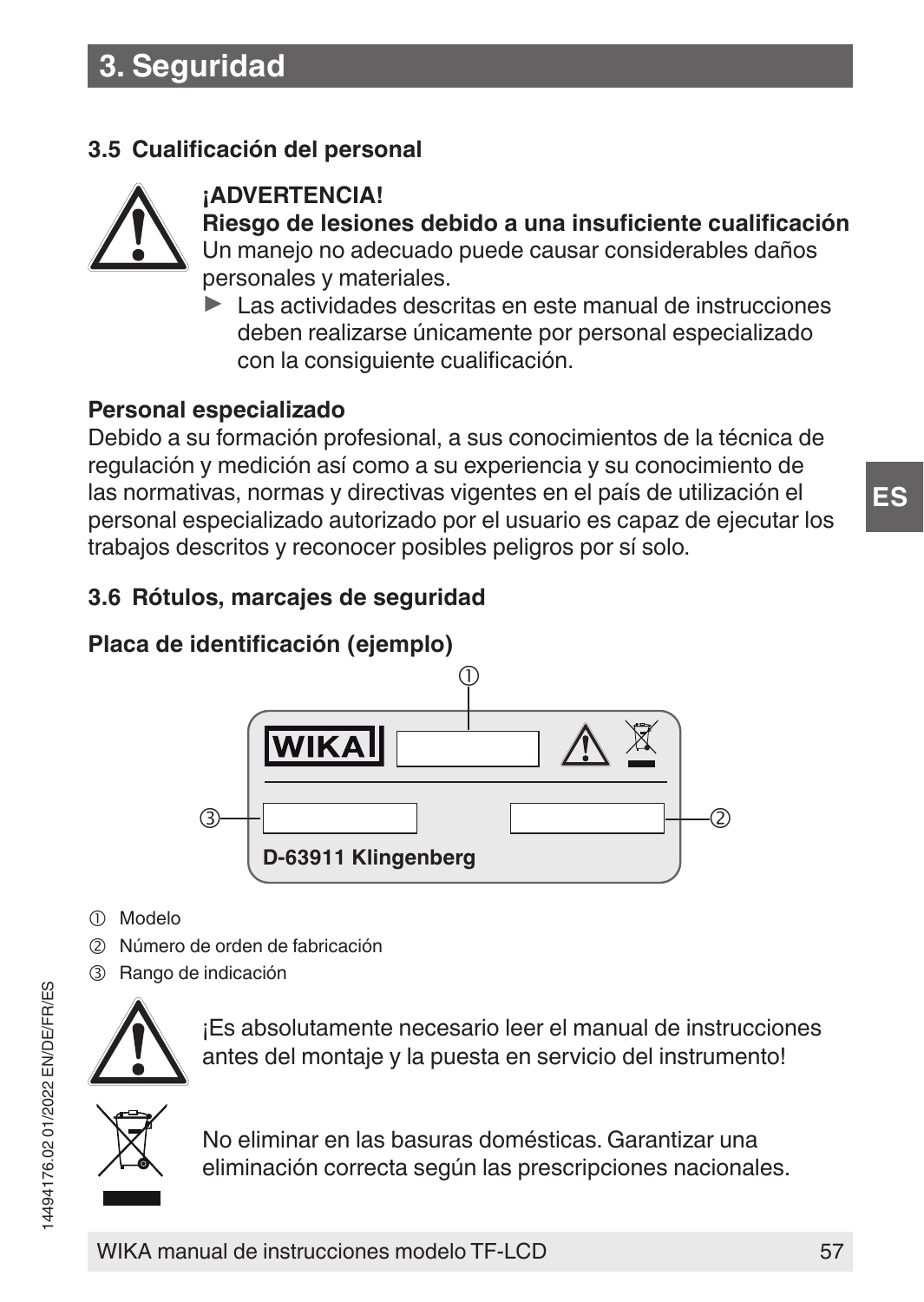## <span id="page-57-0"></span>**4. Transporte, embalaje y almacenamiento**

#### **4.1 Transporte**

Comprobar si el instrumento presenta eventuales daños causados en el transporte. Notificar daños obvios de forma inmediata.



#### **¡CUIDADO!**

#### **Daños debidos a un transporte inadecuado**

Transportes inadecuados pueden causar daños materiales considerables.

- ▶ Tener cuidado al descargar los paquetes durante la entrega o el transporte dentro de la compañía y respetar los símbolos en el embalaje.
- ▶ Observar las instrucciones en el capítulo 4.2 "Embalaie y [almacenamiento"](#page-57-1) en el transporte dentro de la compañía.

Si se transporta el instrumento de un ambiente frío a uno caliente, puede producirse un error de funcionamiento en el mismo. En tal caso, hay que esperar que la temperatura del instrumento se adapte a la temperatura ambiente antes de volver a ponerlo en funcionamiento.

#### <span id="page-57-1"></span>**4.2 Embalaje y almacenamiento**

No quitar el embalaje hasta justo antes del montaje.

Guardar el embalaje ya que es la protección ideal durante el transporte (por. ej. si el lugar de instalación cambia o si se envía el instrumento para posibles reparaciones).

#### **Condiciones admisibles en el lugar de almacenamiento:**

- Temperatura de almacenamiento: -20 … +50 °C [-4 ... +122 °F]
- Humedad: 35 ... 85 % de humedad relativa (sin rocío)

#### **Evitar lo siguiente:**

- Luz solar directa o proximidad a objetos calientes
- Vibración mecánica, impacto mecánico (colocación brusca)
- Hollín, vapor, polvo y gases corrosivos
- Entorno potencialmente explosivo, atmósferas inflamables

Almacenar el instrumento en su embalaje original en un lugar que cumple las condiciones arriba mencionadas.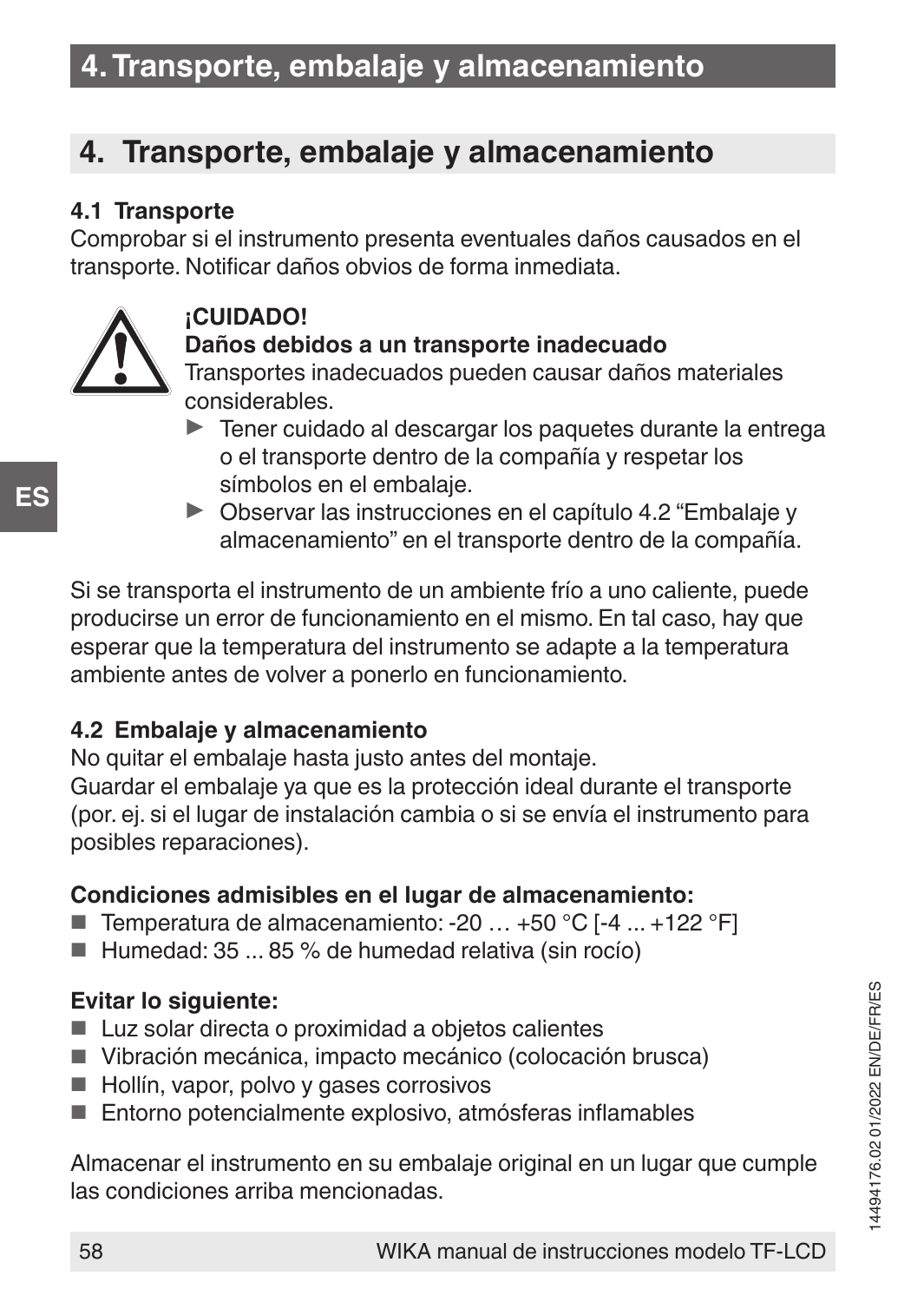## <span id="page-58-0"></span>**5. Puesta en servicio, funcionamiento**



#### **¡ADVERTENCIA! Lesiones corporales, daños materiales y del medio ambiente causados por medios peligrosos**

En caso de contacto con medios peligrosos (p. ej. oxígeno, acetileno, inflamables o tóxicos) medios nocivos para la salud (p. ej. corrosivos, tóxicos, cancerígenos, radioactivos) y con sistemas de refrigeración o compresores, existe el peligro de lesiones corporales, daños materiales y al medio ambiente. En caso de fallo es posible que haya medios agresivos con temperaturas extremas o de bajo presión o que haya un vacío en el instrumento.

▶ En el tratamiento de estos medios se debe observar las reglas específicas además de las reglas generales.

Para determinar la posición del módulo en el objeto deseado, utilice la parte posterior del termómetro -no el lado con la pantalla LC- como plantilla.

El tamaño recomendado del hueco es de 59,5 x 25,5 mm. Para un correcto posicionamiento horizontal, se recomienda utilizar un nivel de burbuja.

- 1. Cree un hueco (como se ha descrito anteriormente) en el objeto deseado.
- 2. Pase el cable y el sensor por el agujero.
- 3. Coloque el módulo en el orificio y, a continuación, presione ligeramente en la parte delantera (¡no en la pantalla!) hasta que el termómetro encaje en su sitio.
- 4. Ahora lleve el cable y el sensor a un lugar adecuado y fíjelos.

El termómetro está listo para funcionar en su estado de entrega. La temperatura medida se muestra en la pantalla LC.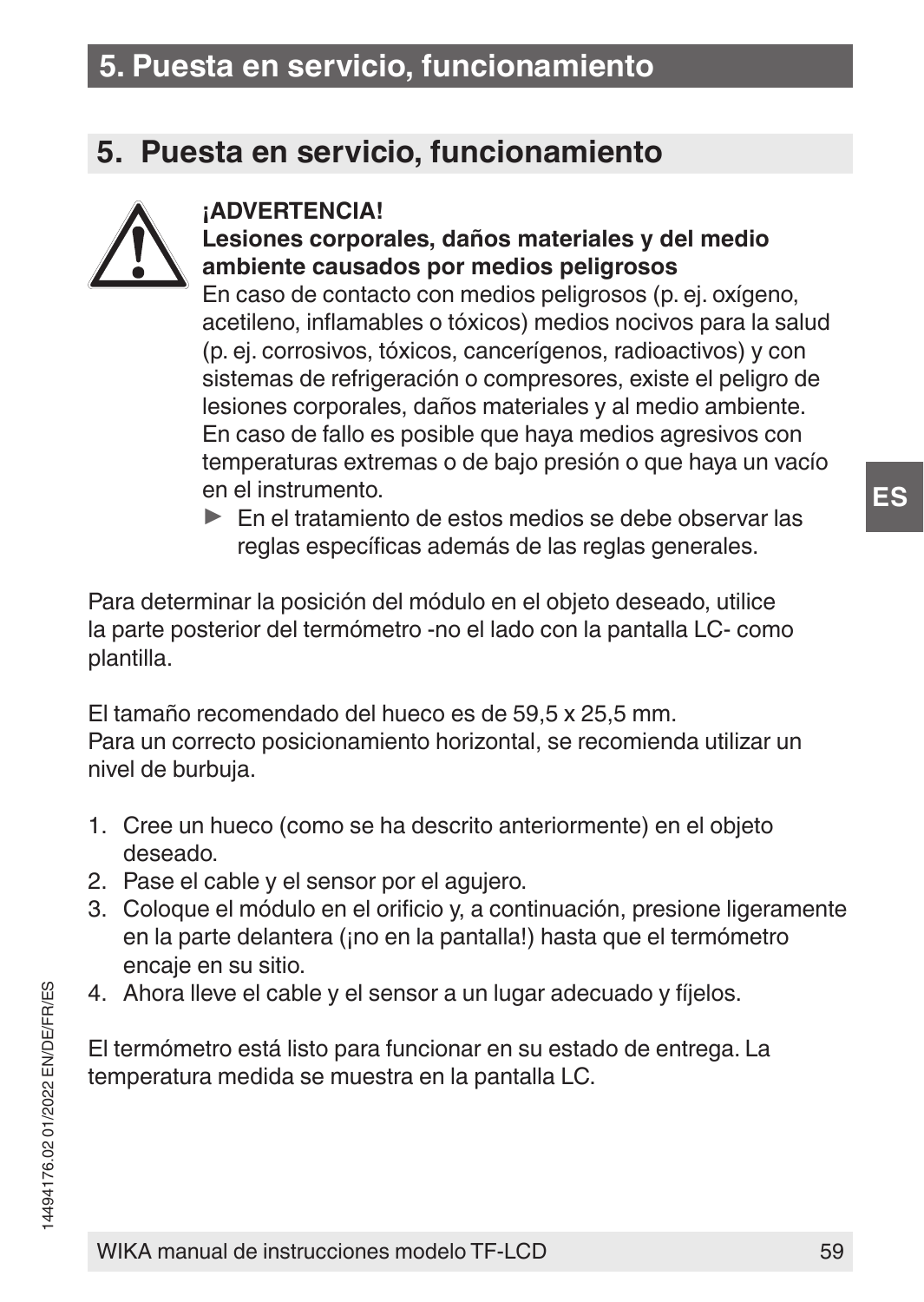## <span id="page-59-0"></span>**5. Puesta en servicio, funcionamiento / 6. Errores**

#### **Inmunidad contra campos radiados (DIN EN 61000-4-3)**

En determinadas condiciones, pueden producirse errores de indicación aumentados de un máximo del 5 % en presencia de fuertes campos electromagnéticos con un rango de frecuencia de entre 80 y 90 MHz. Estos errores son reversibles y desaparecen en cuanto se elimina la fuente de interferencia. No instale el instrumento cerca de fuentes de fuertes campos electromagnéticos, por ejemplo, transmisores de radio.

### **6. Errores**



#### **¡ADVERTENCIA! Lesiones corporales, daños materiales y del medio ambiente causados por medios peligrosos**

En caso de contacto con medios peligrosos (p. ej. oxígeno, acetileno, inflamables o tóxicos) medios nocivos para la salud (p. ej. corrosivos, tóxicos, cancerígenos, radioactivos) y con sistemas de refrigeración o compresores, existe el peligro de lesiones corporales, daños materiales y al medio ambiente. En caso de fallo es posible que haya medios agresivos con temperaturas extremas o de bajo presión o que haya un vacío en el instrumento.

▶ En el tratamiento de estos medios se debe observar las reglas específicas además de las reglas generales.



#### **¡CUIDADO!**

#### **Lesiones corporales, daños materiales y del medio ambiente**

Si no se pueden solucionar los defectos mencionados se debe poner el dispositivo inmediatamente fuera de servicio.

- ▶ Contactar el fabricante.
- ▶ En caso de devolución, observar las indicaciones del capítulo [8.2 "Devolución"](#page-62-0).



Datos de contacto ver capítulo 1 "Información general" o parte posterior del manual de instrucciones.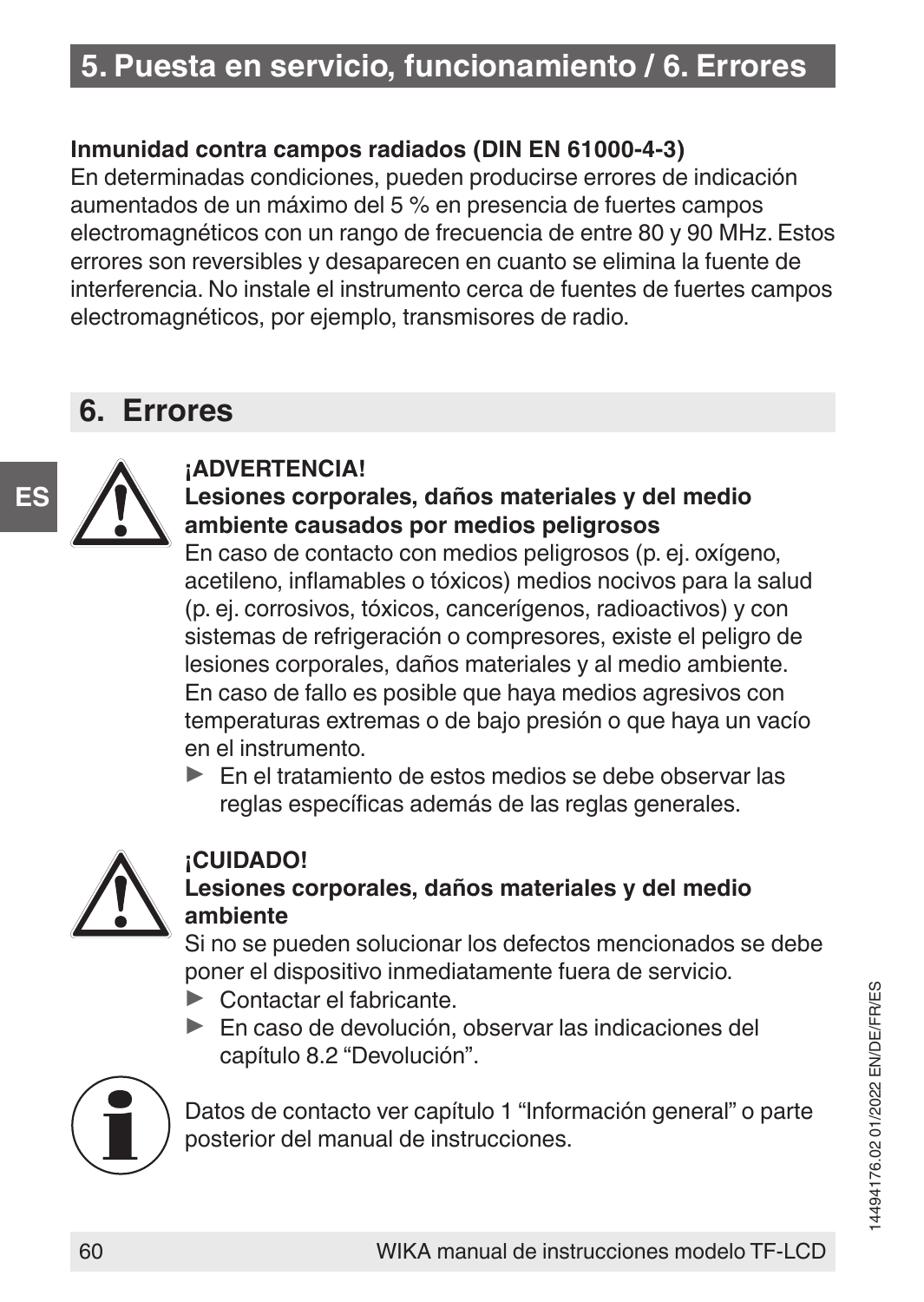## <span id="page-60-0"></span>**6. Errores / 7. Mantenimiento y limpieza**

| <b>Errores</b>           | Causa posible                                          | <b>Medidas</b>                                                            |
|--------------------------|--------------------------------------------------------|---------------------------------------------------------------------------|
| El indicador<br>parpadea | Está por debajo o excede el<br>rango de la escala      | Devolver el medio al rango<br>de la balanza enfriándolo o<br>calentándolo |
| No hay                   | Descargar la batería                                   | Sustituir el instrumento                                                  |
| indicación               | La luminosidad no es suficiente<br>para el panel solar | Si es posible, traslade la<br>pantalla a un lugar más<br>luminoso         |

## **7. Mantenimiento y limpieza**



Datos de contacto ver capítulo 1 "Información general" o parte posterior del manual de instrucciones.

#### **7.1 Mantenimiento**

Este instrumento no requiere mantenimiento. Todas las reparaciones solamente las debe efectuar el fabricante.

#### **7.2 Limpieza**



#### <span id="page-60-1"></span>**¡CUIDADO!**

#### **Lesiones corporales, daños materiales y del medio ambiente**

Una limpieza inadecuada puede provocar lesiones corporales, daños materiales y del medio ambiente. Medios residuales en el instrumento desmontado pueden causar riesgos para personas, medio ambiente e instalación.

▶ Realizar el proceso de limpieza tal como se describe a continuación.



14494176.02 01/2022 EN/DE/FR/ES

4494176.02 01/2022 EWDE/FR/ES

#### **¡CUIDADO! Daño al dispositivo**

¡Una limpieza inadecuada puede dañar el dispositivo!

- ▶ No utilizar productos de limpieza agresivos.
- $\triangleright$  No utilizar objetos duros o puntiagudos para limpiar.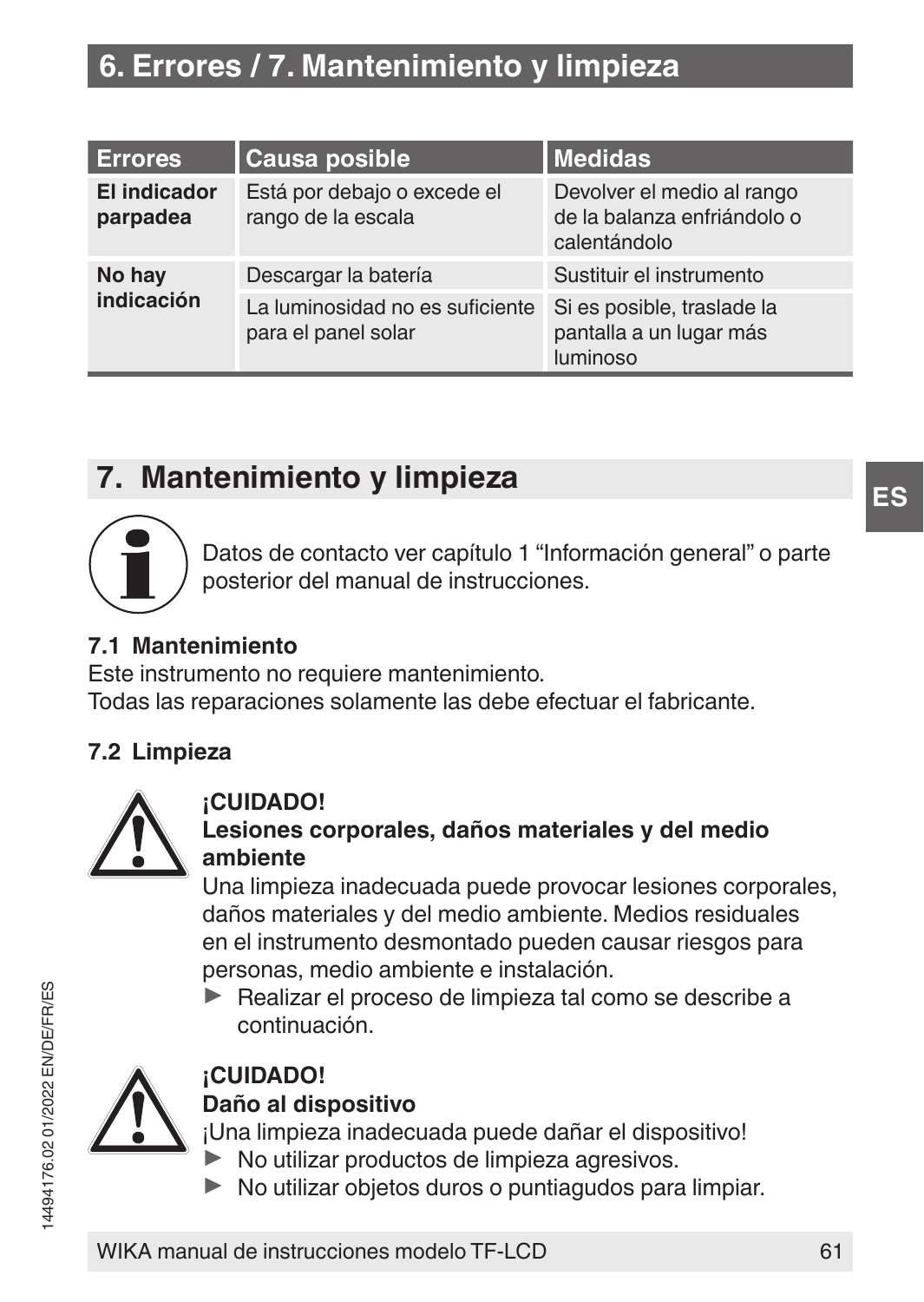## <span id="page-61-0"></span>**7. Mantenimiento ... / 8. Desmontaje, devolución ...**

Limpiar el instrumento con un trapo húmedo. Utilizar el equipo de protección necesario.

Limpiar el dispositivo desmontado para proteger a las personas y el medio ambiente contra peligros por medios residuales adheridos.

## **8. Desmontaje, devolución y eliminación de residuos**



**ES**

#### **¡ADVERTENCIA!**

#### **Lesiones corporales, daños materiales y del medio ambiente por medios residuales**

Medios residuales en el instrumento desmontado pueden causar riesgos para personas, medio ambiente e instalación.

- ▶ Observar la ficha de datos de seguridad correspondiente al medio.
- ▶ Enjuagar y limpiar el dispositivo desmontado para proteger a las personas y el medio ambiente contra peligros por medios residuales adherentes.

#### **8.1 Desmontaje**



#### **¡ADVERTENCIA!**

#### **Lesiones corporales, daños materiales y del medio ambiente por medios residuales**

En caso de contacto con medios peligrosos (p. ej. oxígeno, acetileno, inflamables o tóxicos) medios nocivos para la salud (p. ej. corrosivos, tóxicos, cancerígenos, radioactivos) y con sistemas de refrigeración o compresores, existe el peligro de lesiones corporales, daños materiales y al medio ambiente.

- ▶ Limpiar el dispositivo desmontado (tras servicio) antes de proceder con su almacenaje, para proteger a las personas y el medio ambiente de la exposición a restos de medios adherentes.
- ▶ Observar la ficha de datos de seguridad correspondiente al medio.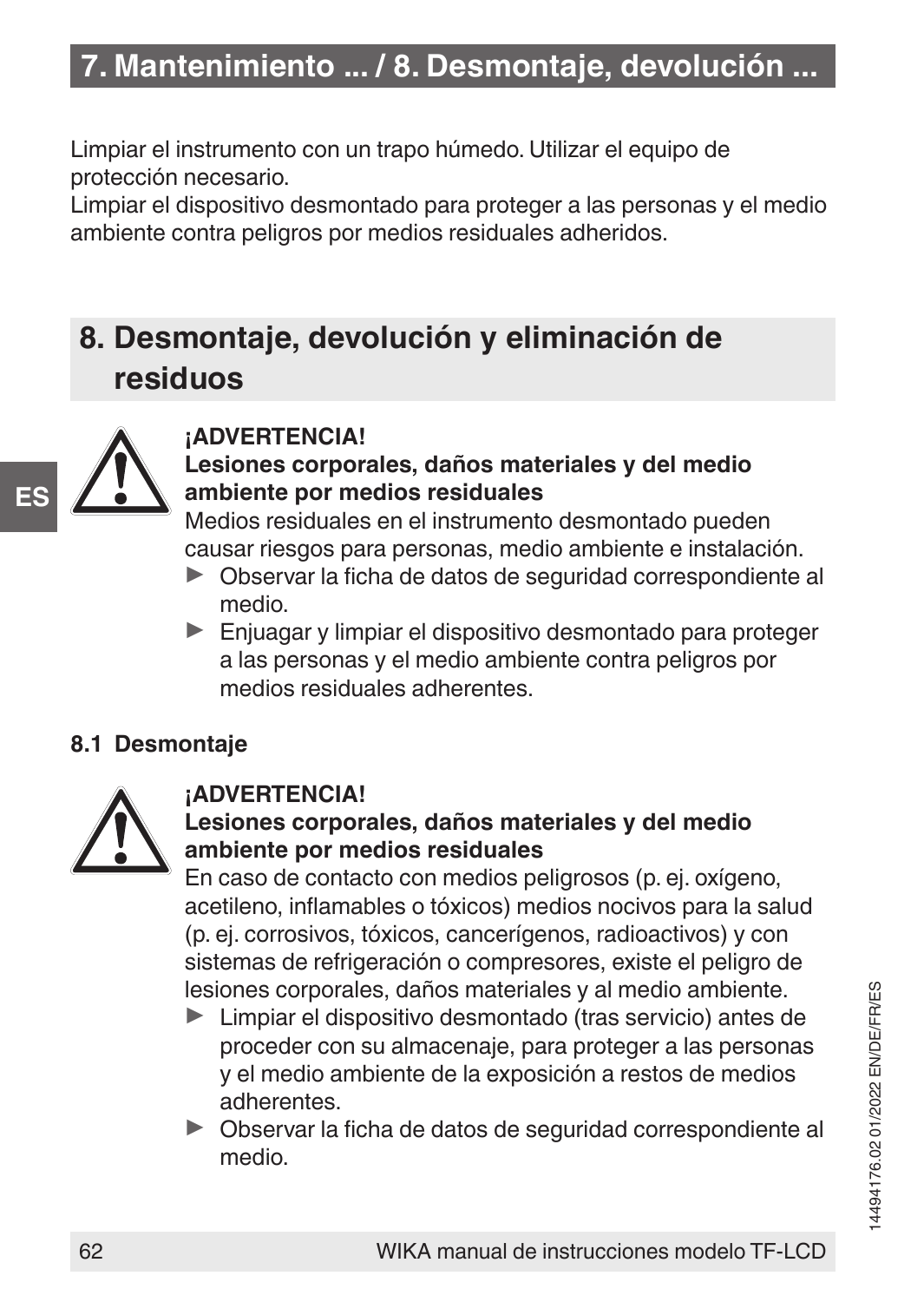

#### **¡ADVERTENCIA! Lesión corporal**

Al desmontar existe el peligro debido a los medios agresivos.

<span id="page-62-0"></span>▶ Observar la ficha de datos de seguridad correspondiente al medio.

#### **8.2 Devolución**

**Es imprescindible observar lo siguiente para el envío del instrumento:** Todos los instrumentos enviados a WIKA deben estar libres de sustancias peligrosas (ácidos, lejías, soluciones, etc.) y, por lo tanto, deben limpiarse antes de devolver.



#### **¡ADVERTENCIA!**

**Lesiones corporales, daños materiales y del medio ambiente por medios residuales**

Medios residuales en el instrumento desmontado pueden causar riesgos para personas, medio ambiente e instalación.

- $\blacktriangleright$  En caso de sustancias peligrosas adjuntar la ficha de datos de seguridad correspondiente al medio.
- ▶ Limpieza del dispositivo, consultar capítulo [7.2 "Limpieza"](#page-60-1).

Para efectuar la devolución, utilizar el embalaje original. Si es posible, adjuntar una bolsa con secante.



Comentarios sobre el procedimiento de las devoluciones se encuentran en el apartado "Servicio" en nuestra página web local.

#### **8.3 Eliminación de residuos**

Una eliminación incorrecta puede provocar peligros para el medio ambiente. Eliminar los componentes de los instrumentos y los materiales de embalaje conforme a los reglamentos relativos al tratamiento de residuos y eliminación vigentes en el país de utilización.



No eliminar en las basuras domésticas. Garantizar una eliminación correcta según las prescripciones nacionales.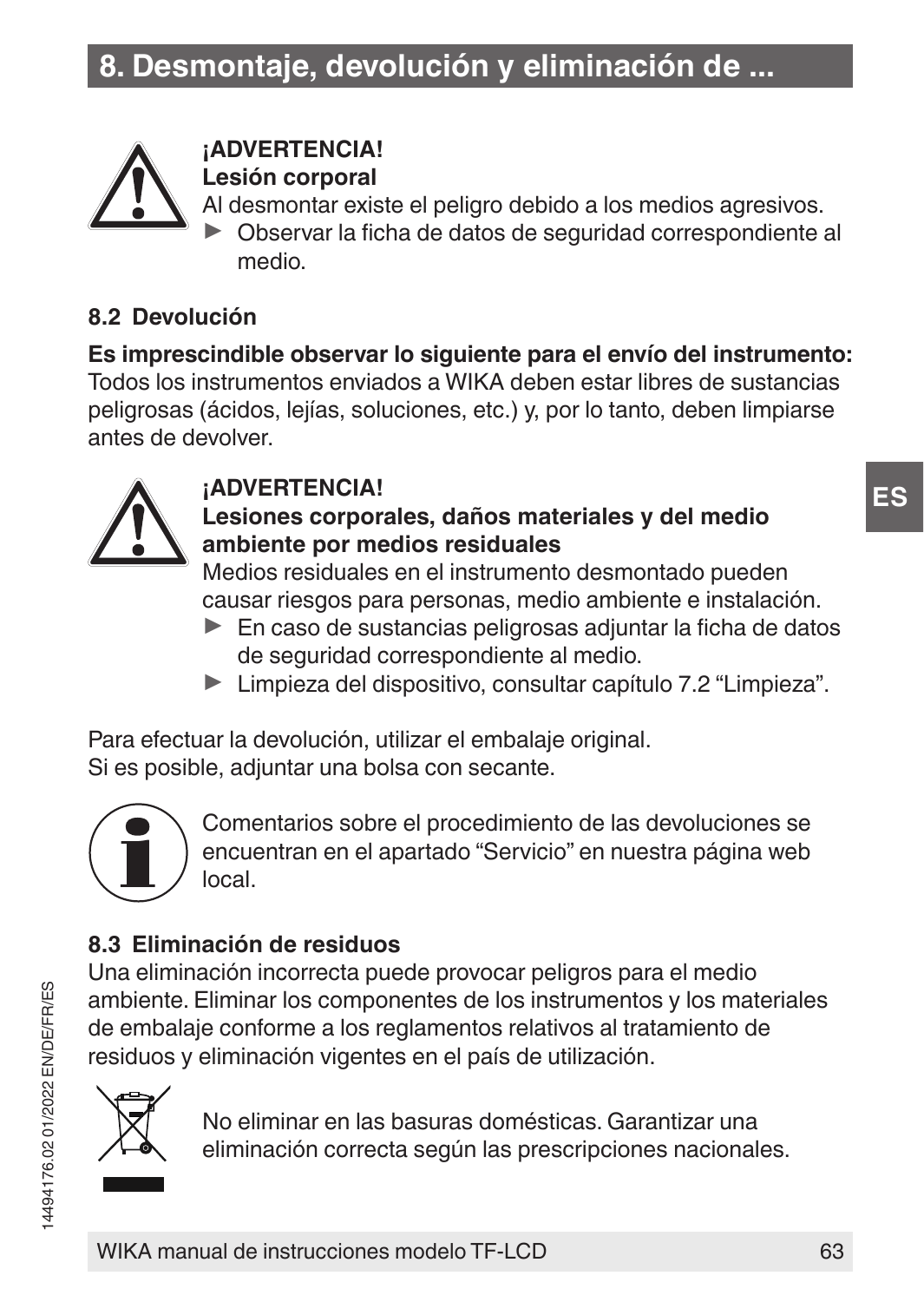## <span id="page-63-0"></span>**9. Datos técnicos**

## **9. Datos técnicos**

| Información básica                  |                                                                                         |
|-------------------------------------|-----------------------------------------------------------------------------------------|
| Caja                                | Plástico                                                                                |
| Tipo de montaje                     | Versión para montaje en panel con pinzas de<br>muelle de hasta 3 mm de espesor de pared |
| Capilar                             |                                                                                         |
| Salida del capilar                  | Dorsal                                                                                  |
| Longitud                            | Máx. 3 m [9,8 pies]                                                                     |
| Material (en contacto con el medio) | Plástico (PE)                                                                           |

#### **Datos de exactitud**

**Exactitud de indicación**  $\pm 1$  K

| Rango de medición                                   |                                                                                       |               |
|-----------------------------------------------------|---------------------------------------------------------------------------------------|---------------|
| Rango de medición 1)                                | $-50+120$ °C [ $-58+248$ °F]                                                          |               |
| Indicador digital                                   |                                                                                       |               |
| Tipo de indicación                                  | Pantalla LCD                                                                          |               |
| Rango de indicación de la<br>pantalla <sup>2)</sup> | $-39.9+39.9$ °C<br>■ $-39.9+49.9$ °C<br>$\blacksquare$ 0  120 °C<br>■ $-39.9+99.9$ °F |               |
| Resolución de la pantalla                           | $-39.9+39.9$ °C                                                                       | 0.1 °C        |
|                                                     | $-39.9+49.9$ °C                                                                       | 0.1 °C        |
|                                                     | 0120 °C                                                                               | $1^{\circ}$ C |
|                                                     | $-39.9+99.9$ °F                                                                       | 0.1 °F        |
| Iluminación mínima (panel solar)                    | Luz fría                                                                              | $>140$ Lux    |
|                                                     | Luz diurna                                                                            | $> 80$ Lux    |
| Altura de caracteres                                | $12 \text{ mm}$                                                                       |               |
| Alimentación auxiliar                               | Alimentación mediante batería incorpora-<br>da o célula solar integrada               |               |

1) No está permitido sobrepasar o quedar por debajo del rango de medición, ya que esto provocaría un defecto en el instrumento. Asegúrese de que la temperatura en la caja no exceda la temperatura permitida o caiga por debajo de ella.

2) Cuando se sobrepasa del rango de la escala o se queda por debajo de él, la pantalla empieza a parpadear y deja de mostrar los valores correctos. Cuando la temperatura del medio vuelve a estar dentro del rango de la escala, la pantalla regresa al modo de visualización.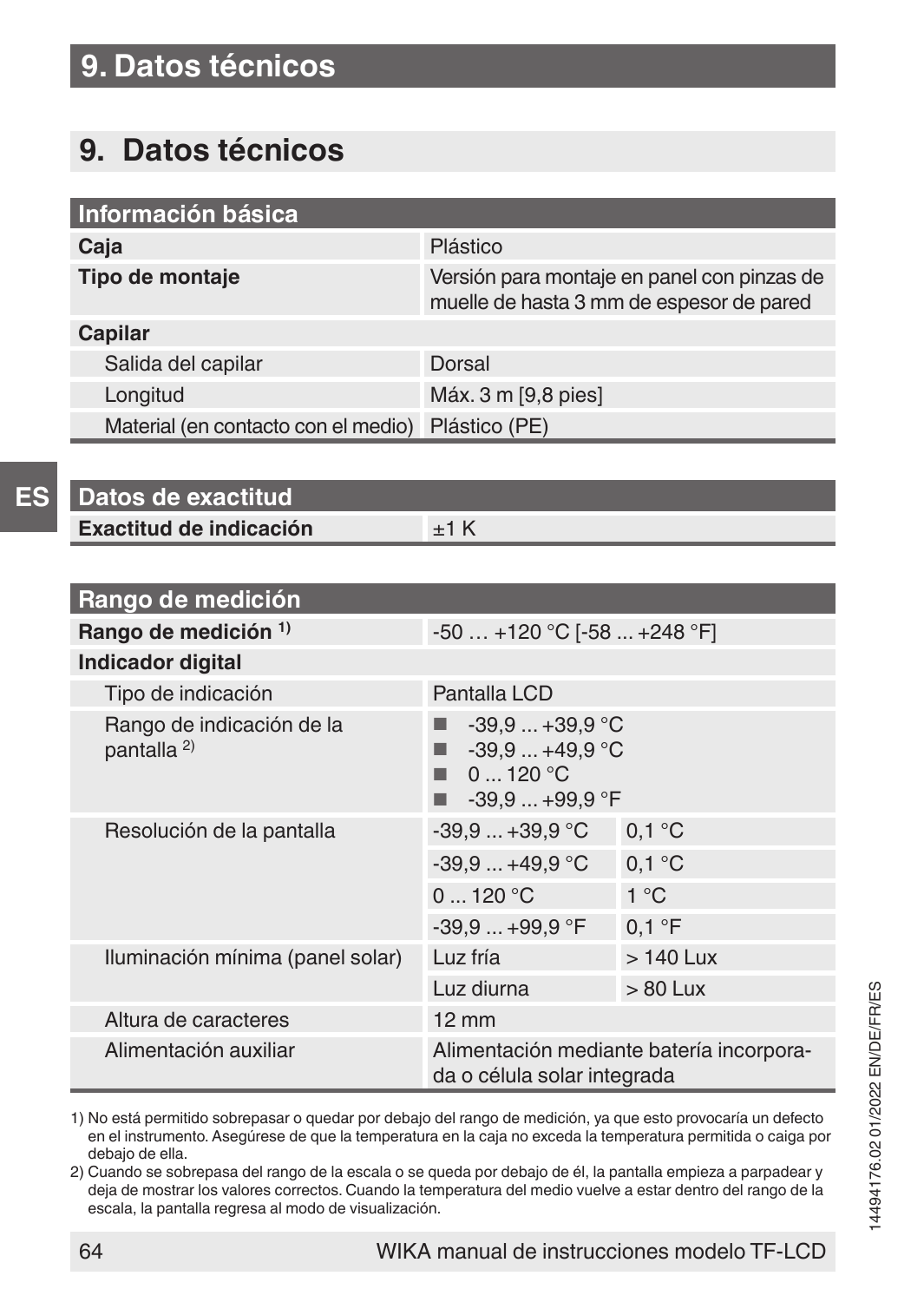## **9. Datos técnicos**

| Condiciones de utilización                |                              |
|-------------------------------------------|------------------------------|
| Rango de temperaturas ambiente            | $-30+60 °C$ [ $-22+140 °F$ ] |
| Rango de temperatura de almacenamiento    | $-20+50$ °C [-4  +122 °F]    |
| Tipo de protección de todo el instrumento | <b>IP68</b>                  |

Para consultar más datos técnicos, veáse la hoja técnica de WIKA TE 85.01 y la documentación del pedido.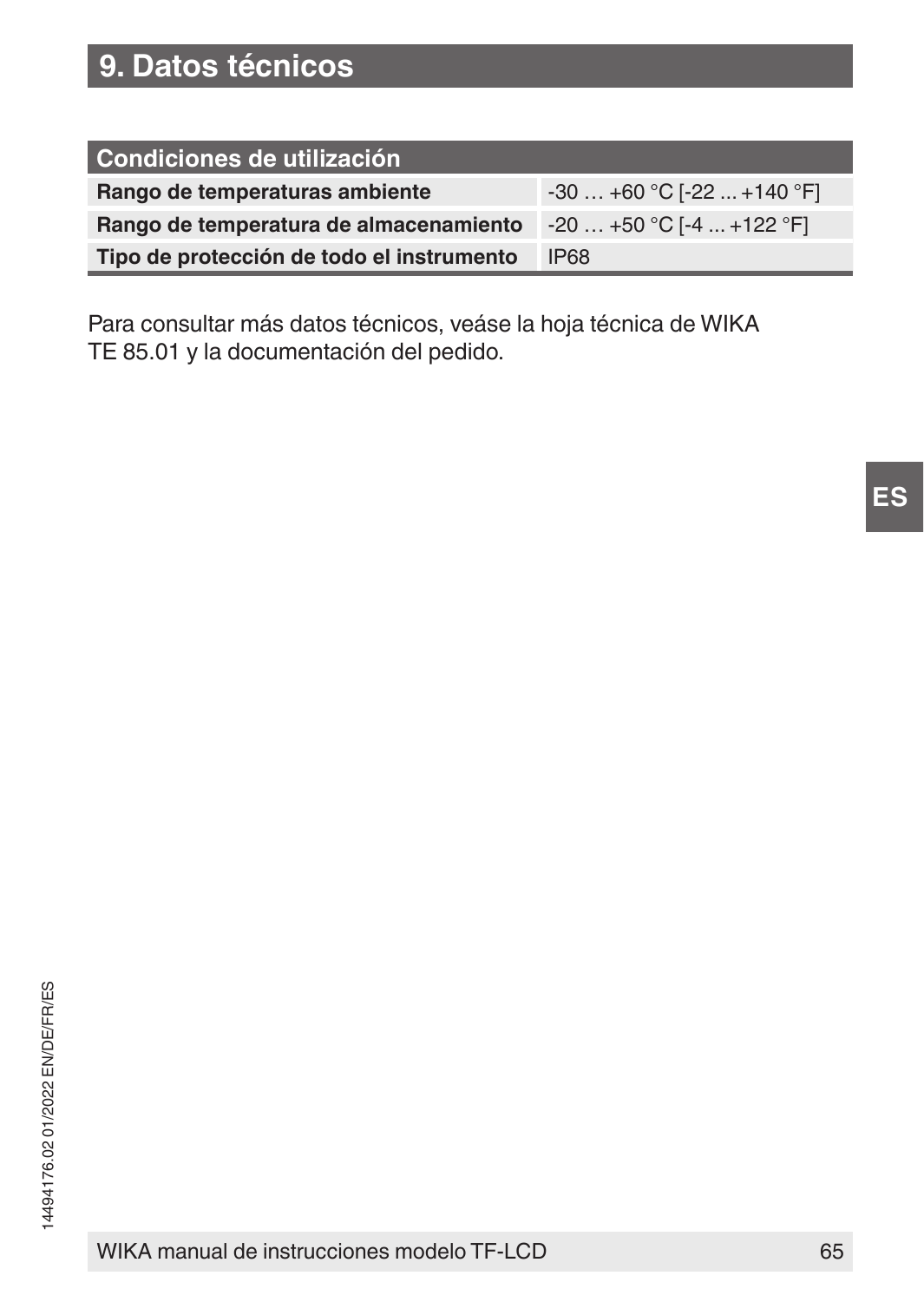